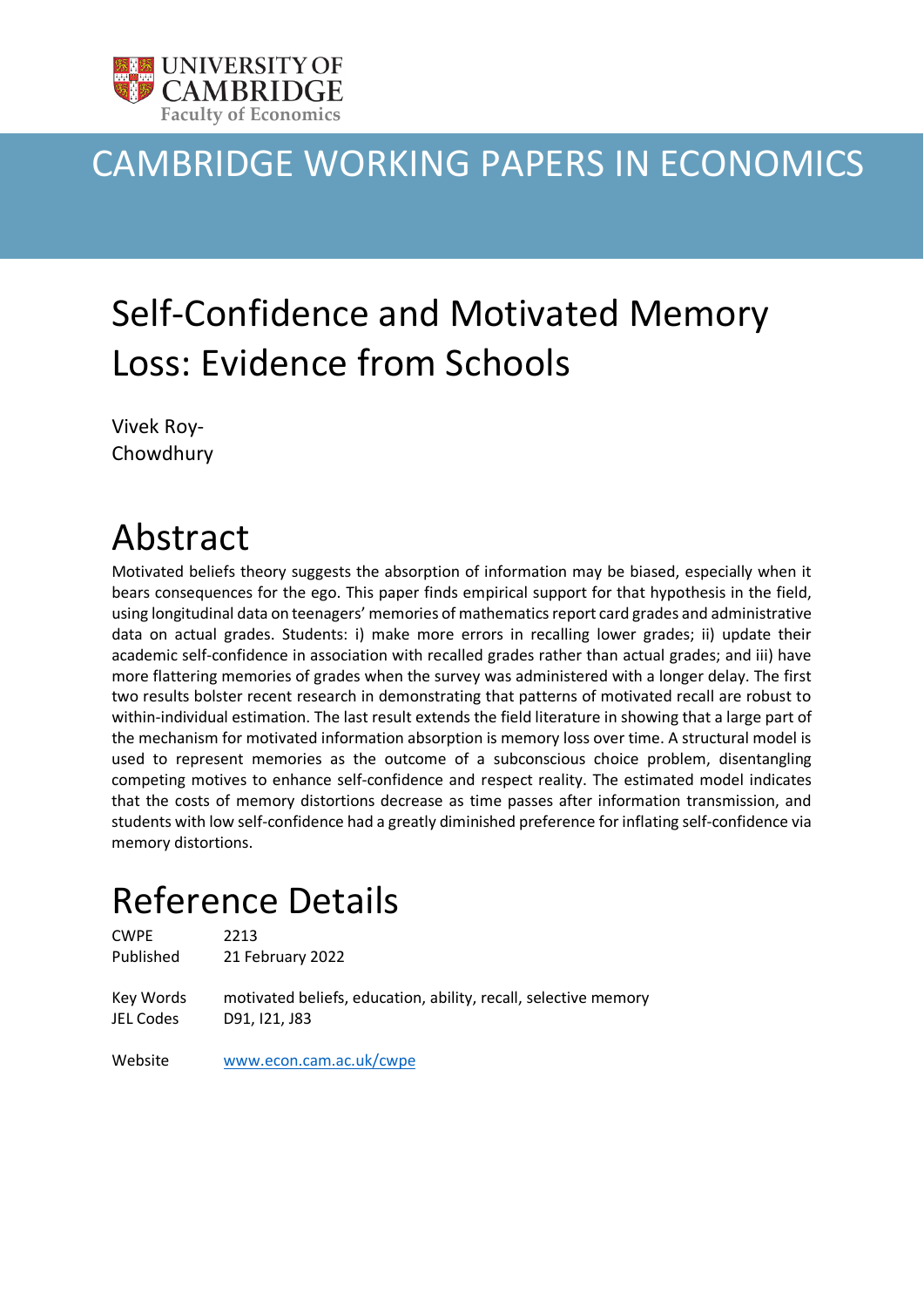# SELF-CONFIDENCE AND MOTIVATED MEMORY LOSS: EVIDENCE FROM SCHOOLS

Vivek Roy-Chowdhury\*

February 2022

#### Abstract

Motivated beliefs theory suggests the absorption of information may be biased, especially when it bears consequences for the ego. This paper finds empirical support for that hypothesis in the field, using longitudinal data on teenagers' memories of mathematics report card grades and administrative data on actual grades. Students: i) make more errors in recalling lower grades; ii) update their academic self-confidence in association with recalled grades rather than actual grades; and iii) have more flattering memories of grades when the survey was administered with a longer delay. The first two results bolster recent research in demonstrating that patterns of motivated recall are robust to within-individual estimation. The last result extends the field literature in showing that a large part of the mechanism for motivated information absorption is memory loss over time. A structural model is used to represent memories as the outcome of a subconscious choice problem, disentangling competing motives to enhance self-confidence and respect reality. The estimated model indicates that the costs of memory distortions decrease as time passes after information transmission, and students with low self-confidence had a greatly diminished preference for inflating self-confidence via memory distortions.

JEL codes: D91, I21, J83

Keywords: motivated beliefs, education, ability, recall, selective memory

<sup>\*</sup>Faculty of Economics, University of Cambridge; [vr277@cam.ac.uk.](mailto:vr277@cam.ac.uk) I am grateful to Toke Aidt, Leonardo Bursztyn, Christopher Rauh, Julia Shvets, Jack Willis, Weilong Zhang and attendees of the European Winter Meeting of the Econometric Society for their useful comments.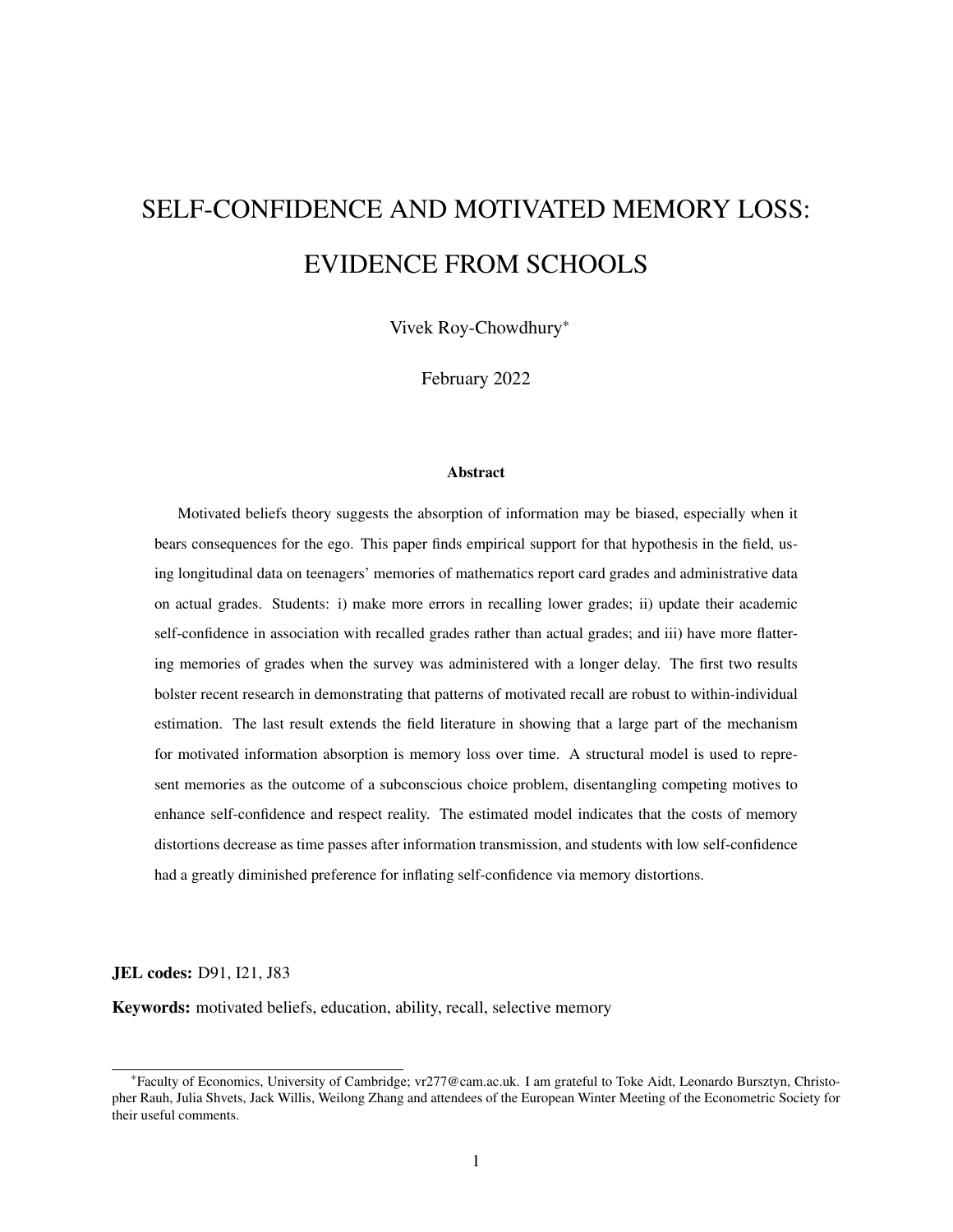### I Introduction

Self-assessments are fundamental to economic decision making under uncertainty. Despite mounting evidence that beliefs appear overconfident in a number of domains, including financial markets (De Bondt and Thaler [\[1995\]](#page-38-0)) and personal ability (Svenson [\[1981\]](#page-39-0)), the ubiquity of the benchmark model, which implies that agents do not preferentially absorb or forget information, has remained mostly free from formal challenge until relatively recently. The implications of possible deviations from the workhorse model are likely to be significant. Malmendier and Tate [\(2005\)](#page-39-1) find that CEOs of Forbes 500 companies overestimate the returns to their own investment projects, explaining large distortions in investment allocations; meanwhile, Oster et al. [\(2013\)](#page-39-2) demonstrate excessive optimism in testing and behaviour among individuals at risk of Huntington's disease.

A significant body of work on theories of preferential information acquisition (Rabin and Schrag [\[1999\]](#page-39-3), Bénabou and Tirole [\[2002\]](#page-37-0), Brunnermeier and Parker [\[2005\]](#page-37-1), and Köszegi [\[2006\]](#page-38-1)) has arisen to reconcile economic theory with biases in belief updating. The most pertinent strand for this study is motivated beliefs theory, which encapsulates the idea that agents have an incentive to ignore or forget unfavourable information to protect their egos, and provides a compelling account of how overconfidence can persist even if confronted with contradictory new information. However, while laboratory studies on motivated beliefs are manifold, identification challenges mean there is currently scant empirical evidence on how this phenomenon may affect belief formation in the real world.

Using a longitudinal field dataset, this paper examines adolescents' memories of report card grades in mathematics, comparing them to administrative data on actual grades. It begins by using reduced form analysis to characterise biases in recall behaviour. This exercise generates three main findings. First, students made more errors in recalling low grades, suggesting that findings in recent field research (Huffman et al. [\[2019\]](#page-38-2)) can be sustained when individual-level heterogeneity is neutralised. Second, memories of grades became more positive when the survey was administered with a longer delay. This result extends recent findings from the laboratory (Zimmermann [\[2020\]](#page-39-4)) into a field context, in which signals may be more consequential for core beliefs about ability. Third, recalling higher grades is positively associated with changes in self-confidence over time, controlling for actual grades. Notably, students with higher prior selfconfidence exhibit stronger self-enhancing biases in both overall recall errors and memory loss, in further alignment with theories of motivated beliefs. This may mean high self-confidence is self-sustaining through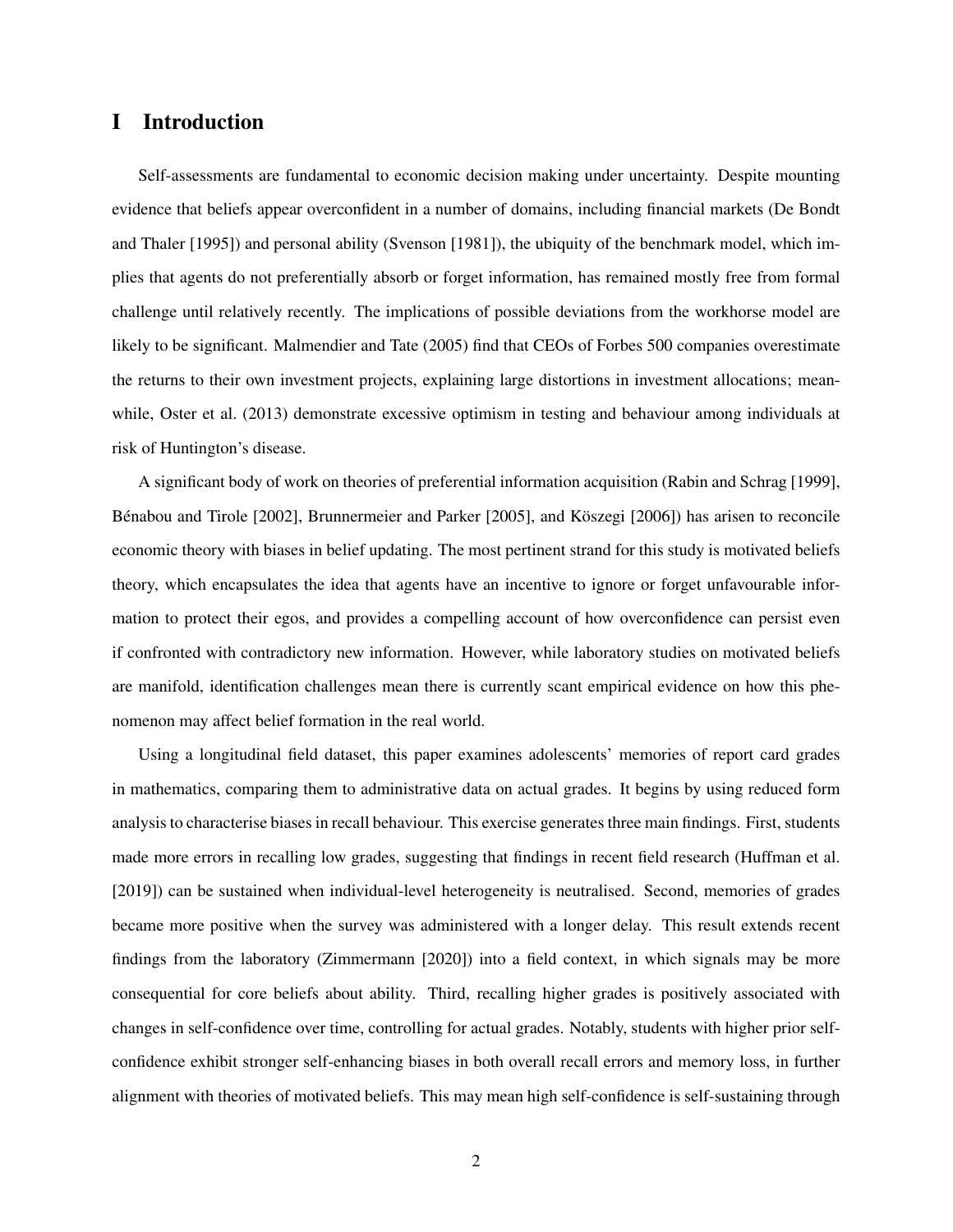motivated information processing.

The second component of analysis involves estimation of a static discrete choice model which separates the subconscious decision to distort memory into a confidence-enhancing motive and a desire to respect reality. In each period (at the time of the survey), students maximise their hedonic utility by making a subconscious discrete choice over all possible memories of their most recent maths grade. The benefit of remembering a higher grade is that it reinforces self-confidence, which directly impacts utility. However, students also face direct costs from memory distortion which increase in the distance of memories from actual grades. The model unearths deeper conclusions about the subconscious decision-making process underlying attainment recall. First, it suggests that the costs of memory distortion decrease markedly with time, while the benefits of self-confidence are unchanged. Second, it suggests that students without a preexisting stated preference for maths, and those with poor prior academic self-confidence, are those with the weakest interest in enhancing future self-confidence using memory distortions. Nonetheless, all students exhibit a positive preference for ego enhancement. These findings match the predictions of the model in Benabou and Tirole [\(2002\)](#page-37-0), but comply less well with alternative models of confirmation bias (Rabin and ´ Schrag [\[1999\]](#page-39-3)) in which students with low confidence should exhibit a preference for negative signals.

The dataset I use is the Beginning School Study (BSS). The BSS was an educational study of Baltimore City public schools in the 1980s, combining administrative data on attainment from schools with subjective data from surveys, primarily of children but also their parents and teachers. The fundamental observational prediction of motivated beliefs theory is an asymmetry in information acquisition. This kind of asymmetry is prohibitively difficult to separate from standard Bayesian updating processes using standard data on beliefs, especially without full subjective distributions of prior self-confidence and signals (Benoît and Dubra [\[2011\]](#page-37-2)). The BSS stands apart from other educational field datasets in its direct elicitation of subjects' perceptions of objective report card grades. In collecting students' recollections of recent signals, it permits the empirical analysis to avoid the problematic practice of inferring how signals are perceived from how beliefs update.

Until recently, empirical research was silent on whether motivated signal processing is likely to occur at the time of signal transmission or afterwards, via memory loss. When imperfect recall is only observed after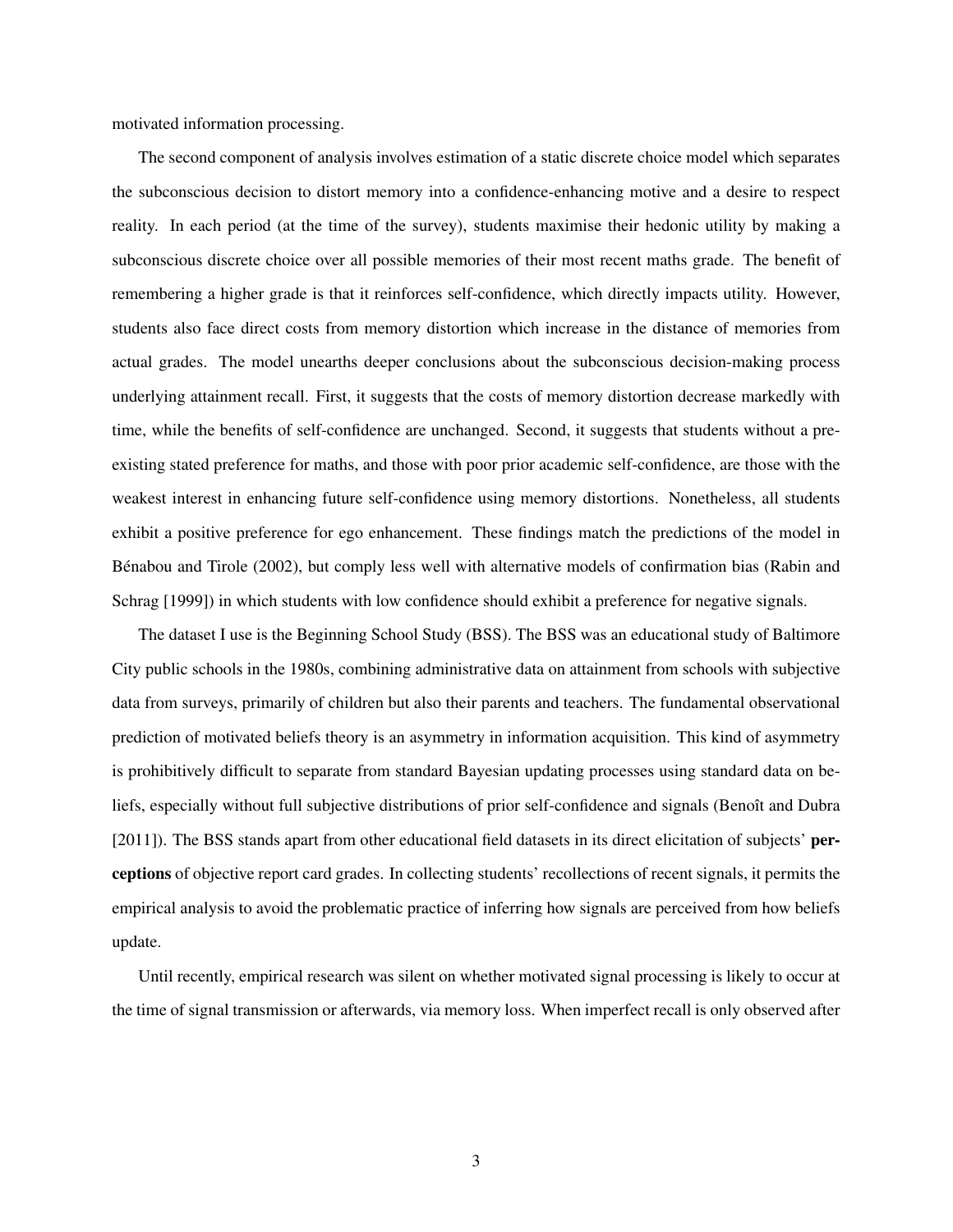transmission of information, it is impossible to determine the time at which information was distorted.<sup>1</sup> Zimmermann [\(2020\)](#page-39-4) provides one exception in the laboratory. One month after an IQ test administered during the experiment, poor results were recalled with lower accuracy; at the time of the test, both good and bad results were remembered with equal accuracy. Correspondingly, subjects' self-confidence recovered from negative signals after one month. While Zimmermann's evidence supports the existence of motivated memory loss, it does not guarantee that more credible signals about ability in the field, such as those received during school, will selectively decay over time in a similar fashion. The incentives to retain signals about ability may be very different when prior beliefs are weaker and signals contain more information, as is the case during schooling years.

As previously highlighted, an idiosyncrasy of the BSS's design offers me an opportunity to extend the findings in Zimmermann [\(2020\)](#page-39-4) into the field: the Fall edition of the survey was administered a few months after report cards, while the Spring edition was generally delivered with just a month's delay. This creates large, systematic differences in recall behaviour between the largely identical surveys in Spring and Fall, with a comparison thus yielding the effects of the passage of time on memory. While, unsurprisingly, recall accuracy is markedly inferior in Fall, it is also more positively biased. This positive drift is greater for students with preferences for maths and those with higher prior academic self-confidence. These findings thus jointly suggest that the temporal decay in memory exhibits the same motivated patterns observed in the static recall data. The structural model significantly enriches these findings: when the parameters are allowed to differ across the Fall and Spring editions of the survey, the cognitive costs of memory distortion are substantially diminished in Fall, when more time has passed, but the marginal benefit of self-confidence is unchanged. Importantly, the results do not eliminate the possibility that a portion of information distortion could have also been contemporaneous, through directed cognition (Gabaix et al. [\[2006\]](#page-38-3)) or information avoidance: recall is strongly biased even in the Spring edition of the survey, which was administered around a month after report cards. In the context of the BSS, where many students were weakly attached to their education, opportunities to selectively avoid receiving the information contained in report cards were likely to be plentiful, especially when a student could anticipate receiving a poor grade in a given subject. Notably, though, the evidence in Zimmermann [\(2020\)](#page-39-4) suggests one month is sufficient to generate imperfect recall,

<sup>&</sup>lt;sup>1</sup>Theoretical papers representing signal distortion as contemporaneous include Rabin and Schrag [\(1999\)](#page-39-3) and Aydogan et al.  $(2017)$ . On the other hand, Bénabou and Tirole  $(2002)$  and Köszegi  $(2006)$  explicitly consider the possibility of selective memory. While the foundational discussions on the plausibility and reach of memory distortion owe more to philosophical and psychological than economic theory, these authors, as well as Golman et al. [\(2017\)](#page-38-4), provide some comment on the relevant research.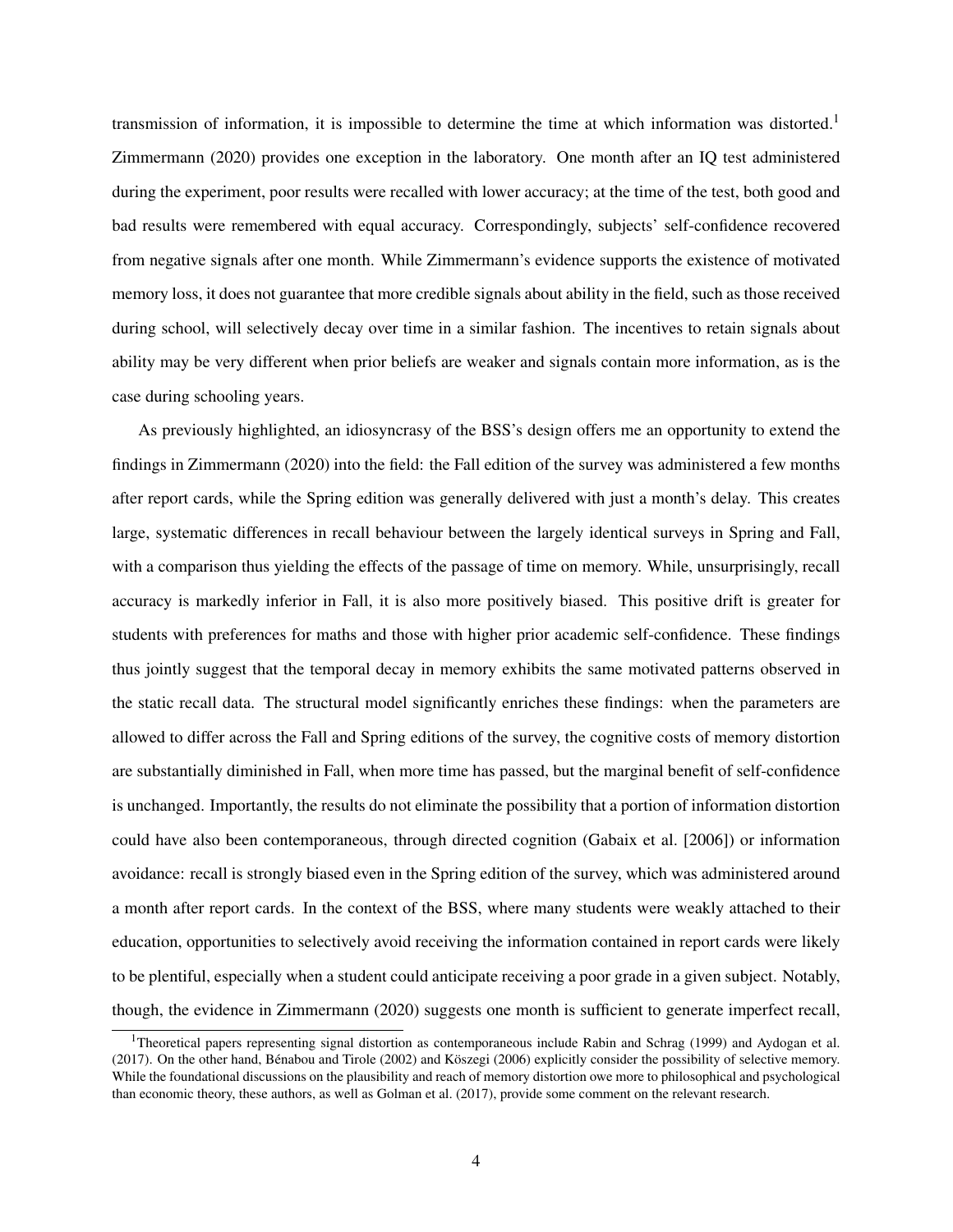albeit in a laboratory context where the content of signals is less potent and prior beliefs may be less diffuse.

Given the paucity of field data directly capturing signal interpretation and recall, most of the existing empirical research on motivated beliefs has taken place in the laboratory. Eil and Rao [\(2011\)](#page-38-5) and Mobius et al. [\(2014\)](#page-39-5) find evidence that individuals are more receptive to good news than bad news when it concerns their ego, but also that this asymmetry disappears in neutral contexts, supporting motivated beliefs over confirmatory bias. While Ertac [\(2011\)](#page-38-6) also finds evidence of asymmetry, it is in the opposite direction: subjects are more sensitive to negative information about their relative performance on a task. The experimental evidence in Coutts [\(2019\)](#page-37-4) differs from both. Coutts finds evidence of equal asymmetry across both self-relevant and self-irrelevant settings, supporting the presence of confirmation bias rather than motivated beliefs.

The experimental setting offers researchers supreme control of internal validity, but, depending on the context, may be limited in its ability to generate predictions of behaviour in realistic conditions.<sup>2</sup> As previously suggested, this limitation is likely to present especially significant challenges in a setting like this, where the subject of beliefs and the content of signals are of fundamental importance: the most basic feature of theoretical models of motivated beliefs is that distortions are more likely when the potential impact on an agent's ego is larger. For instance, the inconsistency across Eil and Rao [\(2011\)](#page-38-5) and Mobius et al. [\(2014\)](#page-39-5) relative to Ertac [\(2011\)](#page-38-6) may be attributable to technical differences in the design, as the latter author suggests. But the disparate results may also be because Eil and Rao [\(2011\)](#page-38-5) consider results on an IQ test, whereas Ertac [\(2011\)](#page-38-6) examines a much more specialised assessment. The presence of ego in the former context seems intuitively more plausible than in the latter. Similarly, it is difficult to use experiments like Coutts [\(2019\)](#page-37-4) as evidence contradicting motivated beliefs theory: similar updating behaviour in self-relevant and self-irrelevant domains can result from insufficient stakes in the self-relevant case. These discrepancies suggest room for field research to clarify what real-world stakes, if any, are sufficient to generate motivated beliefs in practice.

Oster et al. [\(2013\)](#page-39-2) conduct a notable field study of information avoidance, distinct from biased recall, as a mechanism for belief protection. Their focus is on a case in which information is available at a low cost (through a test for Huntington's disease), but avoidable. In that setting, individuals avoid testing in order to eschew the pain of a positive diagnosis. Closer to the present research is Huffman et al. [\(2019\)](#page-38-2), which presents field evidence associating biased recall with self-assessment, using cross-sectional data on

<sup>&</sup>lt;sup>2</sup>See Levitt and List [\(2007\)](#page-39-6) for a general but comprehensive discussion.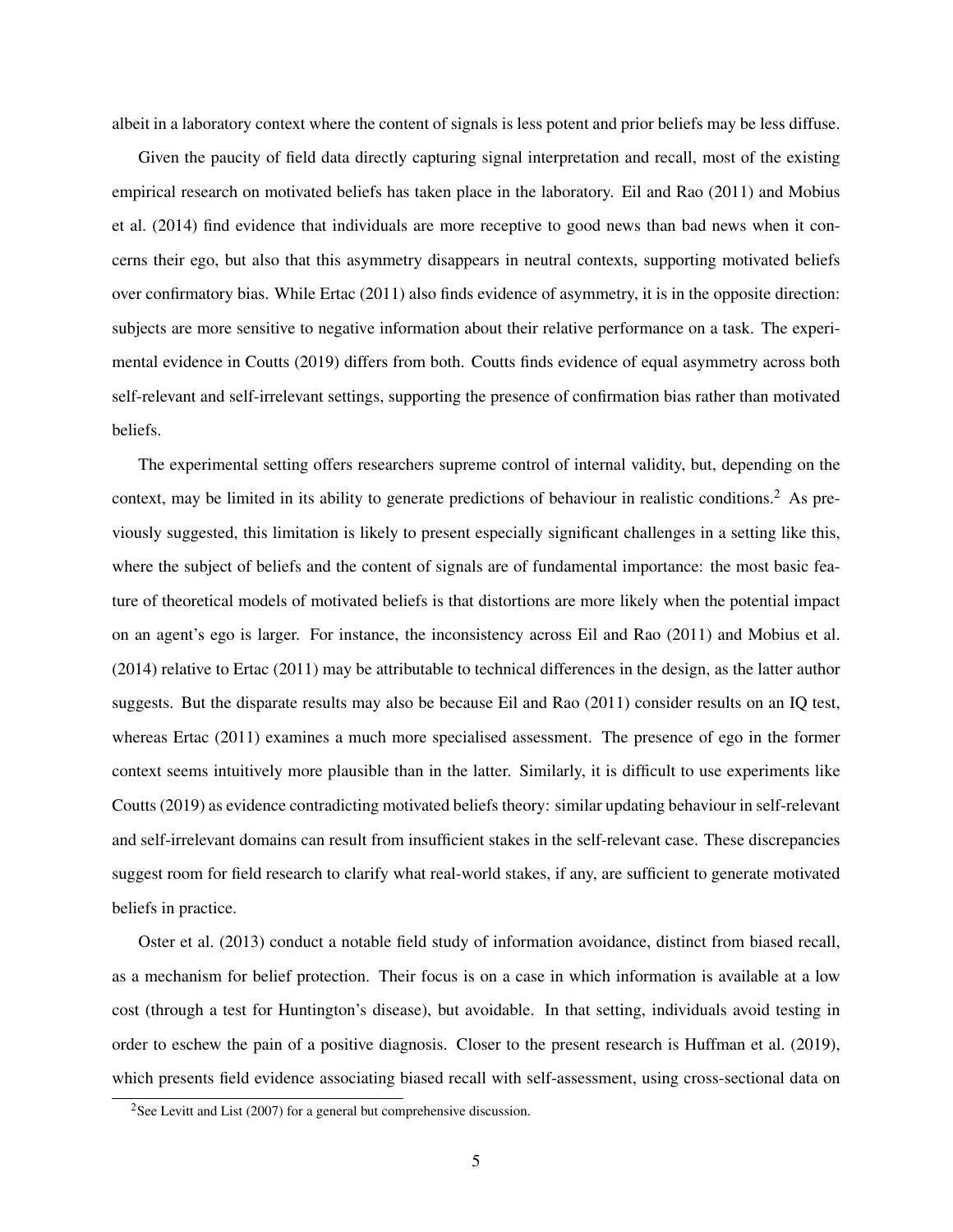a workplace tournament. Much as in this paper, the first stage of their analysis involves demonstrating that recall errors are more likely when performance was poorer. The second stage demonstrates that those managers who have flattering memories of their performance are the ones most likely to overpredict their future performance relative to a model-based prediction.

My study builds on Huffman et al. [\(2019\)](#page-38-2) in a few ways. The first is in demonstrating a positive drift in memory over time, indicating that biased memory loss accounts for a large part of the bias observed in ex post recall. The second is in my use of longitudinal data, which allows me to address potential concerns relating to unobserved cross-sectional heterogeneity. In the absence of within-individual variation, it would be difficult to preclude that individuals with lower ability and effort are not the ones most likely to receive poor performance signals and fail to recall or pay attention to them. Huffman et al. provide some evidence that unobserved ability does not account for their results: future performance in the tournament is uncorrelated with the probability of making a recall error. Nonetheless, persistent interpretive mistakes and exaggerations of performance could still play a role. My results offer some reassurance to the interpretation of their results since, at least in this context, individual heterogeneity is largely inconsequential for the observed relationship between recall accuracy and signal content.

In addition to populating a very scarce bank of empirical evidence on motivated beliefs, my research also contributes to a more recent research agenda within the economics of education. Economists have exerted considerable effort to understand gaps in educational attainment and why they widen over schooling years (Heckman et al. [\[2006\]](#page-38-7)). This literature has begun to acknowledge the possibility of beliefs in ability detaching from reality, particularly in a recent focus on self-confidence as a non-cognitive skill (Cunha and Heckman [\[2007\]](#page-37-5); Cunha, Heckman, and Schennach [2010\)](#page-37-6). However, relatively little is understood, especially empirically, about when and why this occurs. Heterogeneity in the use of motivated beliefs could be a viable candidate. To my knowledge, there is no research investigating whether motivated beliefs apply in schooling.<sup>3</sup> My results indicate that motivated protection of self-confidence occurs in early life, when beliefs about general ability are starting to be formed (Dweck [\[2002\]](#page-38-8)). Most laboratory studies, and Huffman et al. [\(2019\)](#page-38-2) in the field, concern narrower, domain-specific ability since credible signals about general ability are harder to provide later in life.

My results also enrich an emerging literature focusing more closely on feedback in schools. Dizon-Ross

<sup>&</sup>lt;sup>3</sup>That being said, qualitative observations from education suggest that some children may be more "vulnerable" to negative signals than others (Dweck [\[2002\]](#page-38-8)).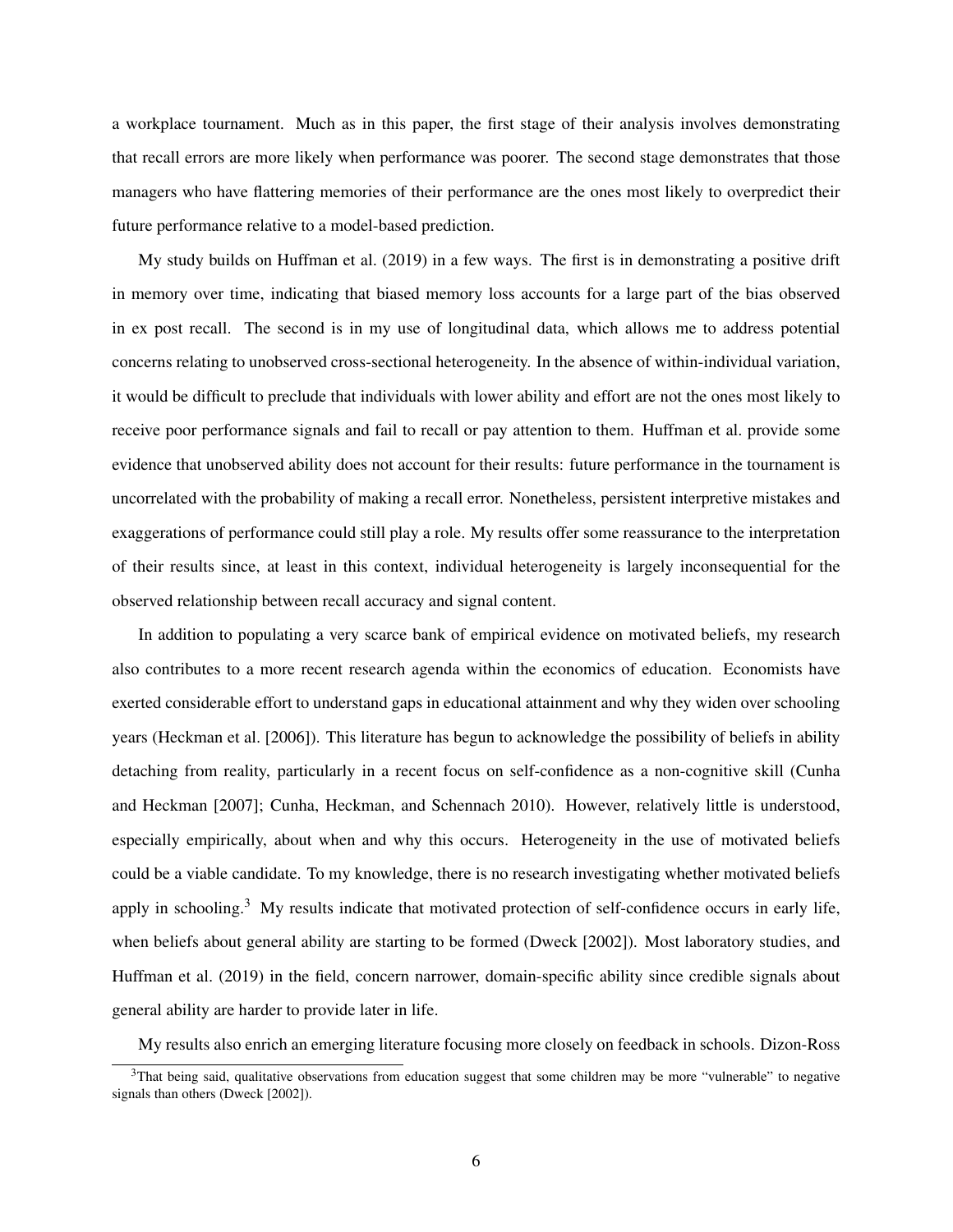[\(2019\)](#page-38-9) examines how uncertainty about children's academic abilities distorts investments in human capital in the context of a field setting. She demonstrates that poorer parents face greater informational frictions in assessing their children's abilities, including in a tangential examination of the dataset I use for this study. Kinsler, Pavan, et al. [\(2016\)](#page-38-10) find evidence that parents' beliefs about ability are distorted by local grade averages. Other authors focus more closely on children's own beliefs: Alan et al. [\(2019\)](#page-37-7) conduct a field intervention on "grit", demonstrating the malleability of children's beliefs on the relationship between effort and skill; Bursztyn et al. [\(2019\)](#page-37-8) and Falk et al. [\(2020\)](#page-38-11) illustrate the importance of the social environment in shaping children's attitudes towards self-assessment. My results, which suggest that motivated memory loss impacts the formation of self-confidence while it is at its most flexible, are consequential for how feedback should be conceptualised in this work. For instance, interventions which aim to increase information transmission regardless of its effect on self-confidence, such as in Dizon-Ross [\(2019\)](#page-38-9), could have highly heterogeneous impacts if some students are more able to inure themselves to negative feedback than others. Furthermore, the role identified here for positively biased memory loss suggests that signal reinforcement may be required where confidence-deflating signals are socially valuable.

## II Data: The Beginning School Study

This study uses survey data on students' perceptions of their academic ability and attainment, as well as administrative data on their actual attainment, from the Beginning School Study (BSS).<sup>4</sup> The BSS began in 1982, tracking a representative cohort of 790 children attending 20 Baltimore City public schools in the USA.

The backdrop of the BSS was one of striking educational disadvantage. When the study began, Baltimore was in the midst of a major economic decline which profoundly affected most of the students sampled (Alexander, Entwisle, and Olson [\[2014\]](#page-37-9)). These challenges are visible in the demographic statistics in [Ta](#page-8-0)[ble I:](#page-8-0) 61% of responding parents in the sample did not finish high school, 28% were non-employed sole earners, and 25% were the sole resident parent. In spite of the dispiriting context, parents were relatively optimistic about their children's educational prospects: in the first run of the survey, 98% expected their children to finish high school. Only 70% eventually did so without initially dropping out.

<sup>4</sup>Alexander and Entwisle [\(2003\)](#page-37-10).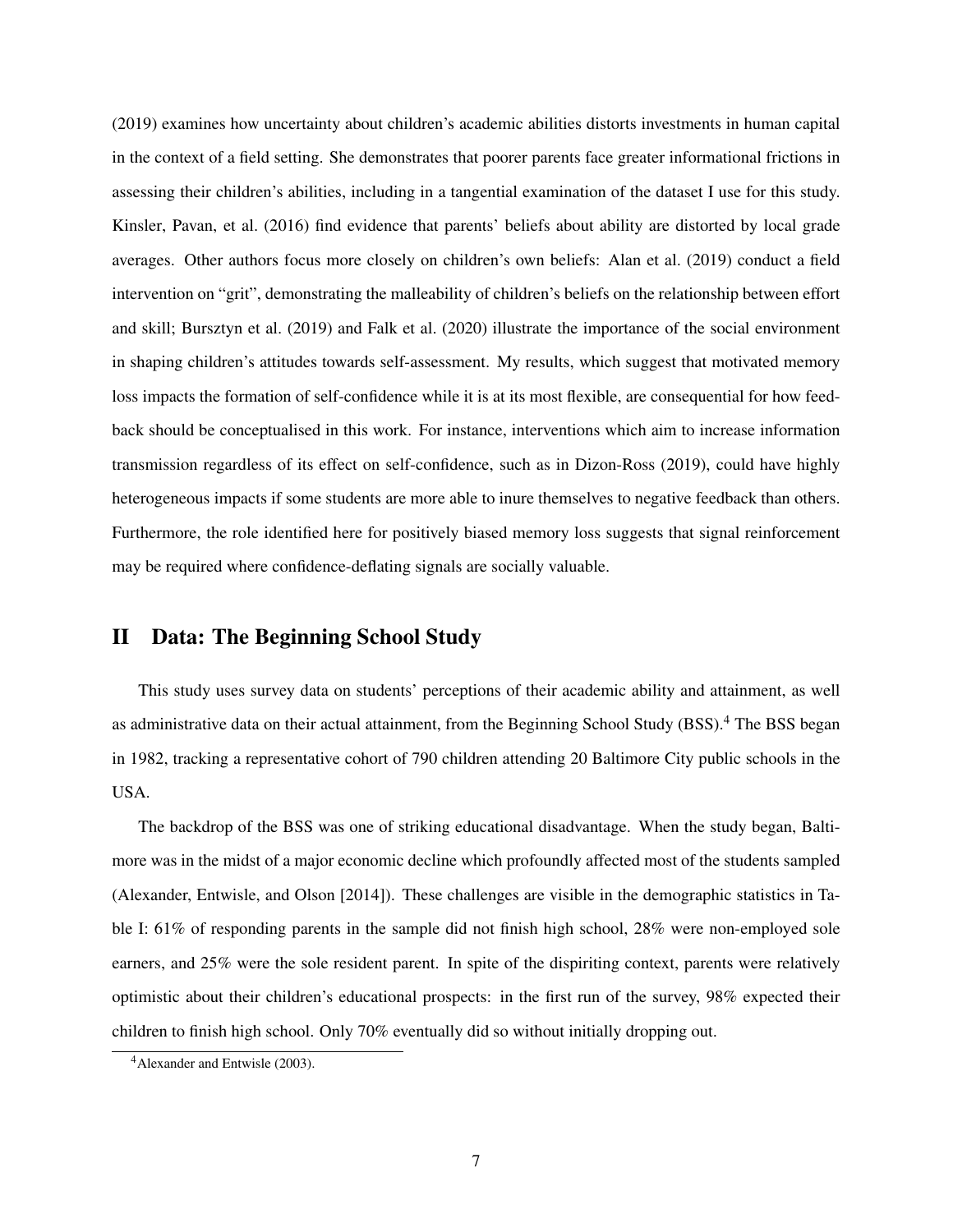<span id="page-8-0"></span>Table I: Sample demographics, Fall 1982 (first grade)

|                                        | Value    |
|----------------------------------------|----------|
| Child's race: Black                    | 55%      |
| Child's sex: Female                    | 50%      |
| Mother as parental respondent          | 86.3%    |
| Parent school dropout                  | $60.8\%$ |
| Parent employed                        | $60.4\%$ |
| Parent not employed & sole earner      | 28.1%    |
| Non-resident second parent             | $25.1\%$ |
| Expect child not to finish high school | 2%       |
|                                        |          |

The BSS conducted face-to-face interviews with students in almost every year of their education, sometimes twice, until leaving. It then made attempts to track respondents after they left school and began adult life, once in 1998 (with most respondents aged around 20) and again in 2006. It also surveyed parents and teachers, collecting subjective variables relating to students and other educational matters, but less frequently than students themselves.<sup>5</sup>

BSS survey sweeps repeatedly asked children what grade they remembered getting in their last quarterly report card. Survey waves were implemented twice a year, in Fall and Spring. In Fall (around November), children are asked to try to remember the grade they received at the end of the last academic year in June. In Spring (mostly in April or May), children were asked to remember the grade they got a few weeks earlier, in the third quarter. Recall accuracy is around 70% in Spring, but only around 50% in Fall [\(Table II\)](#page-9-0). Notwithstanding the substantial seasonal variation, children's recall accuracy was largely stable over time, other than in fourth grade (which I thus omit from the analysis). The comparatively weak educational setting of the BSS likely weighed on the absorption of attainment information by students. In particular, imperfect recall observed in Spring suggests that there may have been ample opportunities for adolescents to avoid absorbing report card grade information in the moment.<sup>6</sup> However, recall accuracy is significantly diminished in Fall. This difference presents a valuable opportunity to explore the effects of the passage of time on memory, to be revisited in both the reduced form and structural analysis to follow.

<sup>&</sup>lt;sup>5</sup>It would also be of interest to examine parents' attitudes, but less frequent sampling means sample sizes can become rather small when the econometric design involves a dynamic component. As such, the focus of this paper is on children's own beliefs about their ability.

 $6$ Accuracy of recall may still be somewhat better than in Dizon-Ross [\(2019\)](#page-38-9), where 60% of parents in the Malawian sample say they did not know their child's last report card grade.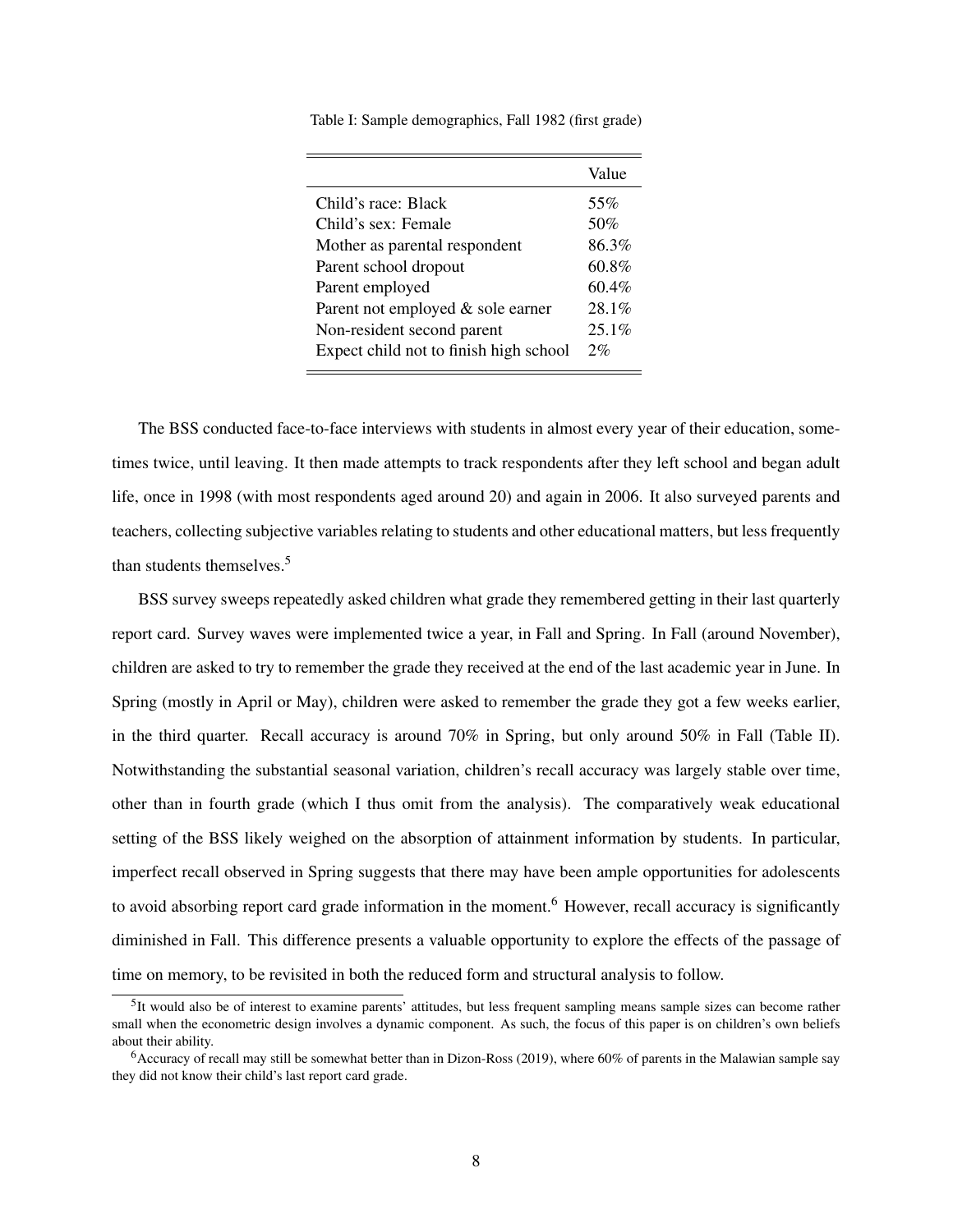<span id="page-9-0"></span>

| Sweep      | N   | School grade<br>(modal) | Mean maths<br>mark<br>(recalled) | Mean maths<br>mark (actual) | $\%$ correct<br>recall |
|------------|-----|-------------------------|----------------------------------|-----------------------------|------------------------|
| Fall '85   | 531 | 4                       | 3                                | 2.4                         | 40.9                   |
| Fall '87   | 496 | 6                       | 2.9                              | 2.4                         | 49.6                   |
| Spring '88 | 465 | 6                       | 2.5                              | 2.2                         | 74                     |
| Fall '88   | 184 | 6                       | 2.8                              | 2.2                         | 47.8                   |
| Spring '89 | 172 | 7                       | 2.2                              | 1.9                         | 67.4                   |
| Fall '89   | 381 | 8                       | 2.6                              | 2.1                         | 51.2                   |
| Spring '90 | 409 | 8                       | 2.5                              | 2.2                         | 72.1                   |
| Fall '90   | 444 | 9                       | 2.7                              | 2.2                         | 48                     |
| Spring '94 | 143 | 12                      | 2.3                              | $\overline{2}$              | 60.1                   |

Table II: Summary statistics

*Note:* Mean maths marks computed by assigning 4 to *Excellent*, 3 to *Good*, 2 to *Satisfactory*, and 1 to *Unsatisfactory*. Fall '85 is excluded from all the ensuing analysis.

### <span id="page-9-2"></span>III Reduced Form Analysis

Using data from the BSS, I now present some reduced form evidence consistent with motivated beliefs theory. In what follows, *t* denotes the survey sweep, so that subscript *it* denotes the last available observation of the given variable for individual *i* when survey *t* was collected. Throughout the paper,  $s_{it}$  denotes report card grades in maths.<sup>7</sup>  $\tilde{s}_{it}$  denotes recalled report card grades in mathematics. Grade recall was elicited using the following question: *"Remember the last report card you got when school ended for the summer? You could have gotten marks like E (Excellent), G (Good), S (Satisfactory), or U (Unsatisfactory). What mark did you get in Mathematics?"* As such, the domain for both  $s_{it}$  and  $\tilde{s}_{it}$  is  $\{E,G,S,U\}$ ; see [Table III](#page-10-0) for a translation into numerical marks.<sup>8</sup> The other notable variable I use is  $D_{it}$ , a survey indicator of academic self-confidence; full coding can be found in [Table IV.](#page-10-0)

#### <span id="page-9-1"></span>III.A Recall Errors

It is already clear from the summary statistics in [Table II](#page-9-0) that recall of grades was generally imperfect in the BSS. That is, very often,  $\tilde{s}_{it} \neq s_{it}$ . In principle, however, this event can result from either motivated or

 $7$ The BSS also collected information on grades in reading and, later, science. Since they were less consistently recorded, I focus solely on mathematics grades.

<sup>&</sup>lt;sup>8</sup>Not all schools used the  $\{E,G,S,U\}$  grading scale. I use a conversion table in the BSS documentation to map actual grades to that scale. Students were asked to recall grades on the  $\{E, G, S, U\}$  scale, but they were also provided with the percentage score mapping of each grade category in [Table III.](#page-10-0)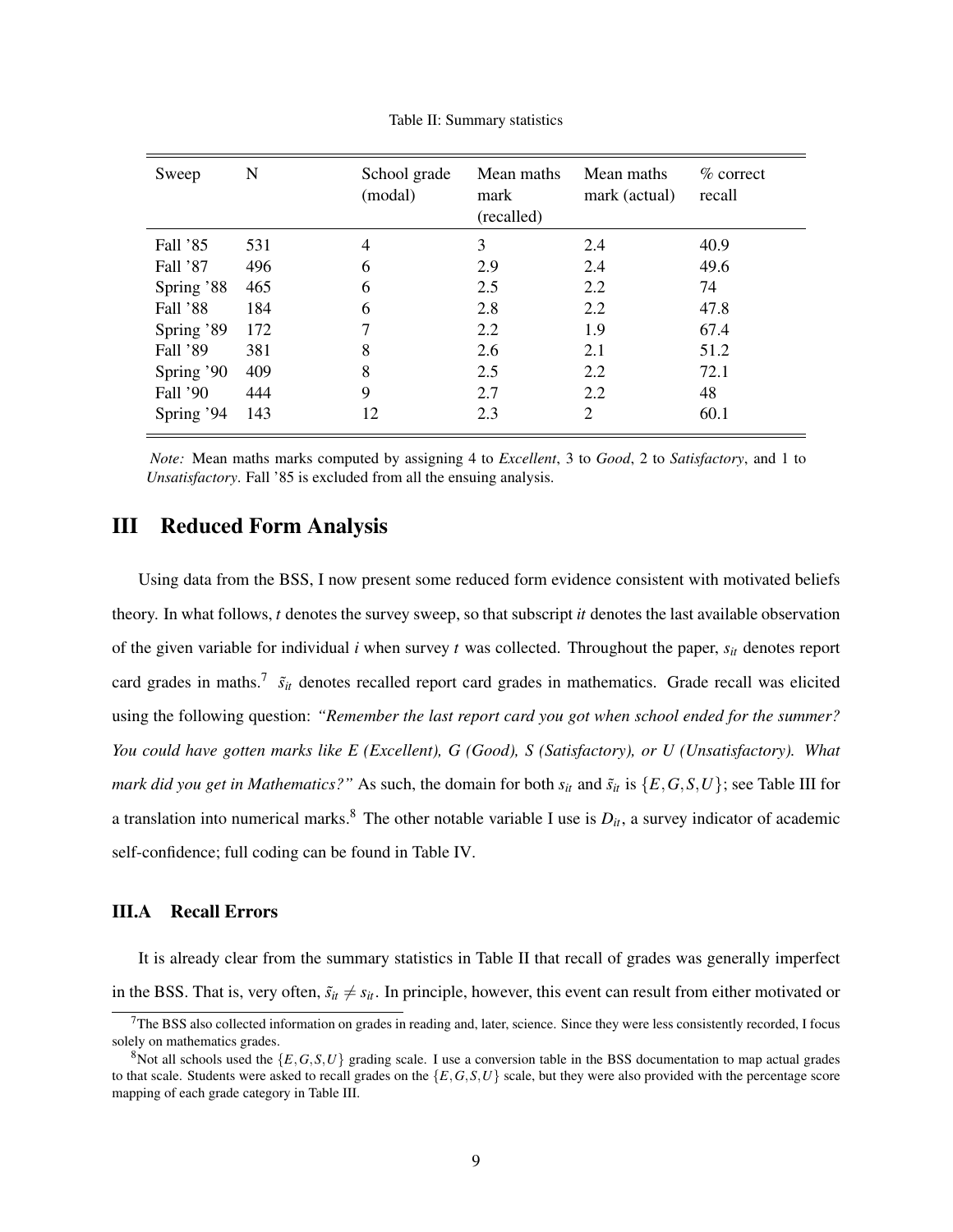<span id="page-10-0"></span>

|  |  | Table III: Grade interpretation |
|--|--|---------------------------------|
|--|--|---------------------------------|

| Table III: Grade interpretation |             |                                                                                    |          |
|---------------------------------|-------------|------------------------------------------------------------------------------------|----------|
| $S_{it}$                        | Mark        | How smart do you think you are compared<br>to other kids in your school this year? | $D_{it}$ |
| Excellent                       | 90-100%     | One of the smartest                                                                |          |
| Good                            | $80 - 89\%$ | Smarter than most kids                                                             |          |
| Satisfactory                    | 70–79%      | About as smart as everybody else                                                   | 3        |
| Unsatisfactory                  | ${<}70\%$   | Not as smart as most kids                                                          | ∍        |
|                                 |             | Not very smart at all                                                              |          |

Table IV: Coding for *Dit*

unmotivated errors of recall.

Theories of motivated beliefs imply that information distortion is used as a tool to gain, or maintain, self-confidence. In this context, the event that a grade is forgotten,  $\mathbb{1}(\tilde{s}_{it} \neq s_{it})$ , would be the outcome of an optimisation problem. On one side of the trade-off is the incentive to preserve positive self-image by distorting or ignoring incoming bad news. Empirically, academic self-confidence has been associated with greater happiness in adolescents (Cheng and Furnham [\[2002\]](#page-37-11)): it embodies a hedonic benefit. More recent work in economics also outlines an instrumental benefit of higher self-confidence (Cunha and Heckman [\[2007\]](#page-37-5), Cunha, Heckman, and Schennach [\[2010\]](#page-37-6), and Alan et al. [\[2019\]](#page-37-7)): it motivates students to work harder.

On the other side of the trade-off are the costs of distortion: first, information suppression or avoidance may incur a psychological and practical burden, and second, students face material incentives to hold correct beliefs. In the context of schooling, correct beliefs help students avoid making overly optimistic task and effort choices, as well as more significant decisions on whether to remain in education. The presence of this trade-off means information suppression should be used selectively, when it has a more negative impact on the individual. Before attempting a more complex analysis which separates these underlying incentives in [Section IV,](#page-22-0) I follow most of the empirical literature in simply examining whether the probability of making a recall error differs across good and bad news.

Concretely, the course of events leading to recall of a grade ensues can be envisaged as follows. The opportunities for information avoidance and suppression begin when report cards are transmitted to students, who could ignore their report card if anticipating its poor content via other informal signals, or even avoid fully digesting information while seeing it (Gabaix et al. [\[2006\]](#page-38-3)). After that initial assimilation of information comes the subconscious decision to retain it, and it is at this point that the decay of information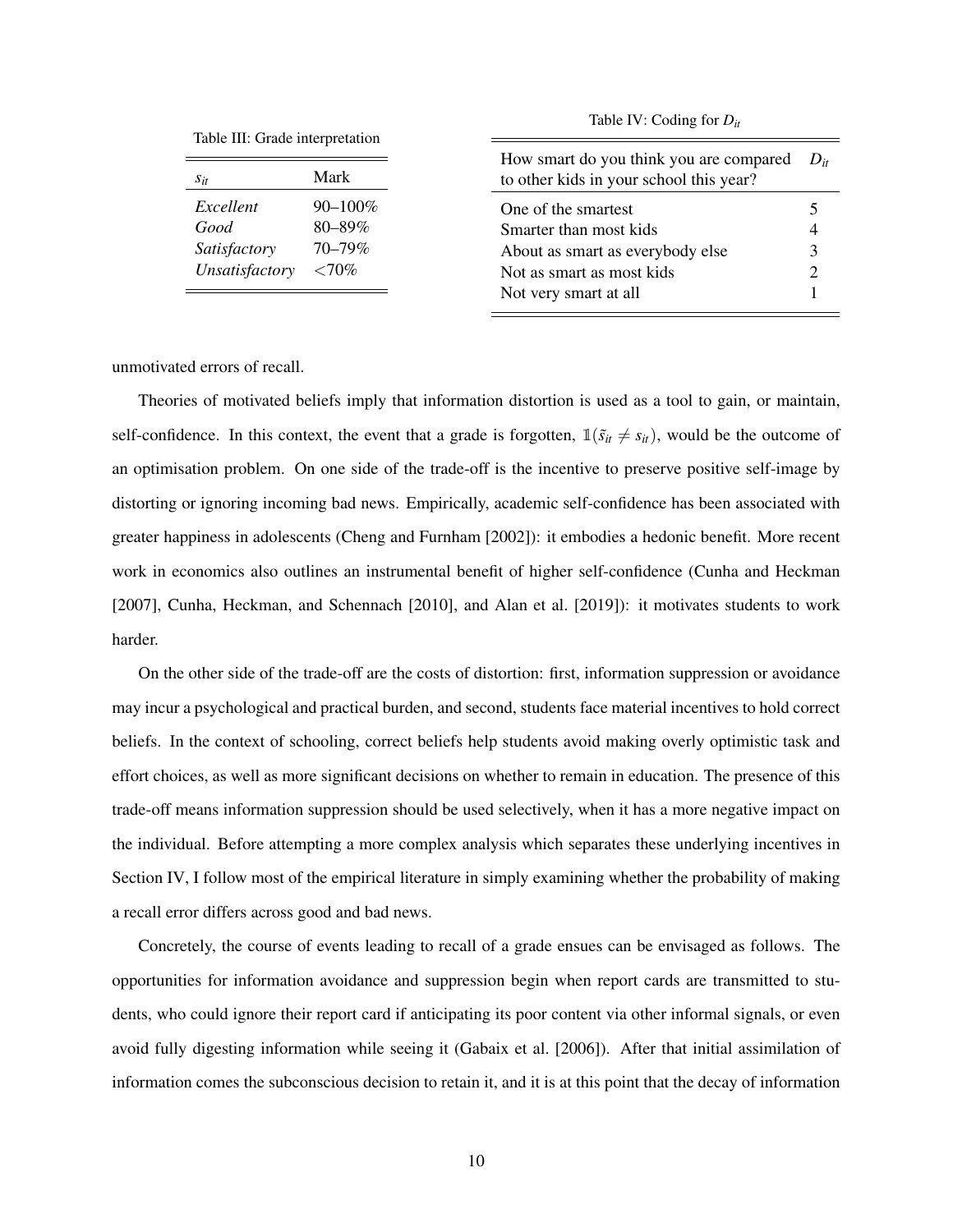via memory loss becomes more important. Both of these mechanisms, contemporaneous and retrospective, culminate in measured recall errors. While I examine their combined effects in this section, I demonstrate that biased memory loss plays a distinct and significant role in [Section III.B.](#page-15-0)

<span id="page-11-0"></span>

Figure I: Remembered grades vs. actual grades, split by survey edition

*Note:* Aggregated over survey sweeps. White percentages are accurate recall rates by grade.

[Figure I](#page-11-0) provides a clear indication of biased recall in the BSS data. It plots actual grades received in maths and splits them by the grade the child remembered. The first observation is that recall errors are positively skewed, other than for the highest grade (for which upward errors are impossible): children generally remembered getting better grades than they actually did. Secondly, errors become increasingly prevalent the lower the actual grade is.

In order to formalise this analysis, I estimate a regression whose dependent variable is the event that a student incorrectly recalls their grade,  $\mathbb{1}(\tilde{s}_{it} \neq s_{it})$ .<sup>9</sup> The aim is to check whether the relationship between recall errors and the qualitative content of grades is robust to confounding variables. Arguably the most problematic of those here are cognitive ability and engagement with schooling, which one might expect

 $9$ This dependent variable also permits negative recall errors. I allow both positive and negative errors because of boundary conditions for the top and bottom grades: it is not possible to remember a better grade than *Excellent* and a worse one than *Unsatisfactory*.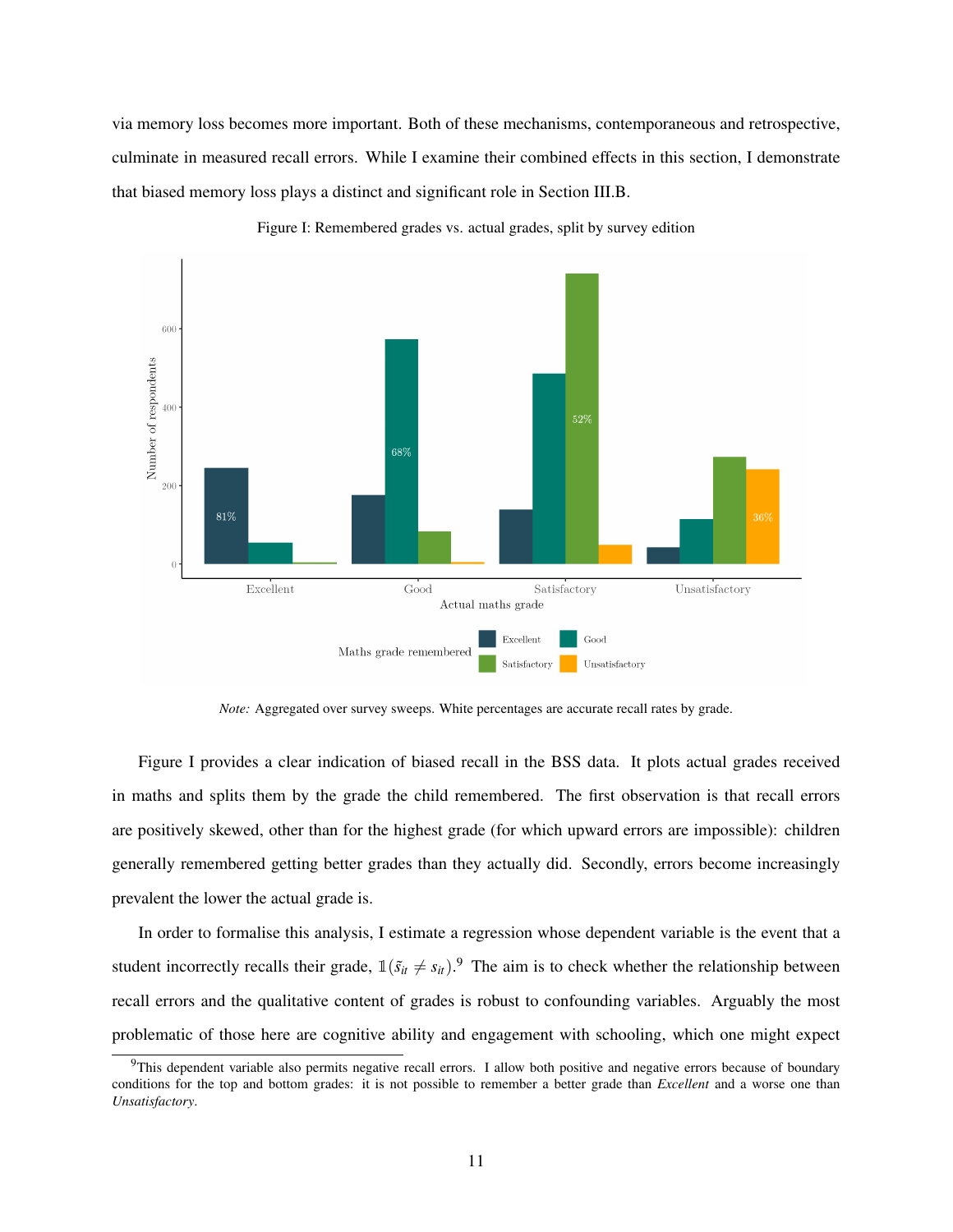to be correlated with both grades,  $s_{it}$ , and the event that they are correctly recalled,  $\mathbb{1}(\tilde{s}_{it} \neq s_{it})$ . Since the BSS observed students longitudinally, I can make major progress in addressing these concerns by including individual and grade-level fixed effects in the analysis. Intuitively, that means I examine whether the same individuals are more likely to forget lower grades than higher ones. I exclude Fall '85, when most students were in 4<sup>th</sup> grade and recall was very poor [\(Table II\)](#page-9-0), from the sample. The regression sample therefore largely follows the cohort while in their early adolescence (mostly, aged 11–15), passing through school grades 6–9 and 12. The empirical specification is a linear probability model with robust standard errors,

$$
\mathbb{1}(\tilde{s}_{it} \neq s_{it}) = \beta_0 + \sum_{z \in \{G, S, U\}} \beta_{1z} \mathbb{1}(s_{it} = z) + \beta_2 Fall_t + \alpha_i + \gamma_t + \varepsilon_{it}.
$$
\n(1)

<span id="page-12-0"></span>As in most of the existing empirical literature,  $\sum_{z \in \{G,S,U\}} \beta_{1z} \mathbb{1}(s_{it} = z)$  in [Equation \(1\)](#page-12-0) should capture the motivated component of  $\mathbb{1}(s_{it} \neq s_{it})$ : they measure the relationship between the probability of incorrectly recalling a grade and the quality of the grade itself. Like in the raw data, the estimated coefficients under column (1) in [Table V](#page-13-0) provide clear evidence that adolescents are more likely to fail to recall poor grades. This effect is very large: students were almost 50 percentage points (pp) more likely to correctly recall getting the highest grade, *Excellent* (marks above 90%), than the lowest one, *Unsatisfactory* (marks lower than 70%). The three lower grades were less likely to be recalled than the highest one. As already indicated, recall deteriorates substantially in the Fall edition of the survey, which was delivered much longer after report card grades than the Spring edition.

These regressions vindicate the pattern in the raw data, visible in [Figure I.](#page-11-0) They suggest that adolescents deploy motivated cognition when interpreting grades in general: on the whole, they are more likely to ignore or forget bad signals than good ones. However, the analysis can deepen its support of the theory by considering what kind of students are especially likely to exhibit bad-news avoidance in order to maintain their self-confidence. An auxiliary prediction from Benabou and Tirole [\(2002\)](#page-37-0)'s model is that individuals ´ with higher initial self-image have a greater incentive to ignore or forget information: they have more to lose, driven by a non-linearity in the benefit of high self-confidence. Since the BSS provides us with a measure of prior academic self-confidence in *Di*,*t*−1, an immediate test of this prediction is that the relationship between  $1(\tilde{s}_{it} \neq s_{it})$  and  $s_{it}$  is stronger when  $1(D_{i,t-1} > 3)$ . That is, students with higher prior self-confidence exhibit a greater tendency to forget bad grades more than good ones.

This hypothesis finds support from column (5) in [Table V,](#page-13-0) which include an interaction of *sit* with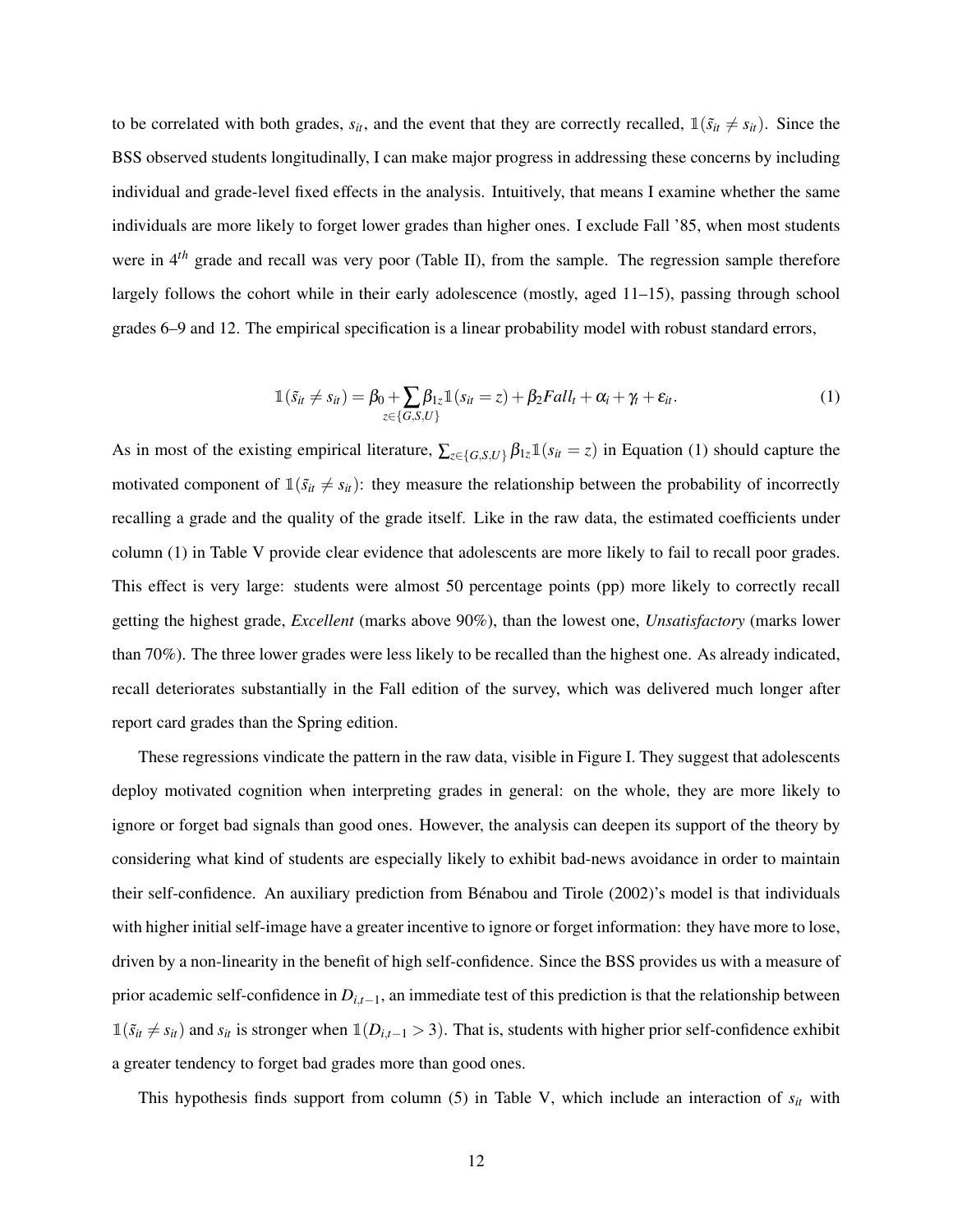<span id="page-13-0"></span>

|                                                                 |            |            |              | Dependent variable:               |                    |                    |
|-----------------------------------------------------------------|------------|------------|--------------|-----------------------------------|--------------------|--------------------|
|                                                                 |            |            |              | $1(\tilde{s}_{it t} \neq s_{it})$ |                    |                    |
|                                                                 | Base       | Base       | Prior belief | Prior belief                      | Subject preference | Subject preference |
|                                                                 | (1)        | (2)        | (3)          | (4)                               | (5)                | (6)                |
| $\mathbb{1}(s_{it} = Good)$                                     | $0.105***$ | $0.124***$ | $-0.007$     | 0.044                             | $-0.021$           | $-0.001$           |
|                                                                 | (0.041)    | (0.031)    | (0.063)      | (0.050)                           | (0.074)            | (0.058)            |
| $\mathbb{1}(s_{it} = Satisfactory)$                             | $0.264***$ | $0.247***$ | $0.127**$    | $0.141***$                        | $0.147**$          | $0.102*$           |
|                                                                 | (0.042)    | (0.029)    | (0.062)      | (0.048)                           | (0.074)            | (0.056)            |
| $\mathbb{1}(s_{it} = Unsatisfactory)$                           | $0.512***$ | $0.457***$ | $0.406***$   | $0.378***$                        | $0.377***$         | $0.289***$         |
|                                                                 | (0.048)    | (0.032)    | (0.067)      | (0.051)                           | (0.079)            | (0.059)            |
| Maths favoured                                                  |            |            | $-0.166**$   | $-0.085$                          |                    |                    |
|                                                                 |            |            | (0.068)      | (0.053)                           |                    |                    |
| $\mathbb{1}(D_{i,t-1} > 3)$                                     |            |            |              |                                   | $-0.158*$          | $-0.165***$        |
|                                                                 |            |            |              |                                   | (0.084)            | (0.062)            |
| Fall                                                            | $0.230***$ | $0.230***$ | $0.230***$   | $0.227***$                        | $0.206***$         | $0.221***$         |
|                                                                 | (0.019)    | (0.019)    | (0.019)      | (0.019)                           | (0.025)            | (0.024)            |
| $\mathbb{1}(s_{it} = Good)*$ Maths favoured                     |            |            | $0.184**$    | $0.130**$                         |                    |                    |
|                                                                 |            |            | (0.076)      | (0.063)                           |                    |                    |
| $\mathbb{1}(s_{it} = Satisfactory)$ *Maths favoured             |            |            | $0.240***$   | $0.198***$                        |                    |                    |
|                                                                 |            |            | (0.075)      | (0.060)                           |                    |                    |
| $\mathbb{1}(s_{it} = Unsatisfactory)*$ Maths favoured           |            |            | $0.163**$    | $0.154**$                         |                    |                    |
|                                                                 |            |            | (0.082)      | (0.067)                           |                    |                    |
| $\mathbb{1}(s_{it} = Good)^* \mathbb{1}(D_{i,t-1} > 3)$         |            |            |              |                                   | $0.168*$           | $0.184**$          |
|                                                                 |            |            |              |                                   | (0.092)            | (0.072)            |
| $\mathbb{1}(s_{it} = Satisfactory)^*\mathbb{1}(D_{i,t-1} > 3)$  |            |            |              |                                   | 0.117              | $0.192***$         |
|                                                                 |            |            |              |                                   | (0.092)            | (0.070)            |
| $\mathbb{1}(s_{it} = Unsatisfactory)*\mathbb{1}(D_{i,t-1} > 3)$ |            |            |              |                                   | $0.217**$          | $0.269***$         |
|                                                                 |            |            |              |                                   | (0.100)            | (0.077)            |
| <b>Individual FE</b>                                            | Yes        | No         | Yes          | No                                | Yes                | No                 |
| Academic year FE                                                | Yes        | Yes        | Yes          | Yes                               | Yes                | Yes                |
| Observations                                                    | 2,659      | 2,659      | 2,605        | 2,605                             | 2,145              | 2,145              |
| $R^2$                                                           | 0.372      | 0.133      | 0.368        | 0.139                             | 0.394              | 0.125              |
| Adjusted $R^2$                                                  | 0.194      | 0.129      | 0.195        | 0.134                             | 0.194              | 0.118              |

Table V: Reduced form models for recall of Maths grades

*Note:* <sup>\*</sup>p<0.1; <sup>\*\*</sup>p<0.05; <sup>\*\*\*</sup>p<0.01. Linear probability model, robust standard errors in brackets. 1() is the indicator function.  $\mathbb{1}(D_{i,t-1} > 3)$  = high self-confidence.  $s_{it}$  = actual maths grade.  $\tilde{s}_{it}$  = recalled maths grade.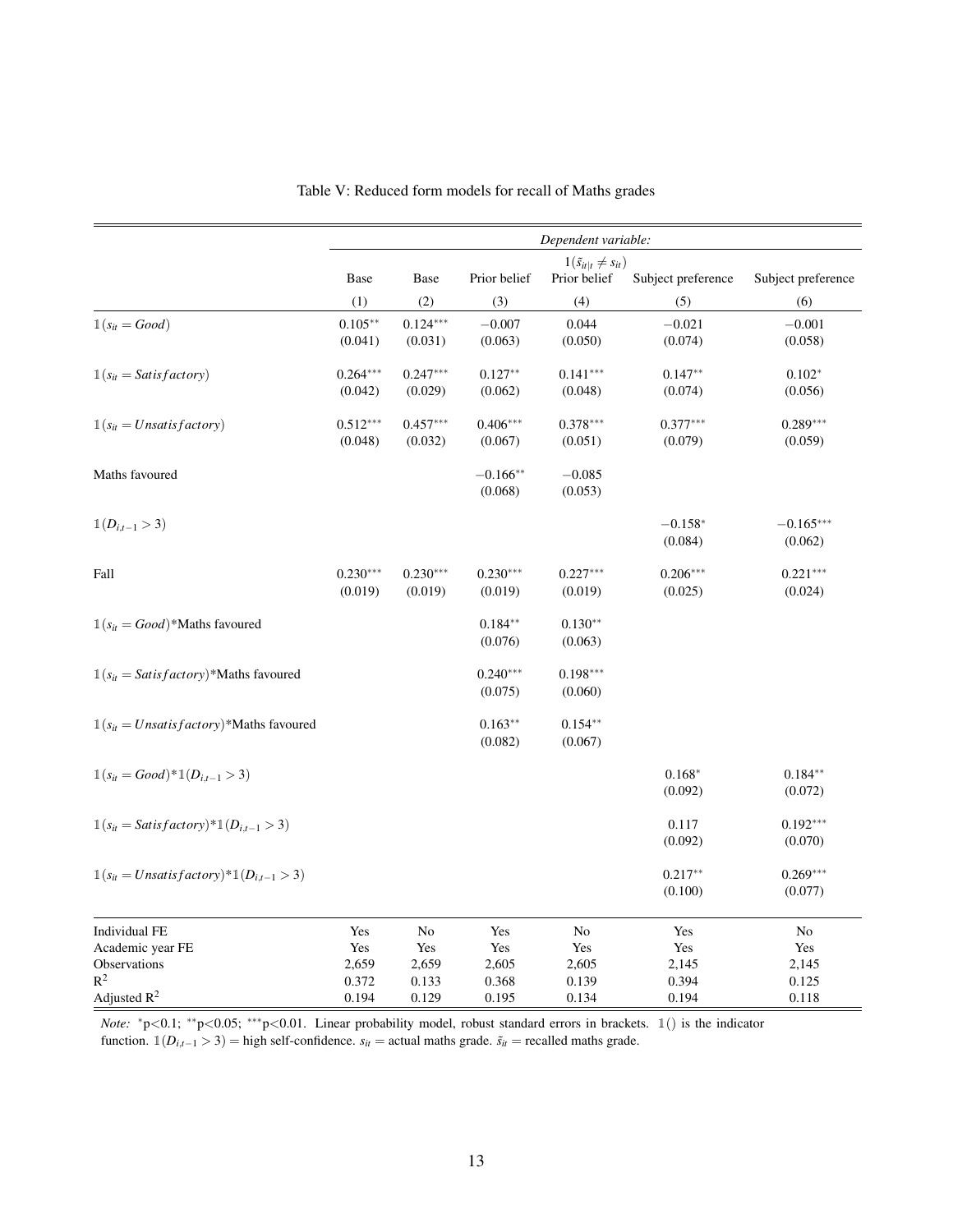1(*Di*,*t*−<sup>1</sup> > 3). <sup>10</sup> The effect of high prior self-confidence seems to be to widen the gap between recall of *Excellent* grades and all the others: these students were more likely to correctly recall getting *Excellent* grades and less likely to correctly recall the others. Very similar patterns can be observed for students who stated that maths was their favourite subject in the last available period prior to *t*, in column  $(3)$ .<sup>11</sup> In the absence of higher stakes (when a preference for maths was not expressed, or when initial beliefs in ability were lower) students were equally likely to remember *Good* and *Excellent* grades.

The results in column (5) also help to differentiate between models of motivated beliefs, in which information is selected in order to maintain self-confidence, and alternatives. The most prominent of those alternatives is confirmation bias (Rabin and Schrag [\[1999\]](#page-39-3)), in which individuals are more likely to misinterpret signals which do not accord with their existing belief, regardless of whether those signals convey good or bad news about the ego. Distinguishing between these models is generally difficult: in the experimental literature, the approach usually taken is to compare signal interpretation in conditions in which stakes are high and low, but that method may be problematic when stakes are not adequately replicated in the laboratory.

Under a model of confirmation bias, the expectation would be for students with poor initial beliefs about their ability to prefer further negative signals. The large magnitude of the effect in column (1) provides a first indication that this is unlikely to be the case: the tendency to preferentially recall better signals is extremely strong across the sample. This assertion is confirmed by the results in column (5). The coefficients on  $1(s<sub>i</sub> = z)$  for  $z \in \{Satisfactory, Unsatisfactory\}$  demonstrate that even students who believe they are of average or below average ability are much more prone to forgetting bad grades than good ones. Even greater insight into this matter is provided by the analysis to come in [Section IV.D,](#page-28-0) which decomposes this same heterogeneity into the opposing incentives underlying memory distortions.

Each of the even-numbered columns in [Table V](#page-13-0) omits individual fixed effects from the specification to its left. In all cases, the results undergo little qualitative change other than some small differences in relative magnitudes. This conclusion could provide some reassurance to existing field research lacking in longitudinal variation (Huffman et al. [\[2019\]](#page-38-2)), since it indicates that fixed unobserved individual characteristics, such as cognitive ability or engagement with schooling, are not an important joint determinant of the quality of signals and the ability or willingness to recall them correctly.

 $10<sub>1</sub>(D<sub>i,t-1</sub> > 3)$  is measured in the last available period prior to *t* for each student to minimise data loss.

<sup>&</sup>lt;sup>11</sup>While being a less direct measure of self-confidence, a preference for maths may also capture a greater hedonic motive for, or consumption value of, self-confidence. This is another incentive for motivated beliefs explored in Benabou and Tirole [\(2002\)](#page-37-0). ´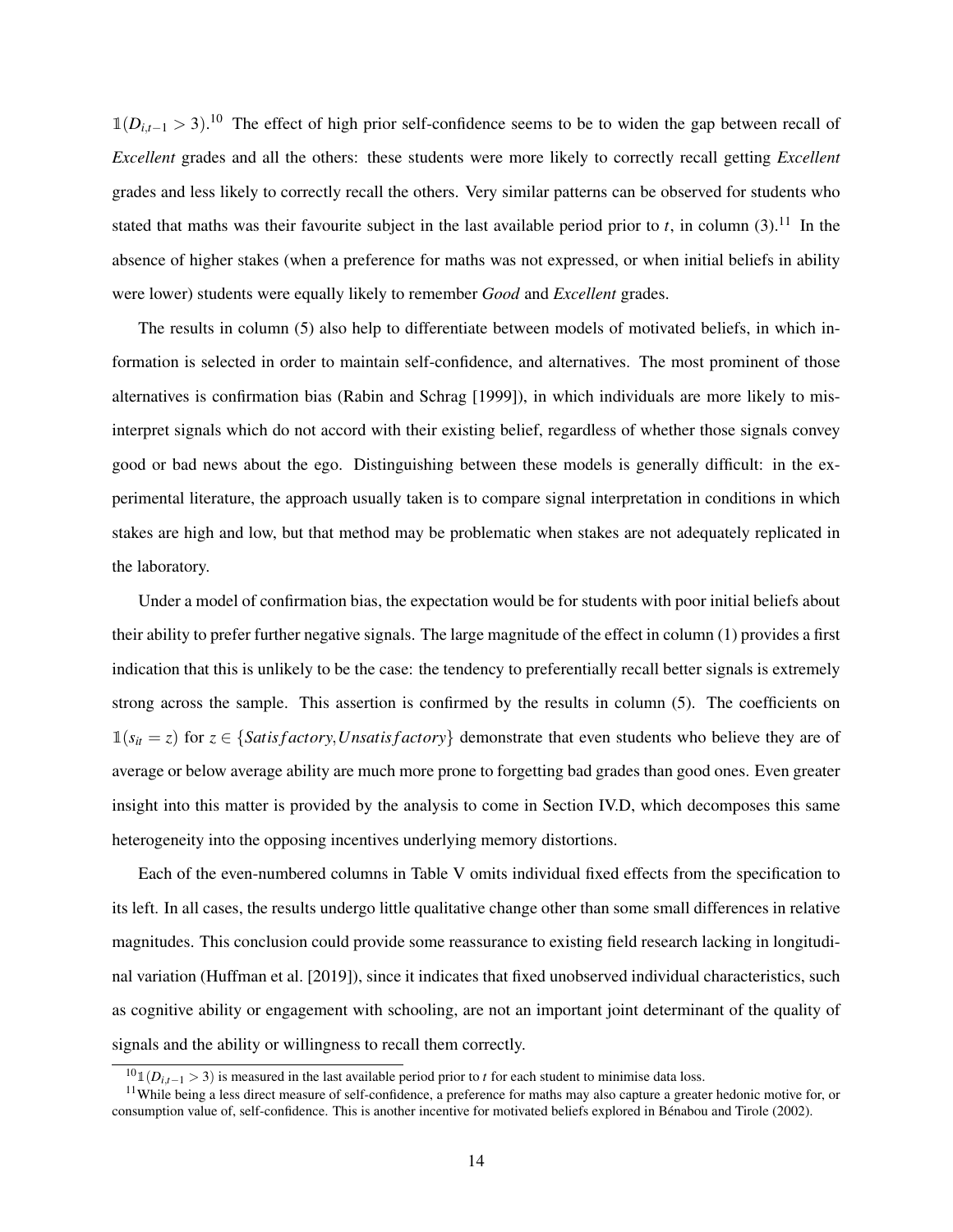#### <span id="page-15-0"></span>III.B The Role of Memory Loss

As noted by theoretical work (Bénabou and Tirole [\[2002\]](#page-37-0)), observed biases in recall alone cannot be used to infer biases in memory loss. The findings in [Table V,](#page-13-0) much like those in Huffman et al. [\(2019\)](#page-38-2), could reflect selective signal avoidance: since students receive a stream of signals on their performance through the academic quarter, they could avoid reading a report card grade if anticipating its unfavourable contents. And even if report cards were unavoidable, students could likely leverage mechanisms like directed cognition (Gabaix et al. [\[2006\]](#page-38-3)) to avoid absorbing unfavourable information in the moment. However, the design of the BSS presents a compelling opportunity, mirroring the approach taken by Zimmermann [\(2020\)](#page-39-4) in the laboratory, to discern whether biased memory loss serves the cause of motivated beliefs.

In both editions of the survey within each year, Spring and Fall, adolescents were asked to remember their most recent grades. In Spring those grades were likely from just over a month earlier, but in Fall, the most recent grades were likely received more than three months ago. It is therefore likely that differences in recall between Fall and Spring reflect the effects of memory loss. The analysis in this section establishes that, since patterns of recall are markedly more motivated (positively biased) in Fall than in Spring, a large part of the information selection underlying motivated beliefs in this context is enabled by biased memory loss.

[Figure II](#page-16-0) plots types of recall by survey edition for the middle two grades, *Good* and *Satisfactory*. For these grades, both positive ('flattering') and negative ('unflattering') recall errors are possible. 'Accurate' recall occurs when the correct grade is remembered. As previously noted, recall is less accurate in Fall than in Spring: the probability of remembering the correct grade falls from 76% to 48%. However, almost all of this additional error is concentrated in a redistribution towards flattering errors in Fall compared to Spring. By comparing the difference between flattering and unflattering errors in Fall and Spring, we can reach the reasonable conclusion that <sup>2</sup>/<sup>3</sup> of the bias towards flattering errors in Fall is explained solely by memory loss over time after the first month since information transmission. Assuming truthful reporting, the remaining  $1/3$  could be explained by either memory loss during the first month or information avoidance.<sup>12</sup>

The next step is to verify that this positive drift in memory is retained in a regression approach where unobserved cross-sectional heterogeneity can be neutralised. In this case, within-student variation can be

 $12$ It should be noted that in the raw data (see [Figure A4](#page-40-0) in [Appendix A\)](#page-40-1) is that even in the Spring edition, recall is worse for the lower grades, *Satisfactory* and especially *Unsatisfactory*. Given the relatively short delay for the Spring survey, of just over a month, this could support some role for selective attention or information avoidance. That being said, Zimmermann [\(2020\)](#page-39-4) successfully uses a delay of one month to measure the effects of memory loss in his laboratory test of the same phenomenon.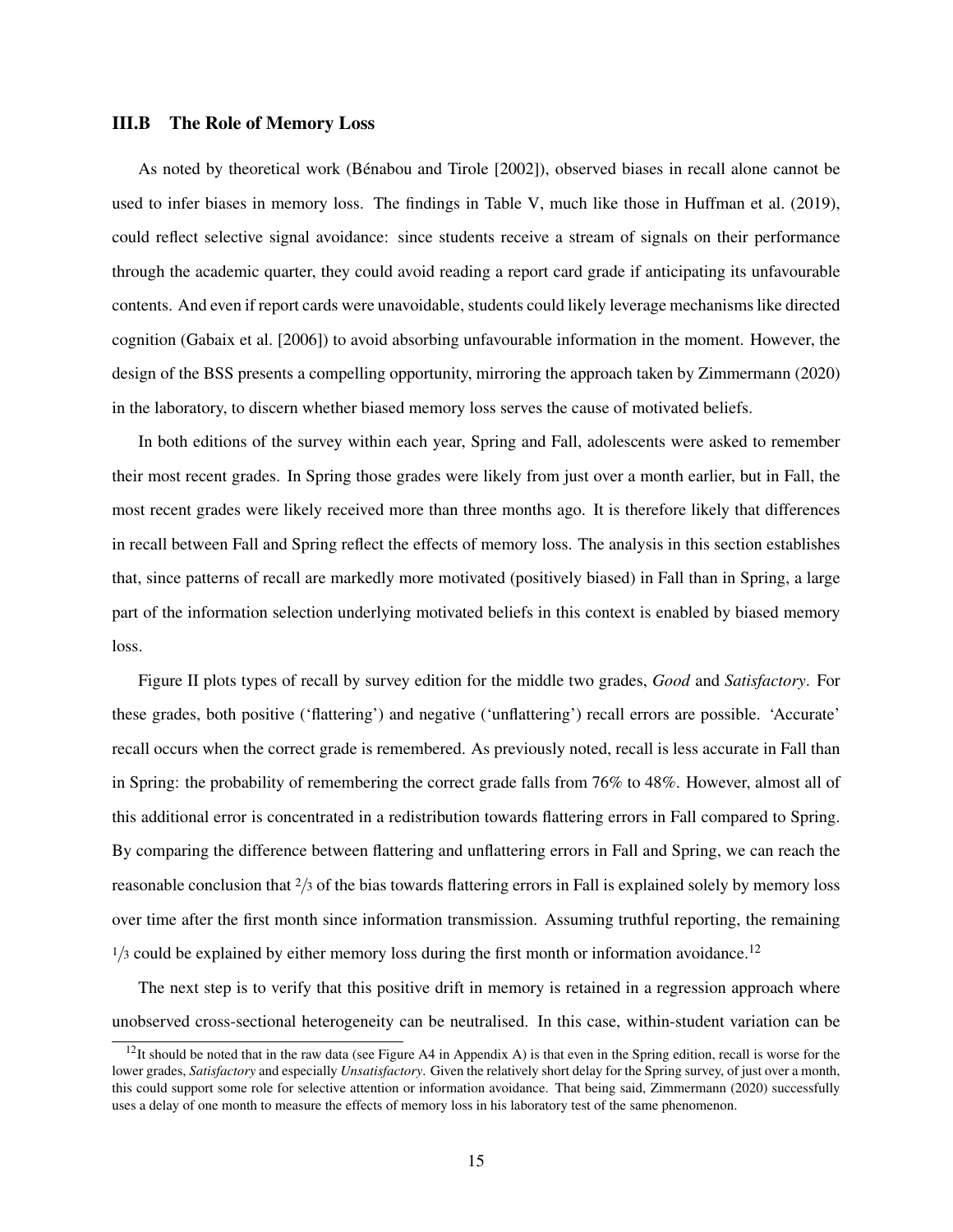<span id="page-16-0"></span>

Figure II: Recall type, split by survey edition

*Note:* Only *Good* and *Satisfactory* grades included, since it is possible to remember either a better ('flattering') or a worse ('unflattering') grade. Error bars depict 95% confidence intervals.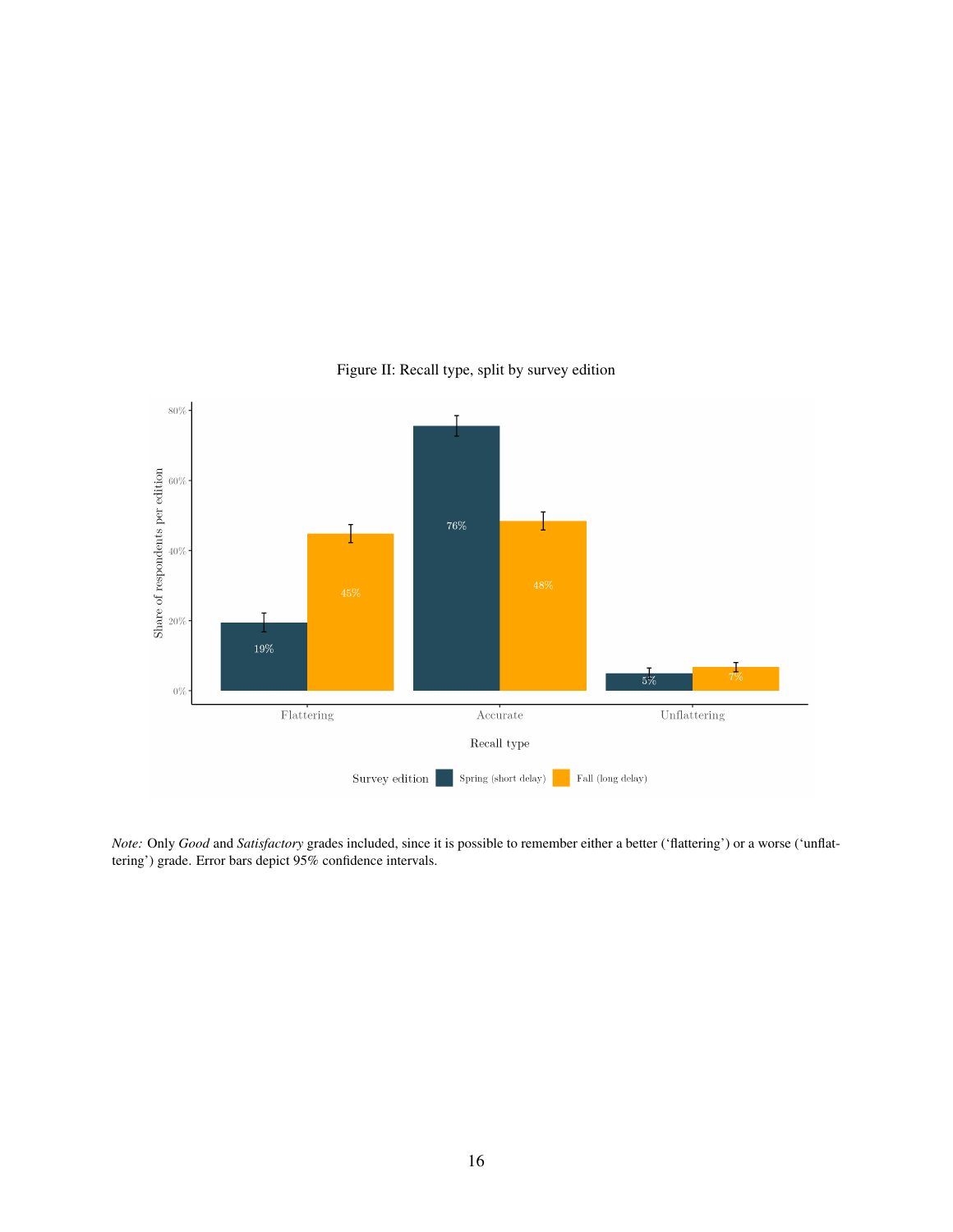used to verify that when the same student is sampled in Fall, after a longer delay relative to grades, their memory tends to be more flattering. Since the objective is now to examine whether memory becomes more optimistic over a longer horizon, given the actual signal received, I use  $\mathbb{1}(\tilde{s}_{it} = Excellent)$  — the event that the student recalls getting an *Excellent* grade — as the dependent variable, controlling for the actual grade they received,  $s_{it}$ .<sup>13</sup>

$$
\mathbb{1}(\tilde{s}_{it} = E) = \delta_0 + \sum_{z \in \{G, S, U\}} \delta_{1z} \mathbb{1}(s_{it} = z) + \delta_2 Fall_t + \alpha_i + \gamma_t + \varepsilon_{it}.
$$
\n(2)

The statistically significant and positive estimate for  $\delta_2$ , the coefficient on Fall in column (1) of [Table VI,](#page-18-0) implies that being surveyed in Fall has a positive impact on students' propensity to remember getting the highest grade. This formalises the positive drift in memory illustrated in raw data in [Figures II](#page-16-0) and [A4,](#page-40-0) and demonstrates its robustness to a within-individual identification strategy. That is, the same students are more likely to remember higher grades when surveyed in Fall than in Spring.

As in [Section III.A,](#page-9-1) I can check whether the generally positive drift in memory over time is different for children who express a greater preference for maths, or have higher prior self-confidence. This is achieved by interacting *Fall<sup>t</sup>* with those two variables, as in specifications (2) and (3) in [Table VI.](#page-18-0) Once again, there is highly compelling evidence that both groups of students exhibited stronger motivated information processing: in this case, they were more prone to an upward drift in their memory of grades as time elapses. Combined with the heterogeneity in general recall in [Table V,](#page-13-0) these results suggest that those with higher initial confidence and enthusiasm were the ones most likely to inure themselves to incoming negative feedback, and that selective memory may have been an important tool in facilitating this defence mechanism. Notably, though, even students with lower prior beliefs in their ability experienced a significant positive drift in memory over time, demonstrated by the positivity of the coefficient on *Fall<sup>t</sup>* in column (3). This corroborates a similar finding in Zimmermann [\(2020\)](#page-39-4), and, matching his interpretation, further strengthens the suggestion that the results reflect motivated memory loss rather than, for example, a drift of memories towards prior beliefs.

 $13$  Another option would be to examine whether the probability of making a positive recall error increases in Fall, as in [Figure II.](#page-16-0) However, as in [Section III.A,](#page-9-1) this strategy would only permit me to examine cases where the middle two grades, *Good* and *Satisfactory*, were received. It would involve discarding a large quantity of useful information on how memory loss affects students receiving the top and bottom grades.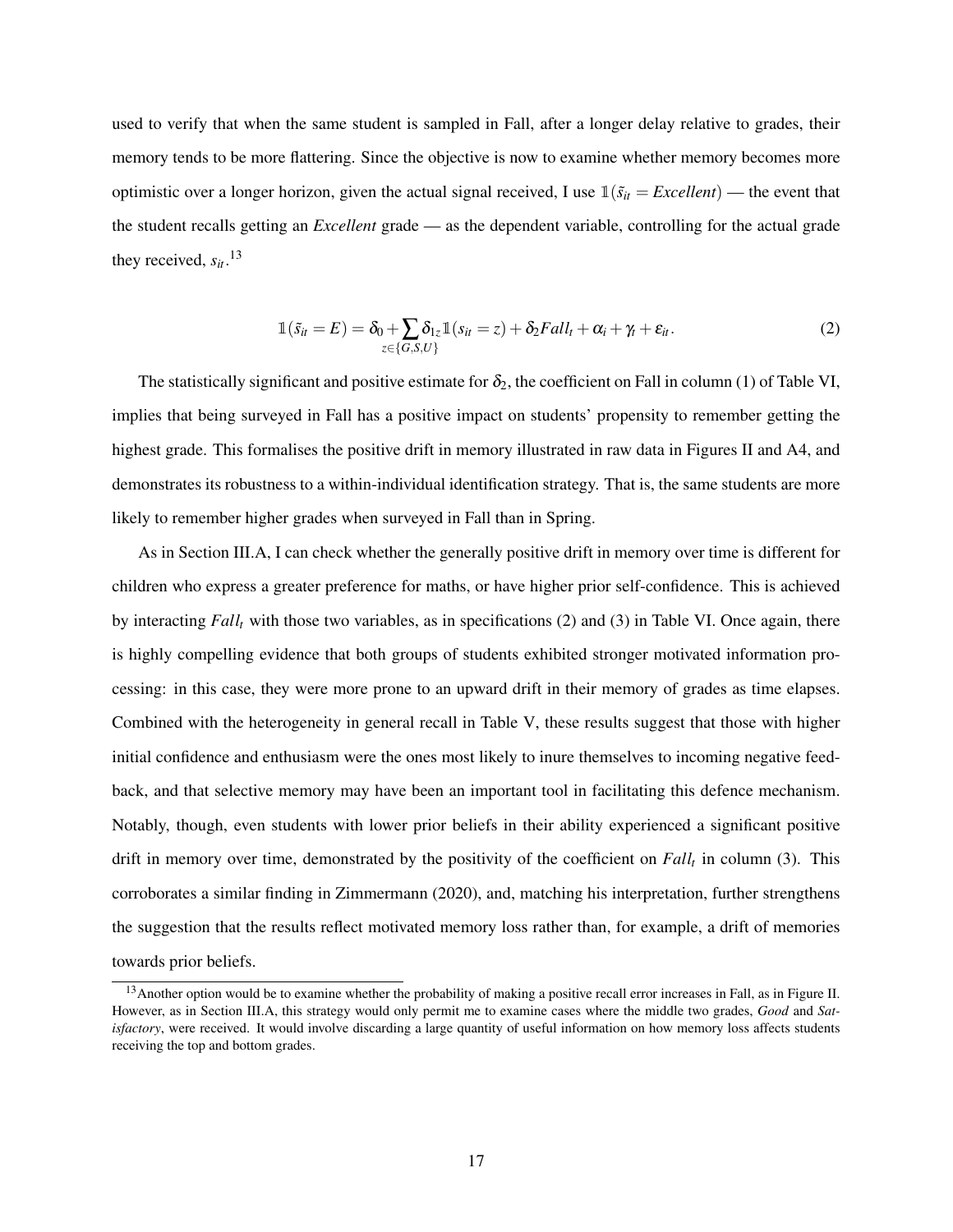<span id="page-18-0"></span>

|                                       |                                           |             |                    | Dependent variable: |              |              |
|---------------------------------------|-------------------------------------------|-------------|--------------------|---------------------|--------------|--------------|
|                                       | $1(\tilde{s}_{it} _t = \text{Excellent})$ |             |                    |                     |              |              |
|                                       | Base                                      | Base        | Subject preference | Subject preference  | Prior belief | Prior belief |
|                                       | (1)                                       | (2)         | (3)                | (4)                 | (5)          | (6)          |
| $\mathbb{1}(s_{it} = Good)$           | $-0.598***$                               | $-0.601***$ | $-0.599***$        | $-0.606***$         | $-0.576***$  | $-0.631***$  |
|                                       | (0.036)                                   | (0.030)     | (0.035)            | (0.030)             | (0.045)      | (0.035)      |
| $\mathbb{1}(s_{it} = Satisfactory)$   | $-0.683***$                               | $-0.725***$ | $-0.679***$        | $-0.717***$         | $-0.637***$  | $-0.733***$  |
|                                       | (0.036)                                   | (0.027)     | (0.036)            | (0.028)             | (0.045)      | (0.033)      |
| $\mathbb{1}(s_{it} = Unsatisfactory)$ | $-0.698***$                               | $-0.743***$ | $-0.693***$        | $-0.727***$         | $-0.650***$  | $-0.758***$  |
|                                       | (0.037)                                   | (0.028)     | (0.037)            | (0.028)             | (0.047)      | (0.033)      |
| Fall                                  | $0.073***$                                | $0.077***$  | $0.040***$         | $0.048***$          | $0.051***$   | $0.064***$   |
|                                       | (0.012)                                   | (0.012)     | (0.014)            | (0.013)             | (0.017)      | (0.017)      |
| Maths favoured                        |                                           |             | $-0.002$           | $0.041***$          |              |              |
|                                       |                                           |             | (0.019)            | (0.013)             |              |              |
| Fall*Maths favoured                   |                                           |             | $0.070***$         | $0.061***$          |              |              |
|                                       |                                           |             | (0.023)            | (0.023)             |              |              |
| $\mathbb{1}(D_{i,t-1} > 3)$           |                                           |             |                    |                     | 0.007        | $0.028**$    |
|                                       |                                           |             |                    |                     | (0.020)      | (0.014)      |
| Fall* $\mathbb{1}(D_{i,t-1} > 3)$     |                                           |             |                    |                     | $0.062**$    | $0.051*$     |
|                                       |                                           |             |                    |                     | (0.028)      | (0.029)      |
| <b>Individual FE</b>                  | Yes                                       | No          | Yes                | No                  | Yes          | No           |
| Academic year FE                      | Yes                                       | Yes         | Yes                | Yes                 | Yes          | Yes          |
| Observations                          | 2,659                                     | 2,659       | 2,605              | 2,605               | 2,145        | 2,145        |
| $R^2$                                 | 0.551                                     | 0.337       | 0.546              | 0.352               | 0.563        | 0.340        |
| Adjusted $R^2$                        | 0.424                                     | 0.334       | 0.422              | 0.348               | 0.419        | 0.335        |

Table VI: Spring/Fall recall comparison

*Note:* <sup>\*</sup>p<0.1; <sup>\*\*</sup>p<0.05; <sup>\*\*\*</sup>p<0.01. Linear probability model, robust standard errors in brackets. 1() is the indicator function.  $\mathbb{1}(D_{i,t-1} > 3)$  = high self-confidence.  $s_{it}$  = actual maths grade.  $\tilde{s}_{it}$  = recalled maths grade.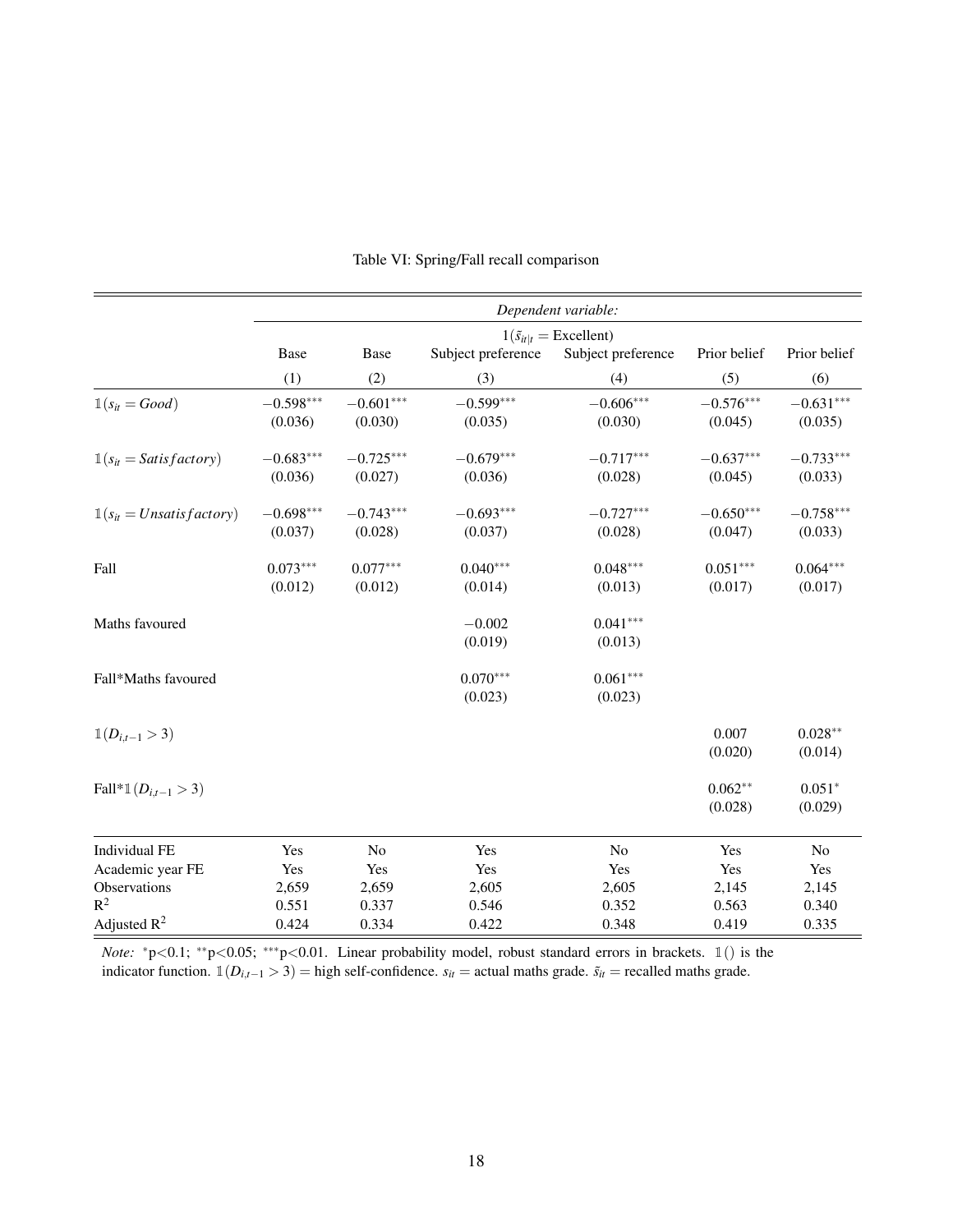#### <span id="page-19-3"></span>III.C Recall and Self-Confidence

[Sections III.A](#page-9-1) and [III.B](#page-15-0) have outlined evidence that adolescents in the BSS exhibit recall behaviour consistent with motivated beliefs. I now extend the reach of that finding in demonstrating that this information distortion may affect how students update their self-confidence in their academic ability over time. I do so by investigating sequential updating of  $\mathbb{1}(D_{it} > 3)$ , the survey indicator of academic self-confidence [\(Ta](#page-10-0)[ble IV\)](#page-10-0). Given that I need to include a lagged dependent variable  $\mathbb{1}(D_{i,t-1} > 3)$  to capture sequential belief updating, but I also wish to control for individual heterogeneity  $\alpha_i$ , I use Bartolucci and Nigro [\(2010\)](#page-37-12)'s Quadratic Exponential model. The model permits joint estimation of the marginal effects of the following factors:  $\mathbb{1}(D_{i,t-1} > 3)$ , an individual level effect, and the covariates of interest,  $s_{it}$  and  $\tilde{s}_{it}$  (actual and recalled mathematics grades). I also include  $\hat{s}_{it}$ , students'  $t - 1$  predictions of the grade they would receive in period *t*, in order to permit grade surprises to impact beliefs. In [Equation \(3\),](#page-19-0) I write  $y_{it} = \mathbb{1}(D_{i,t-1} > 3)$  for brevity, and  $x_{it}$  is a vector with the full set of dummy variables for  $s_{it}$ ,  $\tilde{s}_{it}$ , and  $\hat{s}_{it}$  over the domain  $\{G, S, U\}$ , leaving the omitted category *E*. The model from Bartolucci and Nigro [\(2010\)](#page-37-12) then implies a conditional likelihood of the following form for *yit*:

<span id="page-19-0"></span>
$$
p(y_{it}|\alpha_i, X_i, ) = \frac{\exp(y_{it}[\alpha_i + x_{it}'\beta + y_{i,t-1}\gamma + e_t^*(\alpha_i, X_i)])}{1 + \exp(\alpha_i + x_{it}'\beta + y_{i,t-1}\gamma + e_t^*(\alpha_i, X_i))},
$$
\n(3)

where, for  $t < T$ ,

<span id="page-19-2"></span>
$$
e_t^*(\alpha_i, X_i) = \log \frac{1 + \exp(\alpha_i + x_{i,t+1}'\beta + e_{t+1}^*(\alpha_i, X_i) + \gamma)}{1 + \exp(\alpha_i + x_{i,t+1}'\beta + e_{t+1}^*(\alpha_i, X_i))},
$$
(4)

and

$$
e_T^*(\alpha_i, X_i) = \phi + x_{i,t+1}'\beta^*.
$$
\n<sup>(5)</sup>

<span id="page-19-1"></span>It is easier to understand the model in its latent index form. I thus introduce a latent continuous variable for self-confidence,  $\tilde{\theta}_{it}$ , satisfying  $y_{it} = \mathbb{1}(D_{it} > 3) = \mathbb{1}(\tilde{\theta}_{it} > 0)$ . Then, the model specified above is equivalent to estimating

$$
\tilde{\theta}_{it} = \alpha_i + x_{it}'\beta + y_{i,t-1}\gamma + e_{t+1}^*(\alpha_i, X_i) + \varepsilon_{it},
$$
\n(6)

where  $\varepsilon_{it}$  are independent with a logistic distribution. The main aspect of [Equation \(6\)](#page-19-1) which requires comment is the error correction term  $e_{t+1}^*(\alpha_i, X_i)$ . This term implies current self-confidence is bolstered by the anticipated impact of high self-confidence,  $\mathbb{1}(D_{it} > 3)$ , on the likelihood of future high self-confidence, as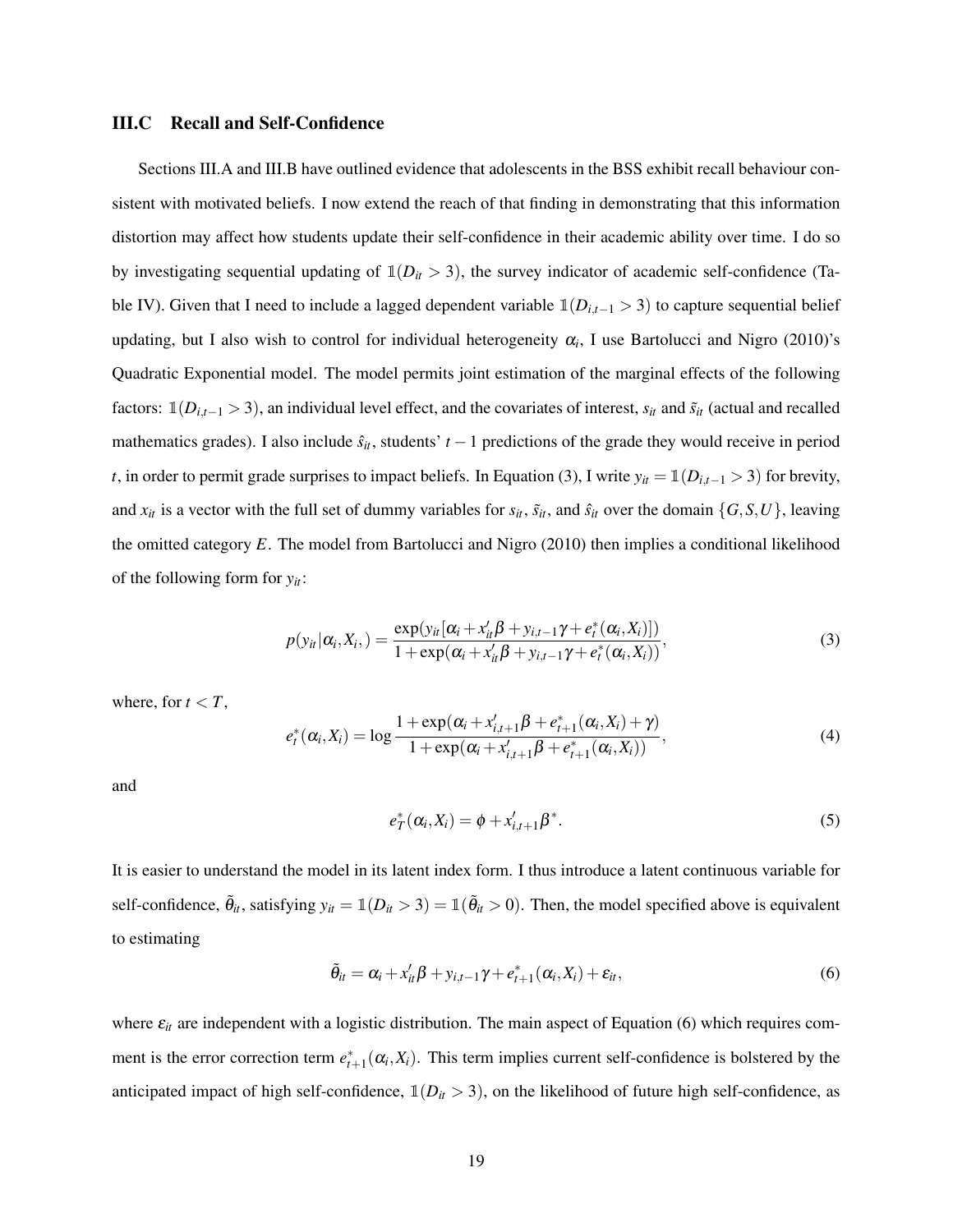detailed by [Equation \(4\).](#page-19-2) This specification has a relatively intuitive interpretation here: current confidence may be bolstered by the knowledge that future high self-confidence may positively influence outcomes like school continuation and college attendance.

The estimated coefficients within [Equation \(6\)](#page-19-1) are reported in [Table VII.](#page-21-0) The first observation is that selfconfidence exhibits substantial autocorrelation, even when static individual heterogeneity is controlled for. In spite of this persistence, remembered grades can substantially impact self-confidence. Remembering a *Satis f actory* grade, compared to an *Excellent* one, implies a deterioration in self-confidence which swamps the positive effect of being relatively confident in the previous period: the corresponding decrease in the odds of being relatively confident is about 60%. On the other hand, actual grades are not statistically important for the updating self-confidence. The relative effect being larger for remembered grades is unsurprising: actual grades should have no impact on beliefs if adolescents do not remember them correctly. However, it is notable that sequential changes in beliefs are materially associated with distorted memories. Concretely, a teenager who received *Satisfactory* but remembers getting *Good* appears to update their belief about their ability in the same way as one who actually got a *Good* grade and correctly recalled it. This appears to vindicate students' deployment of selective self-deception: recalling a low grade has material consequences for the evolution of self-confidence. I can also utilise this behavioural tendency in [Section IV.A](#page-23-0) when combining belief updating and memory distortion into a single framework.

#### III.D Reduced Form: Summary

The reduced form results described above combine to develop a coherent narrative on dynamic signal perception and beliefs in the BSS. Firstly, students in this dataset demonstrate a clear preference for overly positive recollections of grades, and recall errors are more likely the lower the grade is. Secondly, a large part of this information distortion occurs *ex post*: when more time elapses between the report card and the survey, memories of grades become markedly more optimistic. Finally, remembered grades matter for the updating of self-confidence while actual grades do not.

Particularly notable is the heterogeneity in information distortions across students. In particular, the analysis establishes that students with higher initial beliefs in their ability, and those with a greater preference for maths, were more likely to use signal and memory distortion in a way that benefited their egos. Higher prior beliefs about ability seem to be associated with individuals being more able to armour themselves against bad news. Conversely, this implies that those with lower self-confidence — in the context of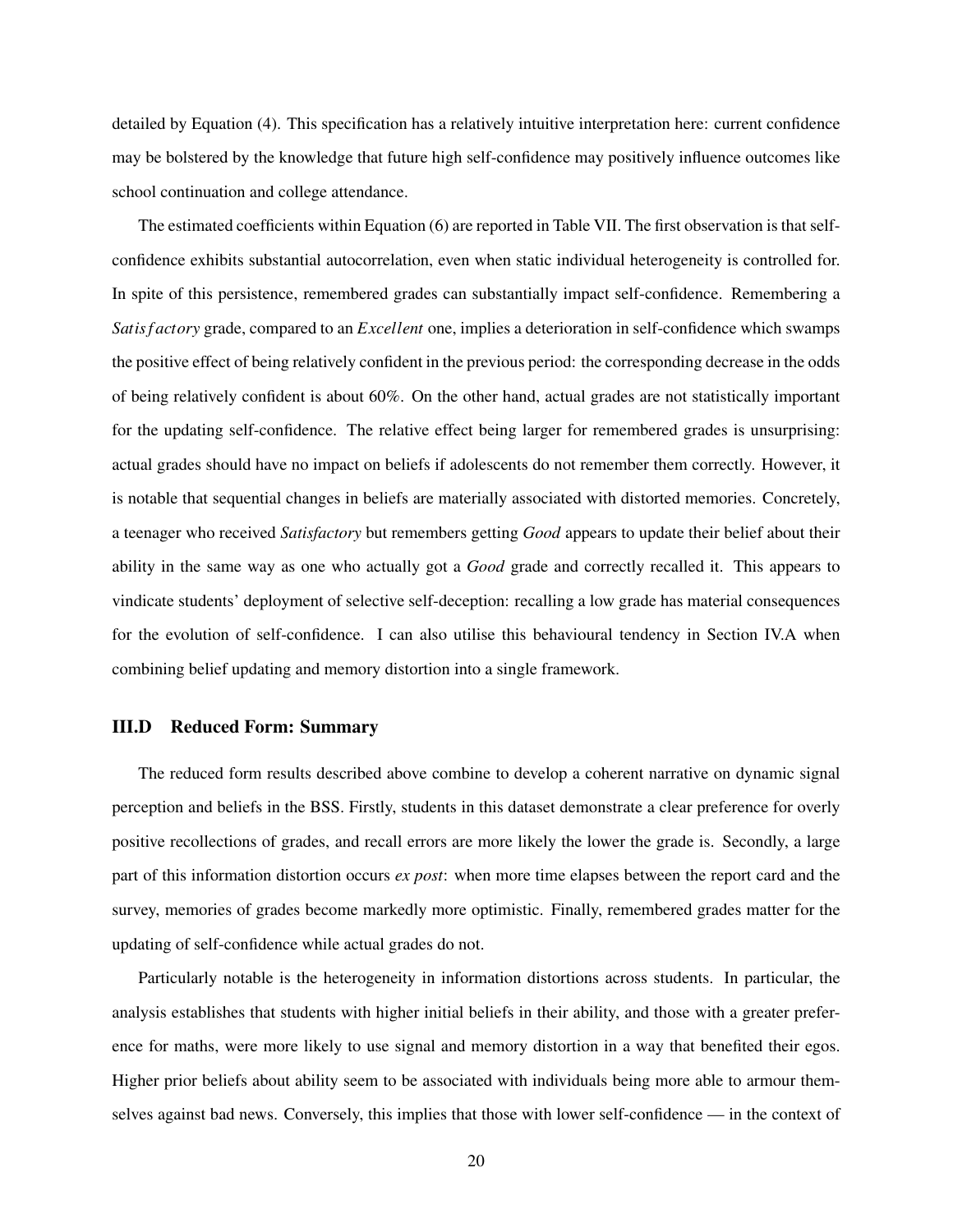|                                               | Dependent variable:    |  |
|-----------------------------------------------|------------------------|--|
|                                               | $\mathbb{1}(D_{it}>3)$ |  |
| Actual grades                                 |                        |  |
| $\mathbb{1}(s_{it} = Good)$                   | 0.619                  |  |
|                                               | (0.464)                |  |
| $\mathbb{1}(s_{it} = Good)$                   | 0.573                  |  |
|                                               | (0.489)                |  |
| $\mathbb{1}(s_{it} = Unsatisfactory)$         | 0.440                  |  |
|                                               | (0.557)                |  |
| Recalled grades                               |                        |  |
| $\mathbb{1}(\tilde{s}_{it} = Good)$           | $-0.342$               |  |
|                                               | (0.292)                |  |
| $\mathbb{1}(\tilde{s}_{it} = Satis factor y)$ | $-0.856**$             |  |
|                                               | (0.351)                |  |
| $\mathbb{1}(\tilde{s}_{it} = Unsatisfactory)$ | $-1.474***$            |  |
|                                               | (0.525)                |  |
| <b>Expected</b> grades                        |                        |  |
| $\mathbb{1}(\hat{s}_{it} = Good)$             | 0.024                  |  |
|                                               | (0.253)                |  |
| $\mathbb{1}(\hat{s}_{it} = Satisfactory)$     | 0.202                  |  |
|                                               | (0.315)                |  |
| $\mathbb{1}(\hat{s}_{it} = Unsatisfactory)$   | 0.295                  |  |
|                                               | (0.686)                |  |
| Lagged self-confidence                        |                        |  |
| $\mathbb{1}(D_{i,t-1} > 3)$                   | $0.505***$             |  |
|                                               | (0.195)                |  |
| Observations                                  | 1,678                  |  |
| $R^2$                                         | 0.550                  |  |
| Adjusted $R^2$                                | 0.356                  |  |
| Residual Std. Error                           | $0.380$ (df = 1171)    |  |

<span id="page-21-0"></span>Table VII: Regression for belief updating — Quadratic Exponential with school year fixed effects and conditional individual heterogeneity

> *Note:*  $*p<0.1$ ; \*\*p<0.05; \*\*\*p<0.01. Quadratic exponential model; coefficients are log-odds. Standard errors in brackets.  $\mathbb{1}$  () is the indicator function.  $\mathbb{1}(D_{it} > 3)$  = high self-confidence.  $s_{it}$  = actual maths grade.  $\tilde{s}_{it}$  = recalled maths grade.  $\hat{s}_{it}$  = expected maths grade.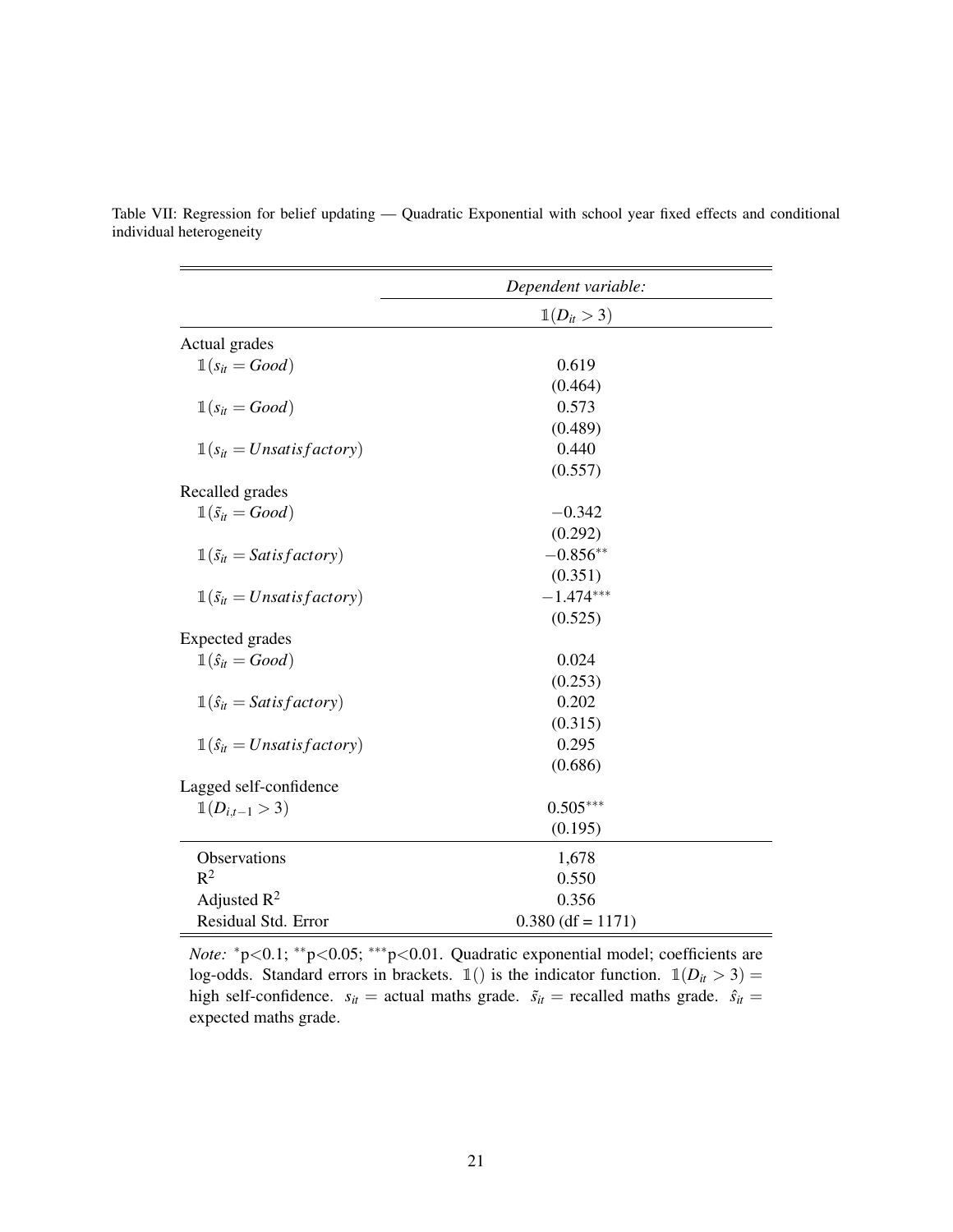$\mathbb{1}(D_{i,t-1} > 3)$ , those who consider themselves to be of average or below-average ability — may be more vulnerable to bad signals when they do receive them. This finding, as well as those relating to the implications of time for motivated memory loss, is developed further in the analysis to follow.

### <span id="page-22-0"></span>IV Structural Model

I now proceed to explore the motives underlying self-confidence maintenance and memory distortion jointly in a single framework. The basic foundation of the model is a representation of memory distortion as the outcome of a subconscious optimisation program. In each period (at the time of the survey being administered), students maximise their periodic utility by making a discrete choice over possible memories of their most recent maths grade. In the model, the benefit of remembering a higher grade is assumed to be that it reinforces self-confidence. Students are likely to be protective of their self-confidence because doing so embodies both a hedonic benefit (Cheng and Furnham [\[2002\]](#page-37-11)) and an instrumental one (Cunha and Heckman [\[2007\]](#page-37-5), Cunha, Heckman, and Schennach [\[2010\]](#page-37-6), and Alan et al. [\[2019\]](#page-37-7)). However, students also face direct costs from memory distortion, structured so that the truth acts as a centre of gravity for memories. By exploring the relative role of these opposing motives, and especially how they differ across students and over time [\(Section IV.D\)](#page-28-0), I can greatly refine the conclusions from the reduced form analysis in [Section III.](#page-9-2)<sup>14</sup>

The model's representation of the subconscious decision-making process underlying memory distortions is intentionally parsimonious. Its simplicity is a boon in providing a bridge from the reduced form results to the estimated structural parameters: the model brings together the findings that students do more to distort negative memories [\(Section III.A\)](#page-9-1) and that memories appear to materially impact the evolution of selfconfidence over time [\(Section III.C\)](#page-19-3) by casting the latter as the motive for the former. By measuring the importance of actual attainment for memory choices, it then separates the self-confidence-enhancing motive from the "reality constraints" faced by students.

The model provides highly intuitive estimates of the parameters governing both elements of the subconscious decision-making process, and notably how those parameters vary across circumstances and student characteristics. It suggests that the "reality constraints" on memory distortion loosen with the passage

 $14$ Due to the greater computational demands of this analysis, which takes place in a multinomial logit model with latent variables appearing in utility functions, I no longer control for individual fixed effects. This approach can be justified on the basis that the results relating to recall in [Section III](#page-9-2) are largely unaffected by their exclusion.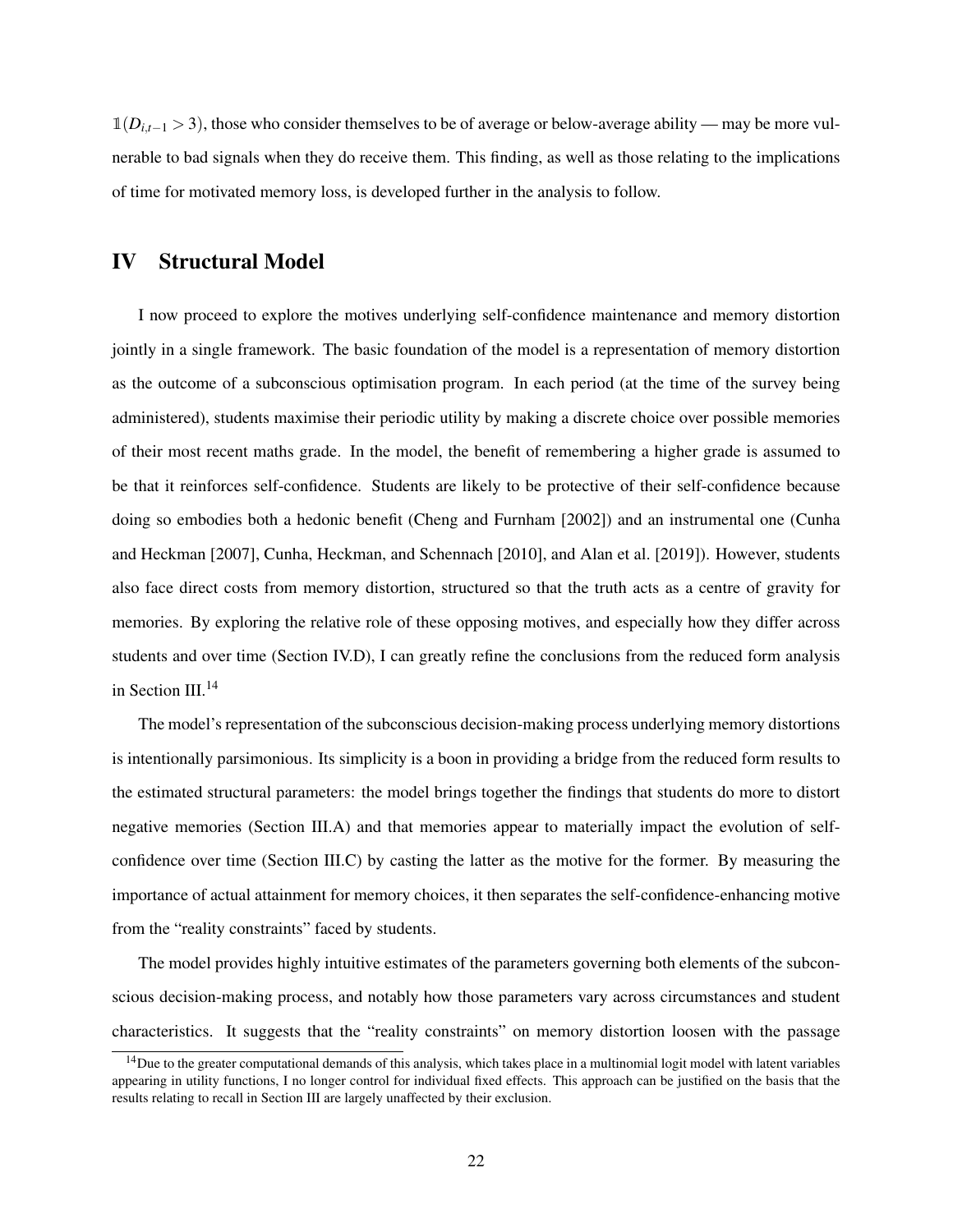of time, but the motive to enhance self-confidence does not change. Conversely, students with low selfconfidence and weaker preferences for maths exhibit diminished preferences for protecting self-confidence using memory distortions, but no reduction in the strength of reality constraints.

#### <span id="page-23-0"></span>IV.A Model Description

I drop the *i* subscript throughout this section because individual fixed effects are no longer in use. Students' utility functions  $U_{z,t}$  are defined over the set of remembered grades  $\tilde{s}_t = z \in \{E = Excellent, G = E\}$  $Good, S = S \text{atisfactory}, U = \text{Unsatisfactory}$ 

<span id="page-23-1"></span>
$$
U_{z,t} = \lambda \tilde{\theta}(\tilde{s}_t = z, \Omega_{t-1}) + c(\tilde{s}_t = z, s_t) + \varepsilon_{z,t}
$$
  
=  $V_{z,t} + \varepsilon_{z,t}$ . (7)

In [Equation \(7\),](#page-23-1)  $\Omega_{t-1}$  is the student's psyche in period  $t-1$ . If true ability in period t is  $\theta_t$ ,  $\tilde{\theta}_t(.)$  is a function describing the student's expectation of  $\theta_t$  implied by  $\Omega_{t-1}$  and the latest grade the student recalls getting,  $\tilde{s}_t$ . More simply,  $\tilde{\theta}(\tilde{s}_t = z, \Omega_{t-1}) = E(\theta_t | \tilde{s}_t = z, \Omega_{t-1})$ , where  $\tilde{\theta}_t(.)$  is continuous in  $\Omega_{t-1}$  conditional on  $\tilde{s}_t$ . Meanwhile,  $c(\tilde{s}_t = z, s_t)$  increases symmetrically in the distance between  $\tilde{s}_t$  and  $s_t$ , and measures reality constraints: the costs of memory decoupling from reality. The key empirical tool provided to the model is thus that actual grades are defined to only be relevant for choices insofar as they impact reality constraints; the benefit of remembering a higher grade is its effect on self-confidence, for which only recalled information (not actual information) matters. As indicated in [Section III.C,](#page-19-3) actual grades have no statistical association with the updating of self-confidence over time.

In a departure from most standard models of choice, the choice problem represented by [Equation \(7\)](#page-23-1) cannot be interpreted as an explicit decision. It is better seen as a representation of a largely subconscious process intending to protect the individual's psychological welfare.<sup>15</sup> This interpretation also lends some credibility to the assumption that all variables in [Equation \(7\)](#page-23-1) are observed by the (implicit) decision maker, including  $\varepsilon_{z,t}$ . On that basis, the ensuing analysis assumes that the student's subconscious simply selects the memory which maximises periodic utility.<sup>16</sup>

In [Equation \(7\),](#page-23-1) it is not essential that students pursue ego-protective signal processing. If some stu-

<sup>&</sup>lt;sup>15</sup>See Bénabou and Tirole [\(2002\)](#page-37-0) for more discussion on optimisation and the "psychological immune system".

 $16$ Strictly speaking, the model could also capture some conscious element of decision making, especially in the case of information avoidance: students may knowingly avoid reading report cards when they anticipate their poor contents.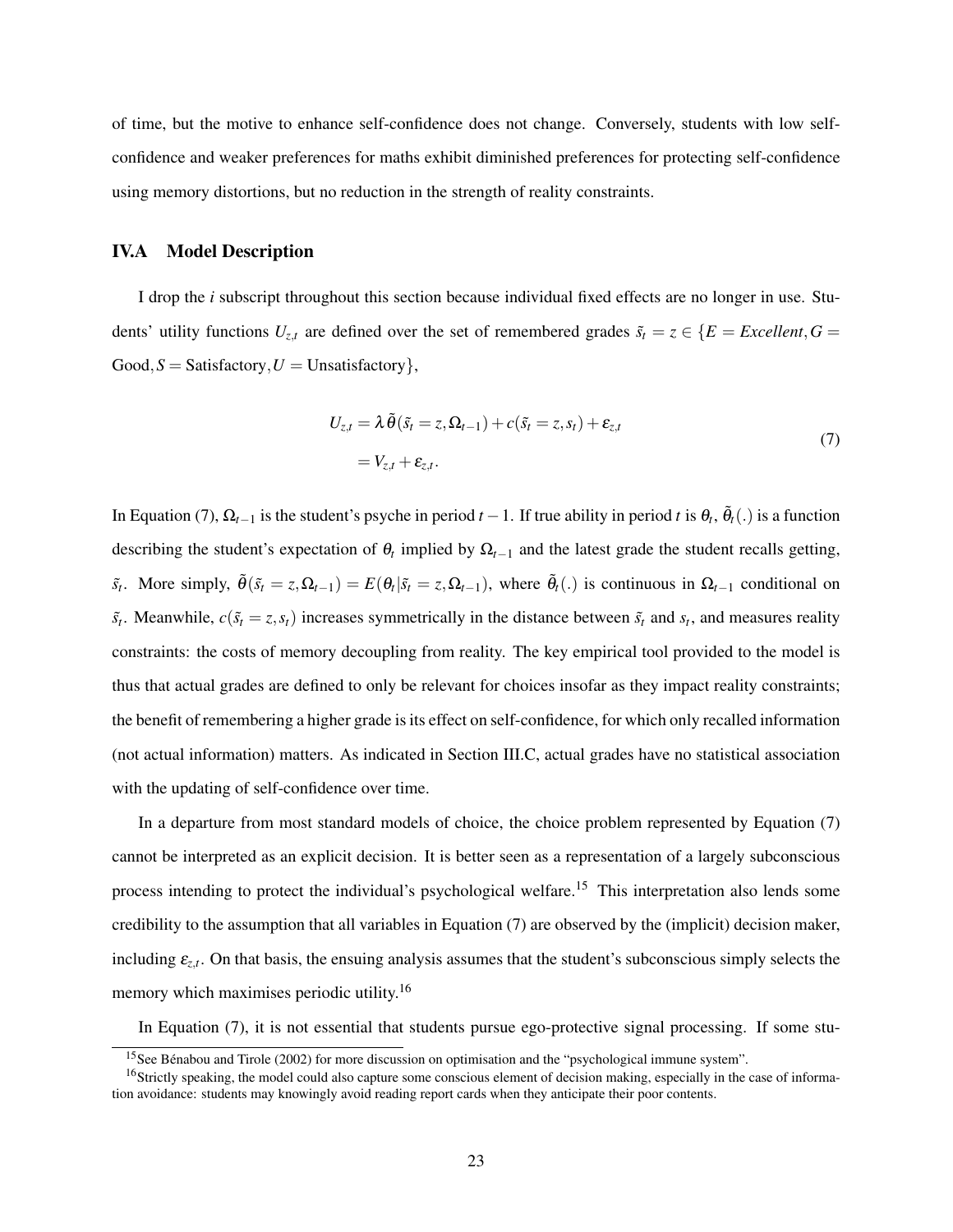dents preferred memories which negatively affected their self-esteem, for instance, their utility functions should feature  $\lambda < 0$ . Such a tendency could arise from the kind of confirmation bias posited by authors in both psychology (Kwang and Swann Jr [\[2010\]](#page-39-7)) and economics (Rabin and Schrag [\[1999\]](#page-39-3)). While I have already obtained evidence that such a tendency is unlikely in this context, given that even students with low self-confidence tend to forget bad memories more often [\(Section III\)](#page-9-2), estimating the structural parameters heterogeneously over the sample offers more precise insight.

#### IV.B Estimation

In order to estimate the model using the BSS data, I need to introduce additional assumptions. The first is a standard one in random utility models, which is that  $\varepsilon_{z,t}$  has a Type-1 Extreme Value distribution. The second is to define  $\tilde{\theta}$ (.), recycling the notation in [Section III.C,](#page-19-3) as a latent variable underlying the discrete survey indicator *D<sup>t</sup>* (*"How smart do you think you are compared to other kids in your school this year?"*). These two assumptions bring the model into the known class of discrete choice problems with latent elements of utility, generally known as "Hybrid Choice Models" (Ben-Akiva et al. [\[2002\]](#page-37-13)). I also assume that  $D_{t-1}$ , the lagged survey indicator of self-confidence, is a sufficient statistic for  $\Omega_{t-1}$ .<sup>17</sup> Then, for parsimony, I impose two restrictions on  $c(\tilde{s}_t = z, s_t)$ : firstly,  $c(\tilde{s}_t = s_t, s_t)$  is set to 0 as a normalisation: the cost of remembering the correct grade is 0. Furthermore,  $c(.)$  is set to depend only on the absolute number of discrete steps between remembered and actual grades, say  $w(\tilde{s}_t, s_t)$ . For example,  $w(G, S) = w(S, G)$  $w(E, G)$ . That means *c*(.) can be fully characterised by three parameters,  $\gamma_j$  for  $j \in \{1, 2, 3\}$ , measuring the range of possible absolute distances of actual grades from each chosen alternative. For example, if a student got *G* on their last report card, the utility associated with remembering *E* is

<span id="page-24-0"></span>
$$
U_{E,t} = \lambda \tilde{\theta}(E, D_{t-1}) + \gamma_1 + \varepsilon_{E,t}.
$$
\n(8)

[Equation \(8\)](#page-24-0) reiterates that actual grades are assumed to affect only the cognitive cost of memory distortion, not the impact on self-confidence, as suggested by the reduced form analysis.

The self-confidence term  $\tilde{\theta}$ (.) needs to be defined at all possible choice alternatives  $\tilde{s}_t \in \{E = Excelent, G =$  $Good, S = S \text{atisfactory}, U = \text{Unsatisfactory}$ , including counterfactual ones. The survey indicator of selfconfidence observed in period  $t$ ,  $D_t$ , is a function of actual memories in period  $t$  (see [Table IV](#page-10-0) for coding).

 $17$ Empirical tests vindicate this decision in that other variables, such as students' expectations of what grade they will receive, do not play a statistical role in belief updating.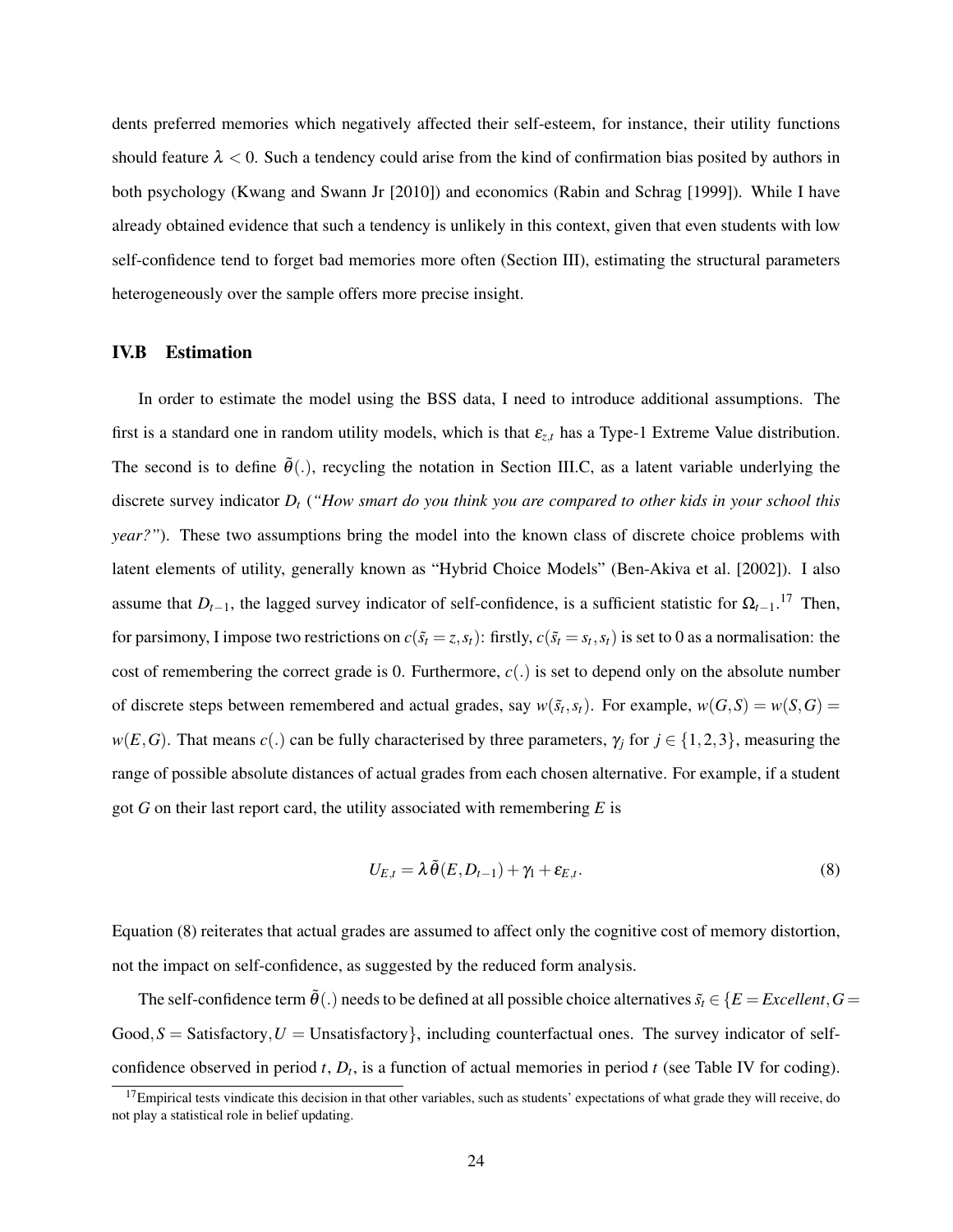<span id="page-25-0"></span>As such, identification of  $\tilde{\theta}$ .) across all choice alternatives requires some additional steps. The first of these is to define four separate latent variables,  $\tilde{\theta}_{z,t} = \tilde{\theta}(z, D_{t-1})$  for  $z \in \{E, G, S, U\}$ , representing the four possible paths for latent self-confidence  $\tilde{\theta}$  conditional on the survey indicator of prior self-confidence,  $D_{t-1}$ ,

$$
\tilde{\theta}_{z,t} = \beta_1^z + \sum_{r=2}^5 \beta_r^z \mathbb{1}(D_{t-1} = r) + \varepsilon_t^{\tilde{\theta}};
$$
\n
$$
\varepsilon_t^{\tilde{\theta}} \sim N(0, \sigma_{\tilde{\theta}}^2);
$$
\n
$$
z \in \{E, G, S, U\}.
$$
\n(9)

The four equations for  $\tilde{\theta}_{z,t}$ , outlined in [Equation \(9\),](#page-25-0) provide a complete description of how students' mean beliefs about their ability update sequentially given their perceptions of the latest grades. Crucially,  $\beta_r^z$ ,  $r \in$  $\{1,2,3,4,5\}$  all depend on the choice of grade recall, *z*. Thus, recall choice affects  $\tilde{\theta}_{z,t}$  because it has both an additive effect on the level of self-confidence (the average of  $\beta_r^z$  for a given *z*) and a multiplicative one with prior self-confidence (the relative sizes of  $\beta_r^z$  for a given *z*). This component of the model is fundamental, as it defines how the benefit of remembering a grade differs across the possible grade memories and thus forms the basis for estimating  $\lambda$  in the utility function. In simpler terms, it implies that the four potential levels of self-confidence are estimated using the empirical relationship between self-confidence and grade memories. It thus forms an analogue to [Equation \(6\),](#page-19-1) with the main difference being that I drop the redundant covariates (actual and expected grades) to ease the computational load.

Since  $D_t$  is a discrete indicator of  $\tilde{\theta}_{z,t}$ , I can then define the observational rule for  $\tilde{\theta}_{z,t}$  as in [Equation \(10\),](#page-25-1) where  $I_t^z$  is shorthand for  $\mathbb{1}(\tilde{s}_t = z)$ , a dummy variable for each possible actual grade. [Equation \(10\)](#page-25-1) imposes that  $D_t$  follows an ordered logistic distribution conditional on  $\tilde{\theta}_{z,t}$ , where  $\tilde{s}_t = z$ . Note that I restrict the linear coefficient on all four latent variables to take the same value,  $\zeta_1$ . This imposes the restriction that the survey indicator has the same relationship with underlying ability regardless of which grade memory is chosen,<sup>18</sup>

<span id="page-25-1"></span>
$$
x'_{t}\zeta = \zeta_{0} + \zeta_{1}(I_{t}^{E}\tilde{\theta}_{E,t} + I_{t}^{G}\tilde{\theta}_{G,t} + I_{t}^{S}\tilde{\theta}_{S,t} + I_{t}^{U}\tilde{\theta}_{U,t});
$$
  
\n
$$
P(D_{t} = k) = \frac{e^{\tau_{k} - x'_{t}\zeta}}{1 + e^{\tau_{k} - x'_{t}\zeta}} - \frac{e^{\tau_{k-1} - x'_{t}\zeta}}{1 + e^{\tau_{k-1} - x'_{t}\zeta}};
$$
\n
$$
k \in \{1, 2, 3, 4\}.
$$
\n(10)

Each latent variable  $\tilde{\theta}_{z,t}$  enters the relevant utility outcome  $U_{z,t}$ , facilitating computation of  $\lambda$ , the <sup>18</sup>The threshold parameters  $\tau_k$  can be estimated internally as part of the maximum likelihood procedure.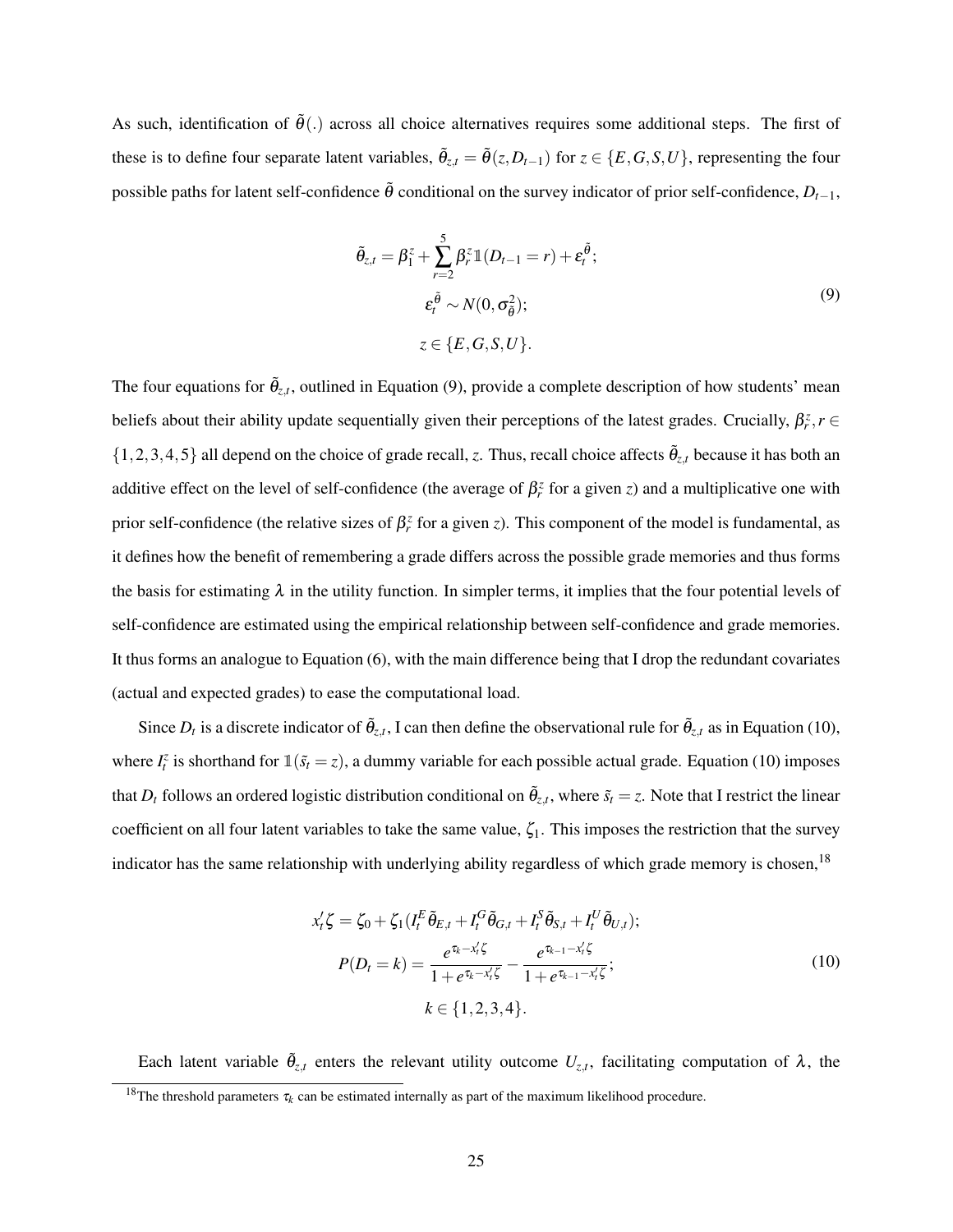marginal impact of self-confidence on utility, after integrating over the distribution of  $\varepsilon_t^{\tilde{\theta}}$ . Importantly, since  $\tilde{\theta}_{z,t}$  are constructed using the empirical relationship between  $D_{it}$ ,  $\tilde{s}_t$ , and  $D_{t-1}$ , the presence of  $\tilde{\theta}_{z,t}$  in  $U_{z,t}$  now introduces the additional assumption that students also subconsciously recognise these empirical relationships when trading off between possible memory choices. That is, a student's subconscious is aware of how self-confidence would likely evolve if each of the possible grades were chosen and selects grade memories on that basis, maximising utility as defined in [Equation \(11\),](#page-26-0)

<span id="page-26-0"></span>
$$
U_{z,t} = \lambda \tilde{\theta}_{z,t} + \sum_{j=1}^{3} \gamma_j \mathbb{1}(w(z,s_{it}) = j) + \varepsilon_{z,t}.
$$
\n(11)

As emphasised, the fundamental aim of the model is to decompose memory choice probabilities into two competing incentives. The first is the ego benefit of remembering a higher grade. The second is a "reality constraint" in the sense outlined by Bénabou and Tirole [\(2002\)](#page-37-0): remembering a different grade from that actually received incurs cognitive and practical costs. Having transmuted [Equation \(7\)](#page-23-1) into its estimable form in [Equation \(11\),](#page-26-0) it is clear that identification of these two factors relies on two essential features of the model. The first is that actual grades only affect the cost of memory distortion, not the benefit. The second is that the benefit of higher recalled grades is their effect on the sequential updating of self-confidence.  $\lambda$ is then measured as the correlation between choice probabilities and those potential marginal impacts on self-confidence: if grades with a greater partial impact on self-confidence are chosen more often, then  $\lambda$  will be greater than 0. As will be seen in [Section IV.D,](#page-28-0) this is true to varying extents for students in the sample.

Finally, the joint likelihood for each observation can be written as

$$
L(\tilde{s}_t = z, D_t = k | x_t) = \int_{\varepsilon_t^{\tilde{\theta}}} \frac{e^{V_{z,t}}}{\sum_{j \in \{E, G, S, U\}} e^{V_{jt}}} \left( \frac{e^{\tau_k - x_t' \zeta}}{1 + e^{\tau_k - x_t' \zeta}} - \frac{e^{\tau_{k-1} - x_t' \zeta}}{1 + e^{\tau_{k-1} - x_t' \zeta}} \right) d\varepsilon_t^{\tilde{\theta}}.
$$
(12)

The model is estimated using numerical integration and maximum likelihood procedures in Apollo (Hess and Palma [\[2019\]](#page-38-12)). I also make use of Apollo's built-in functionality for calculating standard errors clustered at the individual level, estimated using the sandwich estimator outlined in Huber et al. [\(1967\)](#page-38-13).

#### IV.C Results for the Basic Model

Parameter estimates for the basic model can be located in [Table VIII.](#page-33-0) Before interpreting the parameters of primary interest,  $\lambda$  and  $\gamma_j$ , it is important to establish that the latent potential self-confidence measures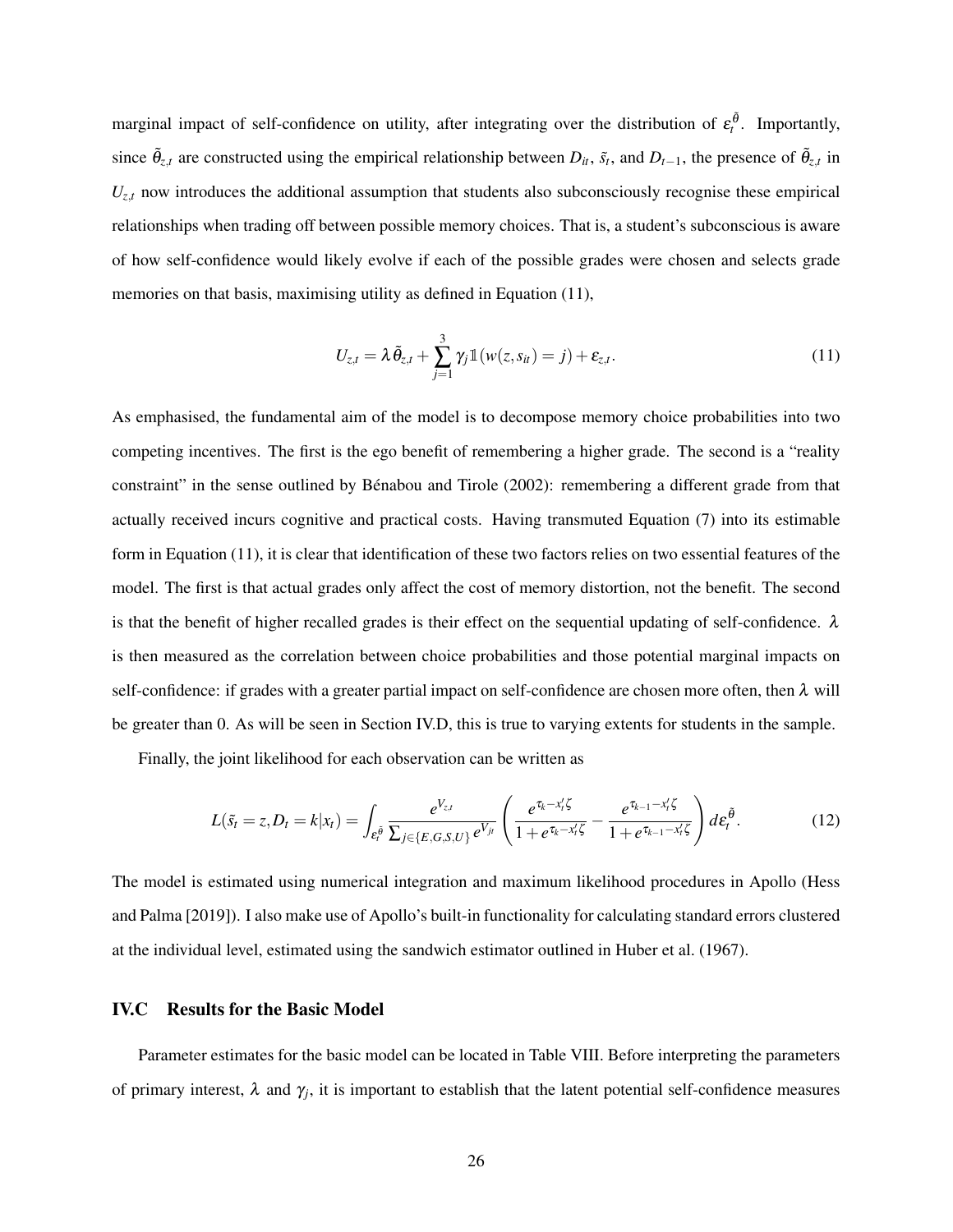$\tilde{\theta}_{z,t}$  are being plausibly estimated. As in [Equation \(9\),](#page-25-0)  $\beta_{r,z}$  are the relevant parameters. In [Table VIII,](#page-33-0) I report cumulative coefficients for ease of interpretation. That is, I report  $\beta_{1,z} + \beta_{r,z}$  for  $r > 1$ .<sup>19</sup> This sum is linearly related to the expected level of self-confidence  $\tilde{\theta}$ ( $\tilde{s}_t = z$ ,  $D_{t-1} = r$ ) and thus permits statements to be made with relative ease about how different grade memory choices *z* affect potential self-confidence at various prior values for self-confidence *r*.

The significant degree of persistence in self-confidence, mirroring [Section III.C,](#page-19-3) is visible in the fact that  $\beta_{r,z}$  materially increases in *r* for each given *z*. That is, starting self-confidence  $D_{t-1} = r$  has a major impact on  $\tilde{\theta}_{z,t}$  and thus  $D_t$ , and one that is large compared to the impact of the remembered grade *z* for any given *r*. Set against this persistence is the impact of remembered grades, visible from a comparison of  $\beta_{1,z} + \beta_{r,z}$ across *z* for each given  $r > 1$ . Regardless of prior self-confidence, grade memories have a monotonically positive relationship with self-confidence. However, the marginal impact differs across starting values of self-confidence. For instance, remembering a failing grade has a substantially larger negative impact on self-confidence at the lowest and highest prior levels  $(r = 1, 5)$  than the intermediate ones. On the other hand, the marginal impact of remembering *Excellent* relative to *Good* is generally small. However, it is almost 0 for the lowest level of prior self-confidence and the third lowest  $(r = 1, 3)$ , and a little larger for other levels. The coefficients also map, albeit non-linearly, to the discrete categories for the recorded variable  $D_t$ . For instance, the impact on  $\tilde{\theta}$  of remembering U rather than E ranges from 2–3 depending on prior self-confidence. From [Equation \(9\),](#page-25-0) it can be seen that this  $\tilde{\theta}$  maps to  $D_t$  via the linear coefficient  $\eta_1$  and then the threshold parameters  $\tau_k^{\theta}$ . These indicate that  $\tilde{\theta}$  need increase by around 5 (3/0.6) units to generate a higher predicted response category (or less than half that to pass from the second-highest to the highest category). Remembering a failing grade rather than an *Excellent* one is roughly sufficient to reduce self-confidence from the highest to the second-highest category in a single period.

In short, the belief updating parameters suggest strong persistence in self-confidence, but that grade memories also have a significant effect on its evolution. They also indicate that the effect of grade memories depends non-linearly on prior self-confidence. This justifies the choice to allow all belief updating parameters to update across choices of grade memory, and establishes that the latent quantities  $\tilde{\theta}_{z,t}$  are being plausibly estimated. Most importantly, as desired,  $E(\tilde{\theta}_{Et}) > E(\tilde{\theta}_{Gt}) > E(\tilde{\theta}_{St}) > E(\tilde{\theta}_{Ut})$  for any given value of  $D_{t-1}$ . This conclusion is crucial in lending meaning to  $\lambda$ . Since variation in  $\tilde{\theta}_{z,t}$  over  $z \in \{E, G, S, U\}$ captures the potential increase in self-confidence corresponding to remembering a higher grade,  $\lambda$  measures

<sup>&</sup>lt;sup>19</sup>For *Excellent*,  $\beta_{1,E}$  is constrained to 0.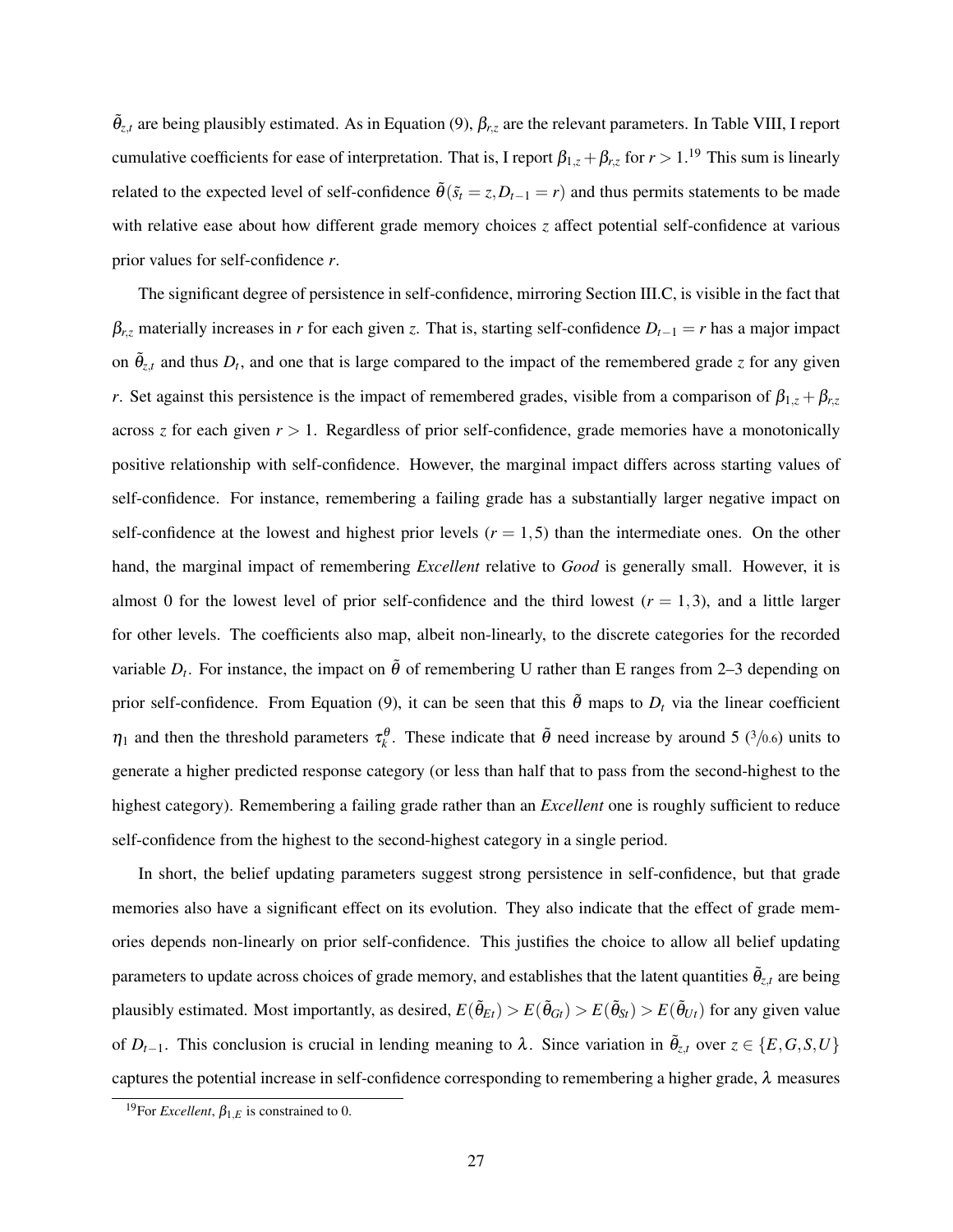the partial effect of those potential increases on memory choice probabilities.  $\lambda$  is positive and significant: students more often have grade memories which enhance self-confidence than those which do not.

Finally,  $\gamma_i$  for  $j \in \{1,2,3\}$  have both the expected sign and relative magnitude. That is, increased memory distortions are estimated to impose larger costs to the student. As previously emphasised, these parameters capture the "reality constraints" faced by the pupil: empirically, they reflect how much actual grades matter for memory choices. Notably, the marginal cost of memory distortions appears to be stable over increasing distortion sizes. A memory distortion of distance 1 (say, from an actual *Satisfactory* grade to a memory of a *Good* one) has a cost measured by γ<sub>1</sub>, about 1 util. A memory distortion of distance 2 adds a further cost of around 1.4, and another 1.5 is added at the maximum distance of 3.

#### <span id="page-28-0"></span>IV.D Parameter Heterogeneity

Having now established that the model produces plausible estimates of the parameters of interest, I can turn to a particularly interesting set of extensions: in allowing parameters to be heterogeneous across observable variables, the model provides deep insight into the source of differences in recall behaviour across students and editions of the survey. For simplicity and computational ease, heterogeneity is only permitted for the main parameters of interest,  $\lambda$  and  $\gamma_j$ ; the belief updating parameters remain homogeneous across the sample. In order to generate heterogeneity while permitting statistical comparisons across groups, I estimate the model using interaction terms between the relevant elements of *Uz*,*<sup>t</sup>* and various covariates of interest.

The first source of heterogeneity I consider is not across students, but the Spring and Fall editions of the survey. Recalling the analysis in [Section III.B,](#page-15-0) it has already been established that memory distortions are accentuated in Fall compared to Spring, which is reassuring given the greater time delay (3 months or more) for the former version of the survey. However, the structural model permits a deeper interpretation of the motivations for this difference.

[Figure III](#page-29-0) and [Table IX](#page-34-0) indicate no evidence that  $\lambda$  is statistically different across Spring and Fall. Conversely, the differences in  $\gamma_j$  are statistically and practically significant, indicating that lower recall in Fall is driven by a considerable reduction in the costs of memory distortion. This is intuitive: while there should be no reason to expect that students value self-confidence more across editions of the survey administered with different time delays, it would be reasonable to expect that the measured costs of memory distortion should be smaller when a greater time period has elapsed. This result helps greatly to characterise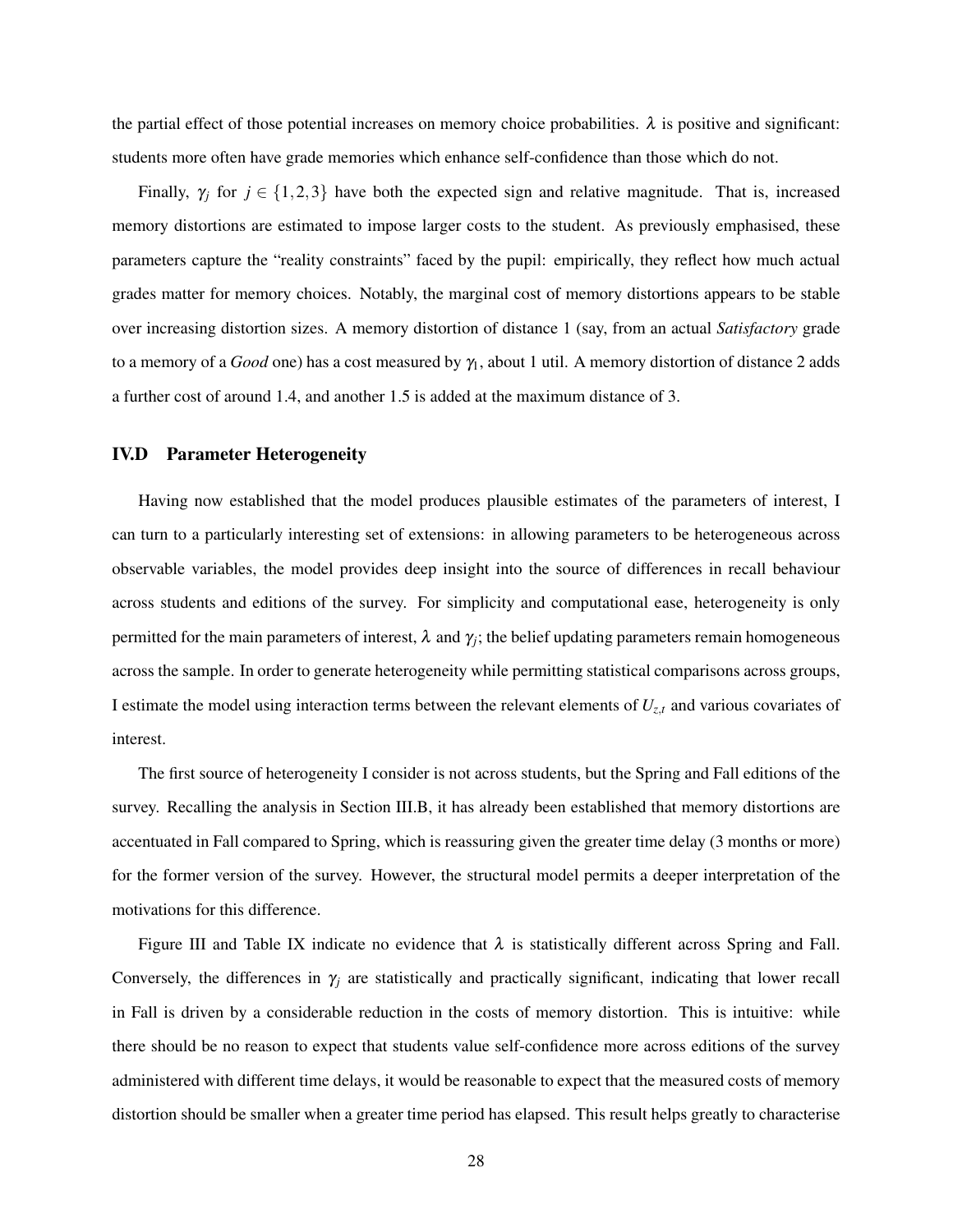#### Figure III: Utility parameter heterogeneity



<span id="page-29-0"></span>

Error bars depict 95% confidence intervals. Interaction term (orange) confidence intervals are for comparisons relative to main group (navy), while main effect confidence intervals are for differences from 0. λ is the marginal utility of self-confidence;  $γ_1$ ,  $γ_2$ and  $\gamma_3$  are the costs of recall distortions of sizes 1, 2 and 3 respectively.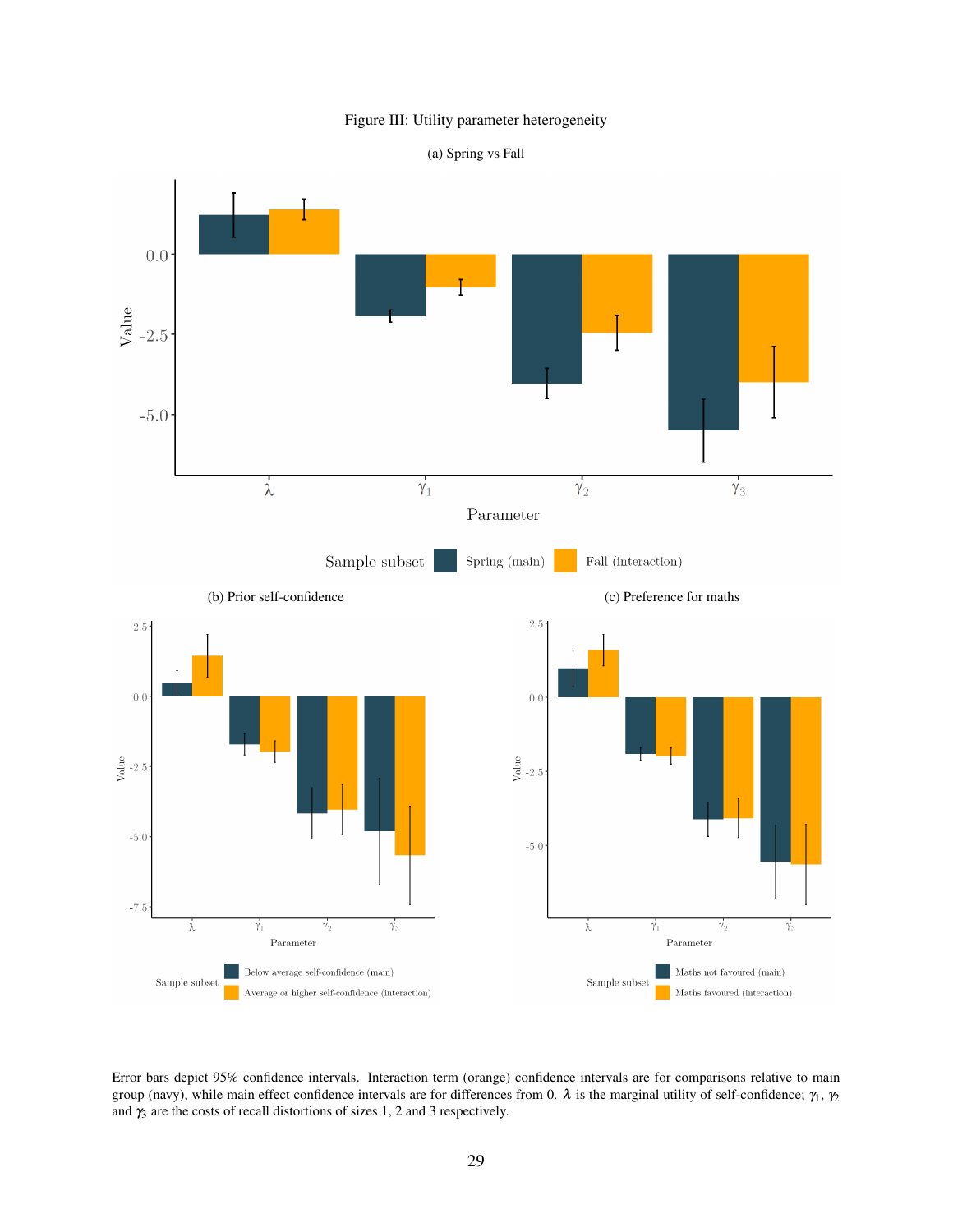the results in [Section III.B.](#page-15-0) While there is a major upward drift in memory errors increase in Fall relative to Spring, that self-enhancing drift is not the result of a greater demand for self-confidence when more time has elapsed, but simply a weaker pull towards reality acting against the same demand for self-confidence. While all of the cost parameters are smaller in magnitude in Fall, an examination of their relative magnitude unravels the conclusion obtained from the whole sample [\(Table VIII\)](#page-33-0) that costs increase steadily with the size of the memory distortion. Rather, it appears that the pattern of marginal costs is non-linear in both editions of the survey, but in opposing directions. In Spring, the largest marginal costs appear to be incurred by distortions of distances 1 and 2 (2 units each). In Fall, there is relatively little marginal cost of distorting by distance 1, but a greater cost from further distortions. This appears to indicate that for recent memories (in the Spring edition), the most strenuous effort is exerted in creating any memory distortion at all. For more distant memories (in the Fall edition), small memory distortions become much less strenuous, but larger ones are more costly.

Having established that the model's estimates plausibly reflect the difference in memory choice between Fall and Spring, I now proceed to estimate separate utility parameters for a multidimensional vector of demographic covariates of interest. Namely, while controlling for the Fall dummy variable, I also include dummies for sex (male  $= 1$ ), race (black  $= 1$ ), and parental education (1 if the responding parent finished high school). While the conclusion that the Fall survey results in different structural parameters is maintained in this specification, as one might expect since demographic characteristics are balanced across editions of the survey, there appears to be no evidence that the model's structural parameters vary significantly across demographic factors [\(Table A1](#page-41-0) in [Appendix A\)](#page-40-1). While a lack of a gender gap may be particularly surprising, it matches the reduced form finding in Huffman et al. [\(2019\)](#page-38-2) relating to gender differences in overconfidence.

Another dimension of interest is whether or not students' preferred subject is mathematics. In [Sec](#page-9-2)[tion III,](#page-9-2) I demonstrated that this variable is linked to a greater bias in memory. [Figure IIIc](#page-29-0) and [Table IX](#page-34-0) indicates strong evidence that (in contrast to the effects of the greater time delay between Spring and Fall), the difference in the reduced form is driven by a substantially higher  $\lambda$  (by about 60%) for students who previously stated that their favourite subject was maths. That is, if students express a greater preference for maths, they value the confidence-enhancing effect of remembering better grades much more than other students. Meanwhile, the parameter estimates for  $\gamma_i$  barely differ across the two groups of students. These two results jointly have a highly intuitive interpretation. They indicate that when making the implicit choice of how much to distort their memories, students with a greater preference for maths are more concerned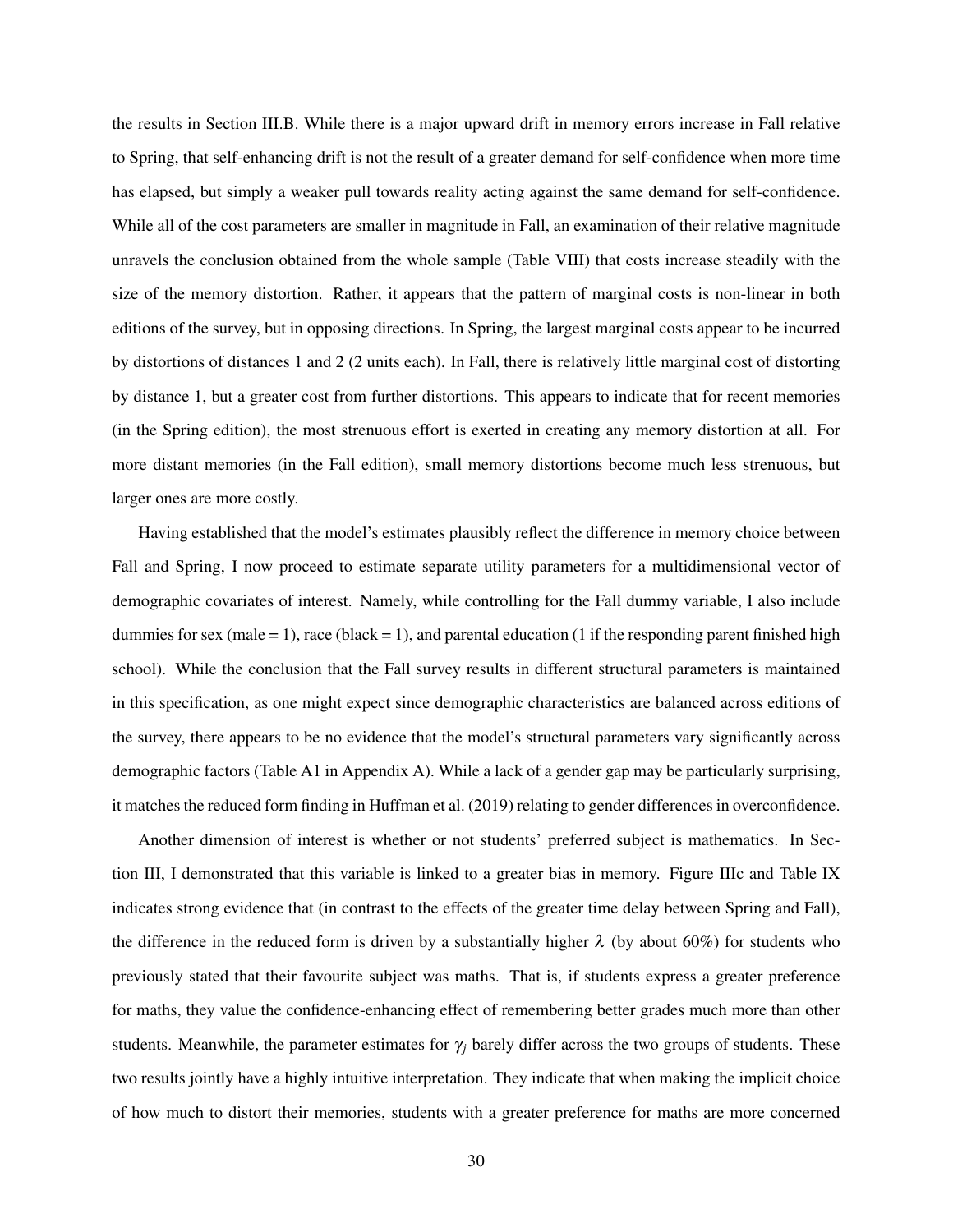with the impact of memories of maths grades on their self-confidence, but are still equally sensitive to the set of reality constraints.

The final dimension of heterogeneity I consider permits a slightly closer test of motivated beliefs theory against its competitors. In both psychology (Kwang and Swann Jr [\[2010\]](#page-39-7)) and economics (Bénabou and Tirole [\[2002\]](#page-37-0); Rabin and Schrag [1999\)](#page-39-3), the question of whether individuals seek to enhance or reinforce their self-beliefs is somewhat unresolved. Confirmation bias theory would imply a negative marginal utility of self-confidence  $(\lambda < 0)$  for individuals whose self-confidence is already low. Meanwhile, models of motivated beliefs generally suggest that individuals have an interest in enhancing their egos regardless of the circumstances ( $\lambda > 0$ ), albeit possibly to varying extents. While the analysis in [Section III](#page-9-2) has already suggested the latter is true in this context, I can strengthen that conclusion by checking how the structural parameters vary along prior self-confidence. I do so by exploring whether the parameters of the utility function are different when  $\mathbb{1}(D_{t-1} < 3)$ ; that is, when students' previous answers to the self-confidence question fell in one of the lowest two discrete categories. Once again, the only parameter affected is  $\lambda$ rather than  $\gamma_j$ . In this case, the effect of low prior self-confidence is to reduce the magnitude of  $\lambda$  by around  $\frac{2}{3}$ . This suggests that the confidence-enhancing motive for memory distortion applies much more feebly to students whose self-confidence is already low. However, these students do not exhibit a preference for grade memories which negatively enhance their self-confidence, as would be predicted by confirmation bias.

#### IV.E Structural Model: Summary

The model's parsimony lends itself to a rather transparent parameter interpretation. The cost parameters  $\gamma_j$  identify the dependence of memories on actual grades, while  $\lambda$  measures the responsiveness of memory choices to their estimated impact on ability beliefs. It is reassuring that the parameter estimates comply with and deepen the narrative underlying the results in [Section III,](#page-9-2) which are able to rely on an identification strategy more robust to individual-level heterogeneity. Further reassurance is provided by the invariance of the reduced form results to the omission of individual fixed effects.

The model decomposes the decision to distort memory into a symmetric cost component, pulling memories towards reality, and an ego-enhancing motive to remember better grades than were actually achieved. The significance of both factors in predicting choice probabilities vindicates the conceptualisation of imperfect recall in the BSS as a subconsciously strategic tool rather than an error. Notably, the presence of increasing memory distortion costs implies that students do deploy memory distortion selectively rather than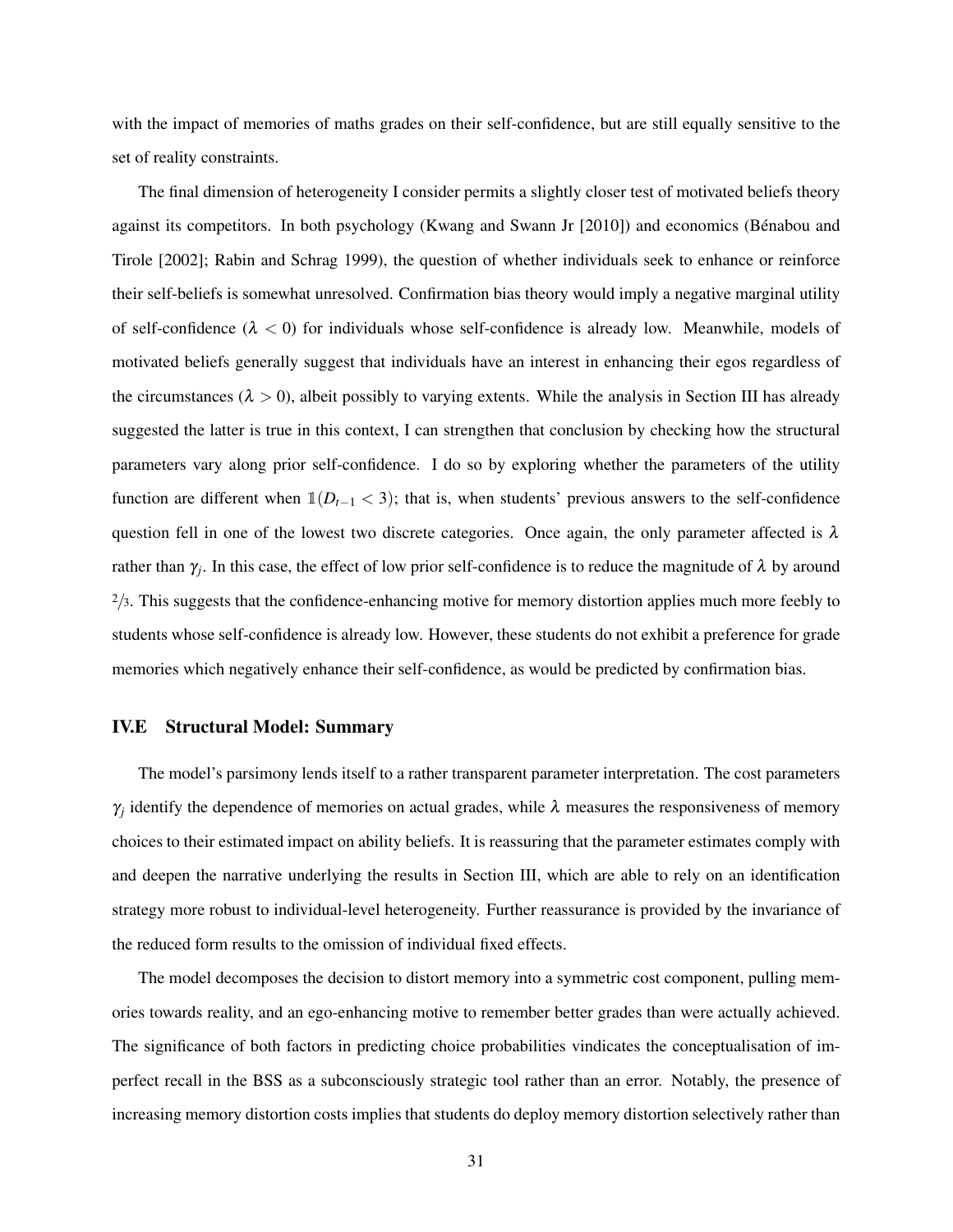uniformly. Investigations of parameter heterogeneity further validate the conceptual framework, demonstrating firstly that the estimated costs of memory distortions are substantially reduced after a longer time delay, but the demand for self-confidence is unaffected. They also indicate that differences in student characteristics may beget differences in the subjective benefits of information distortion. Students with a greater prior preference for maths are much more sensitive to the self-confidence implications of memory choices, while those with low prior self-confidence are substantially less sensitive to them. This form of heterogeneity may have durable impacts on beliefs and outcomes if, as indicated by the analysis in this section and [Section III.C,](#page-19-3) memories impact self-confidence more than actual grades.

### V Discussion and Conclusion

This paper finds support for the idea that individuals distort incoming information to protect their egos, and that these distortions are enabled by biased memory loss. Both findings have implications for understandings of information transmission and retention, especially when that information concerns the self. Principally, they indicate that in contexts where negative signals convey socially valuable information, additional effort may be required to ensure that they are properly digested and retained. The role I find for biased memory loss, matching Zimmermann [\(2020\)](#page-39-4) in the laboratory, is particularly notable, since it highlights that measuring the instantaneous absorption of information is inadequate in understanding long-term effects on beliefs. It also suggests that greater effort may be required to bolster the retention of negative signals as time passes. In finding stronger empirical support for motivated beliefs than models of confirmation bias, my analysis also contributes to the longer-standing debate in psychology on whether the "self-enhancing" or "self-verifying" motive for signal distortions is dominant, and in what circumstances (Kwang and Swann Jr [\[2010\]](#page-39-7)).

A perennial concern with the use of survey data, which applies in principle to both my study and Huffman et al. [\(2019\)](#page-38-2), is that it is generally impossible to establish that reporting is truthful. Since working memory and its interactions with the psyche are inherently subliminal, incentivisation does not provide a panacea: it would likely produce a misleadingly accurate recall measure, since students would exert more effort in trying to remember their grades than in quotidian settings. However, two pieces of evidence provide reassurance that dishonesty is unlikely to play a major role in the results. The first is that biases in memory loss increase greatly in the Fall edition of the survey, which was administered after a longer delay. This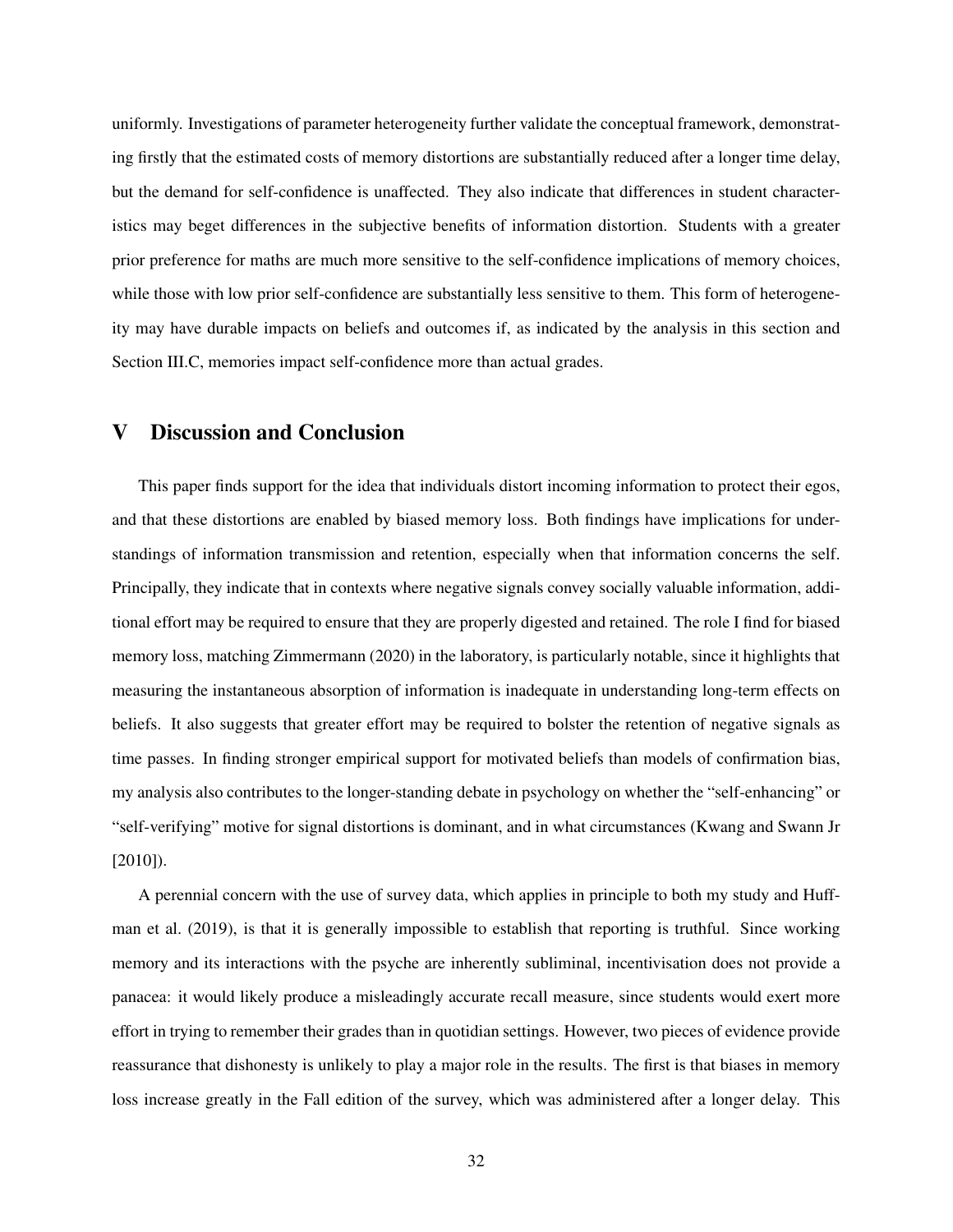<span id="page-33-0"></span>

|                                                           | Estimate                      |
|-----------------------------------------------------------|-------------------------------|
| Self-confidence motive                                    |                               |
| λ                                                         | $1.273***$ $(0.349)$          |
| Reality constraints                                       |                               |
| $\gamma_1$                                                | $-1.544***$ (0.068)           |
| $\gamma_2$                                                | $-3.253***$ (0.162)           |
| $\gamma_3$                                                | $-4.816***$ (0.347)           |
| Belief updating                                           |                               |
| $\beta_{1,G}$                                             | $-0.015(1.106)$               |
| $\beta_{1,S}$                                             | $-0.789(1.119)$               |
| $\beta_{1,U}$                                             | $-2.761$ <sup>*</sup> (1.449) |
| $\beta_{2,E}$                                             | 1.399 (1.501)                 |
| $\beta_{1,G}+\beta_{2,G}$                                 | 1.132 (1.459)                 |
| $\beta_{1,S}+\beta_{2,S}$                                 | 0.455(1.293)                  |
| $\beta_{1,U}+\beta_{2,U}$                                 | $-0.262(1.107)$               |
| $\beta_{3,E}$                                             | $3.071*$ (1.604)              |
| $\beta_{1,G}+\beta_{3,G}$                                 | $3.070*(1.612)$               |
| $\beta_{1,S}+\beta_{3,S}$                                 | $2.605*$ (1.459)              |
| $\beta_{1,U}+\beta_{3,U}$                                 | 1.413 (1.415)                 |
| $\beta_{4,E}$                                             | $5.067***$ (1.962)            |
| $\beta_{1,G}+\beta_{4,G}$                                 | $4.780**$ (1.958)             |
| $\beta_{1,S}+\beta_{4,S}$                                 | $4.127**$ $(1.832)$           |
| $\beta_{1,U}+\beta_{4,U}$                                 | 2.938 (1.845)                 |
| $\beta_{5,E}$                                             | $5.945***$ (2.214)            |
| $\beta_{1,G}+\beta_{5,G}$                                 | $5.653**$ (2.196)             |
| $\beta_{1,S} + \beta_{5,S}$                               | $5.121***$ (2.123)            |
| $\beta_{1,U} + \beta_{5,U}$                               | $3.598*$ (2.103)              |
| $\tilde{\theta}(.)$ to $D_t$                              |                               |
| $\zeta_0$                                                 | $-0.422(2.449)$               |
| $\zeta_1$                                                 | $0.610***$ $(0.154)$          |
| Thresholds for $D_t$                                      |                               |
| $\tau_1^\theta \tau_2^\theta \tau_3^\theta \tau_4^\theta$ | $-4.393**$ (2.187)            |
|                                                           | $-1.314(1.466)$               |
|                                                           | $2.393**$ (0.936)             |
|                                                           | $3.736**$ (1.461)             |
| Observations                                              | 1,682                         |

Table VIII: Parameter estimates for discrete choice model

*Note:* \*p<0.1; \*\*p<0.05; \*\*\*p<0.01. Parameter estimates generated by numerical maximisation. Standard errors in brackets, using the sandwich estimator (Huber et al. [\[1967\]](#page-38-13)).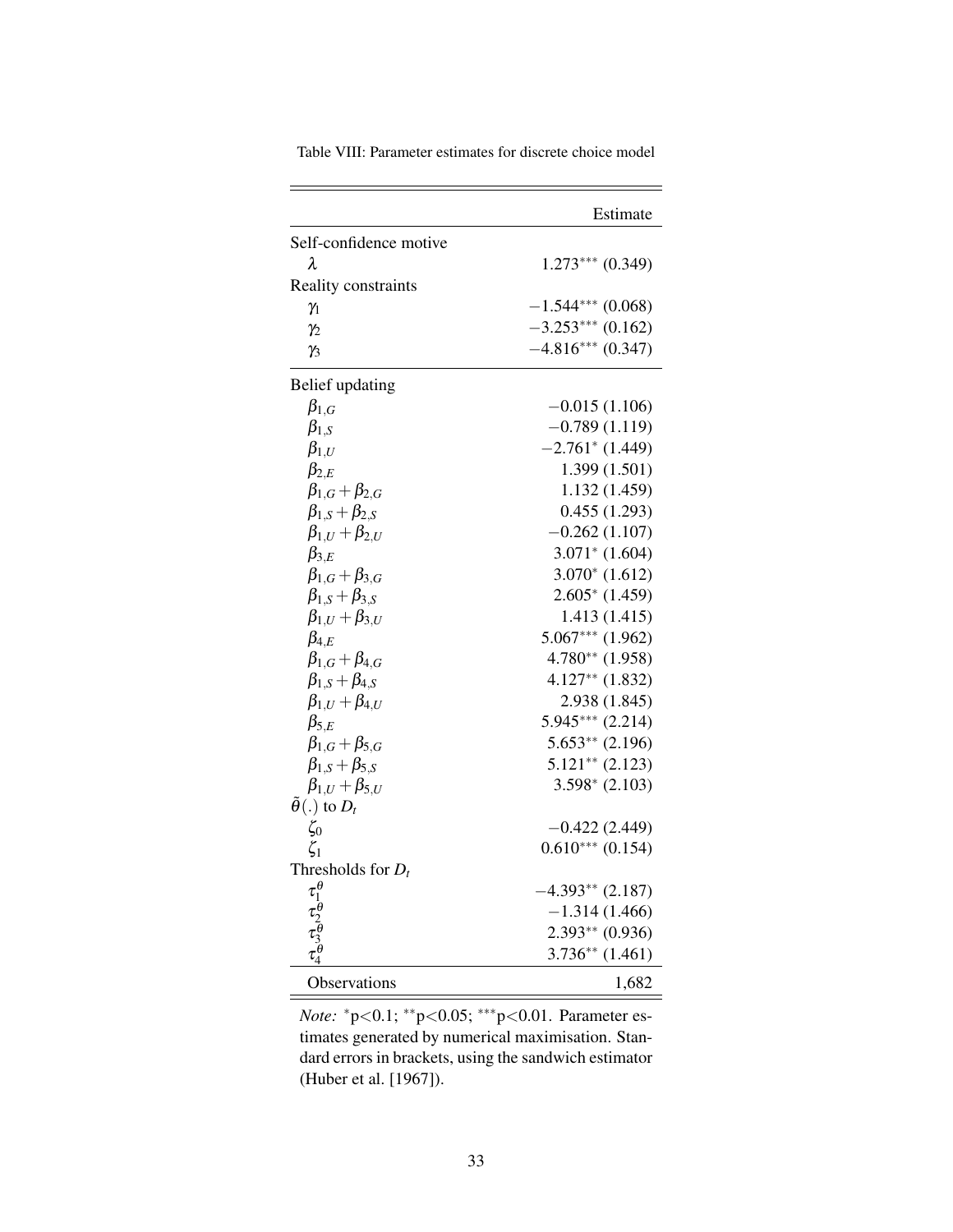<span id="page-34-0"></span>

|                                       | Fall vs Spring | Subject preference | Low self-confidence |
|---------------------------------------|----------------|--------------------|---------------------|
| Self-confidence motive                |                |                    |                     |
| $\lambda$                             | $1.226***$     | $0.973***$         | $0.464**$           |
|                                       | (0.351)        | (0.313)            | (0.230)             |
| $\lambda_{fall^+}$                    | 0.178          | 0.213              | 0.120               |
|                                       | (0.165)        | (0.172)            | (0.150)             |
| $\lambda$ <sub>subm</sub> +           |                | $0.620**$          |                     |
|                                       |                | (0.269)            |                     |
| $\lambda_{\mathbb{I}\,(D_{t-1}<3)^+}$ |                |                    | $0.983**$           |
|                                       |                |                    | (0.388)             |
| Reality constraints                   |                |                    |                     |
| $\gamma_1$                            | $-1.925***$    | $-1.915***$        | $-1.710***$         |
|                                       | (0.097)        | (0.112)            | (0.193)             |
| $\gamma_2$                            | $-4.032***$    | $-4.117***$        | $-4.172***$         |
|                                       | (0.239)        | (0.296)            | (0.465)             |
| $\gamma_3$                            | $-5.506***$    | $-5.548***$        | $-4.806***$         |
|                                       | (0.501)        | (0.625)            | (0.965)             |
| $\gamma_{1,fall}$ +                   | $0.897***$     | $0.905***$         | $0.922***$          |
|                                       | (0.124)        | (0.125)            | (0.123)             |
| $\gamma_{2,fall}$ +                   | $1.577***$     | $1.591***$         | $1.615***$          |
|                                       | (0.277)        | (0.283)            | (0.263)             |
| $\gamma_{3,fall}$ +                   | $1.515***$     | $1.541**$          | $1.566***$          |
|                                       | (0.570)        | (0.604)            | (0.554)             |
| $\gamma_{1,subm^+}$                   |                | $-0.066$           |                     |
|                                       |                | (0.140)            |                     |
| $\gamma_{2,subm^+}$                   |                | 0.037              |                     |
|                                       |                | (0.334)            |                     |
| $\gamma_{3,subm^+}$                   |                | $-0.092$           |                     |
|                                       |                | (0.690)            |                     |
| $\gamma_{1,1(D_{t-1}<3)^+}$           |                |                    | $-0.259$            |
|                                       |                |                    | (0.196)             |
| $\gamma_{2,1(D_{t-1}<3)^{+}}$         |                |                    | 0.136               |
|                                       |                |                    | (0.457)             |
| $\gamma_{3,1(D_{t-1}<3)^+}$           |                |                    | $-0.861$            |
|                                       |                |                    | (0.895)             |
| Observations                          | 1,680          | 1,680              | 1,680               |

Table IX: Parameter estimates for discrete choice model: Sample heterogeneity

*Note:*  $*p<0.1$ ;  $*p<0.05$ ;  $**p<0.01$ . Parameter estimates generated by numerical maximisation. Standard errors in brackets, using the sandwich estima-tor (Huber et al. [\[1967\]](#page-38-13)). Only  $\lambda$  and  $\gamma_j$  are allowed to vary; belief updating coefficients omitted for brevity. Standard errors and significance stars for subsample *x* <sup>+</sup> coefficients reflect differences relative to the omitted category. *subm* = student's favourite subject was maths in previous survey.  $\mathbb{1}(D_{t-1} < 3)$  = low self confidence in previous survey.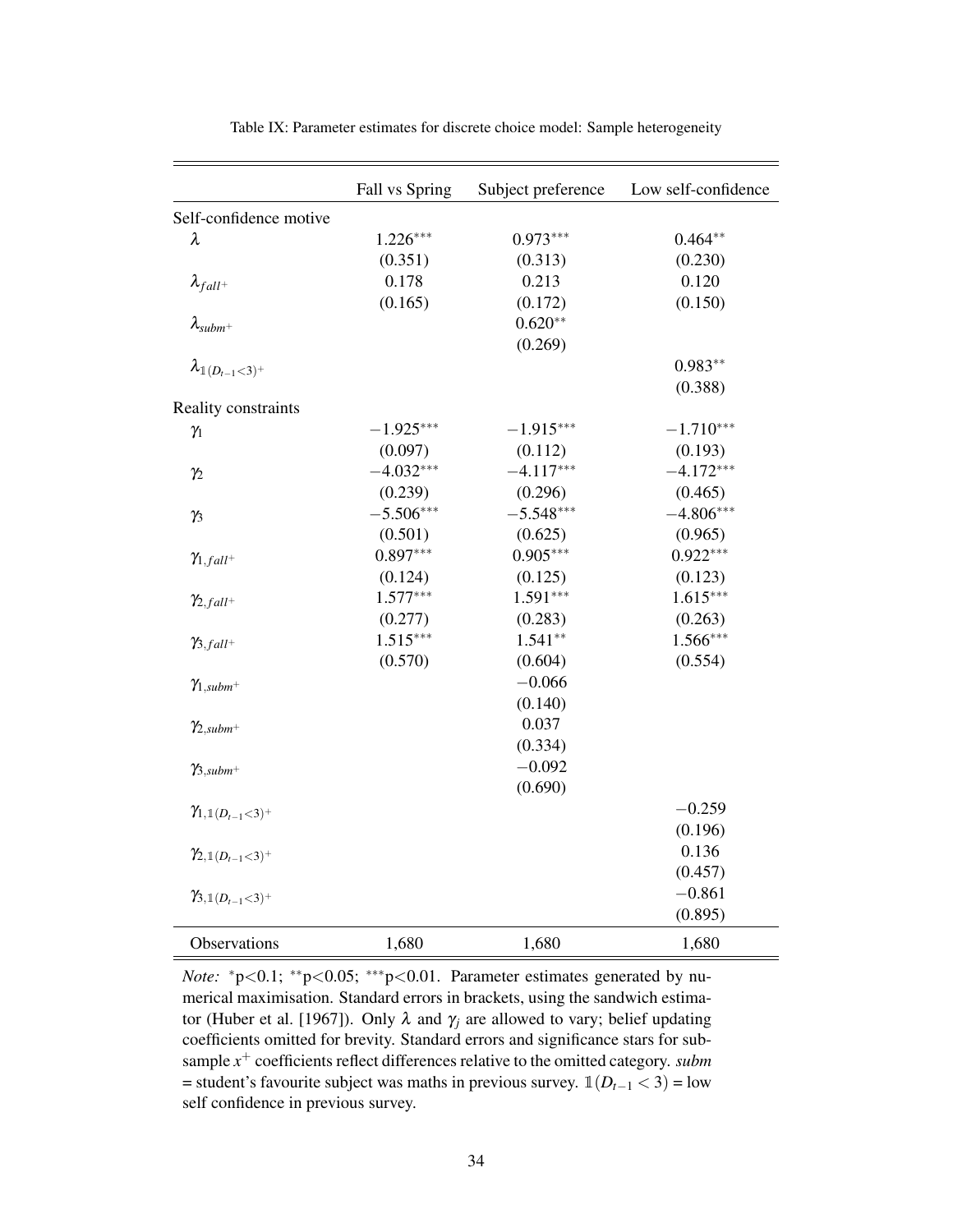allows me to draw the conclusion that a large part of positively biased recall is enabled by genuine memory loss as time passes after information transmission: <sup>2</sup>/3 of the positive bias in recall errors in Fall is related to the decay of information in roughly the second and third months after receipt. Interestingly, the structural estimates vindicate this finding, and go further in suggesting that much of the effect of time elapsing seems to be in eroding the relative cost of smaller memory distortions.<sup>20</sup> The second piece of supporting evidence is that reported grade memories appear to have a material impact on students' sequential updating of self-confidence, which is highly persistent through time.

Recall accuracy of report card grades in the BSS is generally poor, which is unsurprising given the relatively acute challenges faced by most sample members in their adolescent years.<sup>21</sup> Considering that almost 30% of the sample dropped out of high school, recalling exact quarterly grades received in a specific subject likely presented particular issues for many students, whose default option may even have been to not pay attention to those grades in the first instance. Indeed, the fact that evidence of motivated beliefs is still strong in the Spring edition of the survey, which was generally administered a few weeks after the relevant report cards, leaves open the possibility that some component of the results is explained by selective attention or information avoidance. This large degree of information loss provides an appropriate setting for a study of the behavioural motivations underlying it, as well as heterogeneity in those motivations across individuals. Even if measured recall of grades is more accurate in settings where the mechanisms for information transmission are stronger, my results likely contain insight on how adolescents with varying levels of self-confidence may weight positive and negative attainment information. This phenomenon could materially complicate the potential impact of informational interventions like those considered by Dizon-Ross [\(2019\)](#page-38-9), in that signals may differently affect children with varying tendencies for cognitive self-flattery. Indeed, Dizon-Ross does find evidence that parents are more responsive to positive information than negative, and speculates that this tendency could have impacted the average treatment effect of her intervention on enrollment. Arguably more novel is the evidence of motivated memory loss, which suggests that feedback interventions in education would do well to focus as much on later reiteration of feedback as on how information is transmitted in the moment.

The BSS contains a much broader array of variables than are considered in this paper. For instance, the survey collected information on parents' and teachers' perceptions of sample members' academic abilities,

 $20$ Additional analysis also suggests that children's recall accuracy does not depend on interviewer sex or race.

 $21$ Nonetheless, recall appears to be much better than in Dizon-Ross [\(2019\)](#page-38-9), for a low-income setting in Malawi.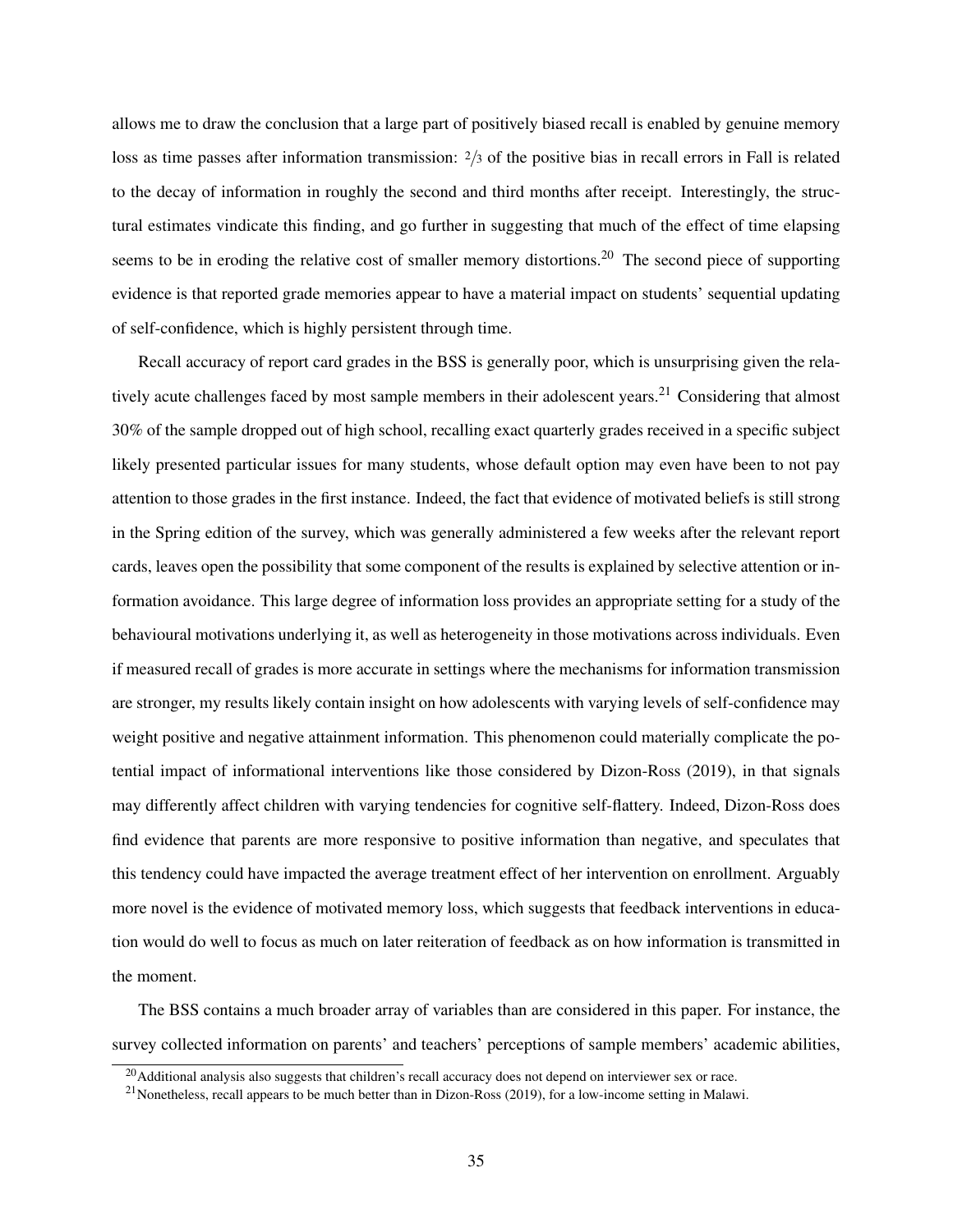and also elicited parents' memories of their children's report card grades. The breadth of the data may permit further research on the intergenerational transmission of beliefs and preferences for motivated memory loss, among other topics.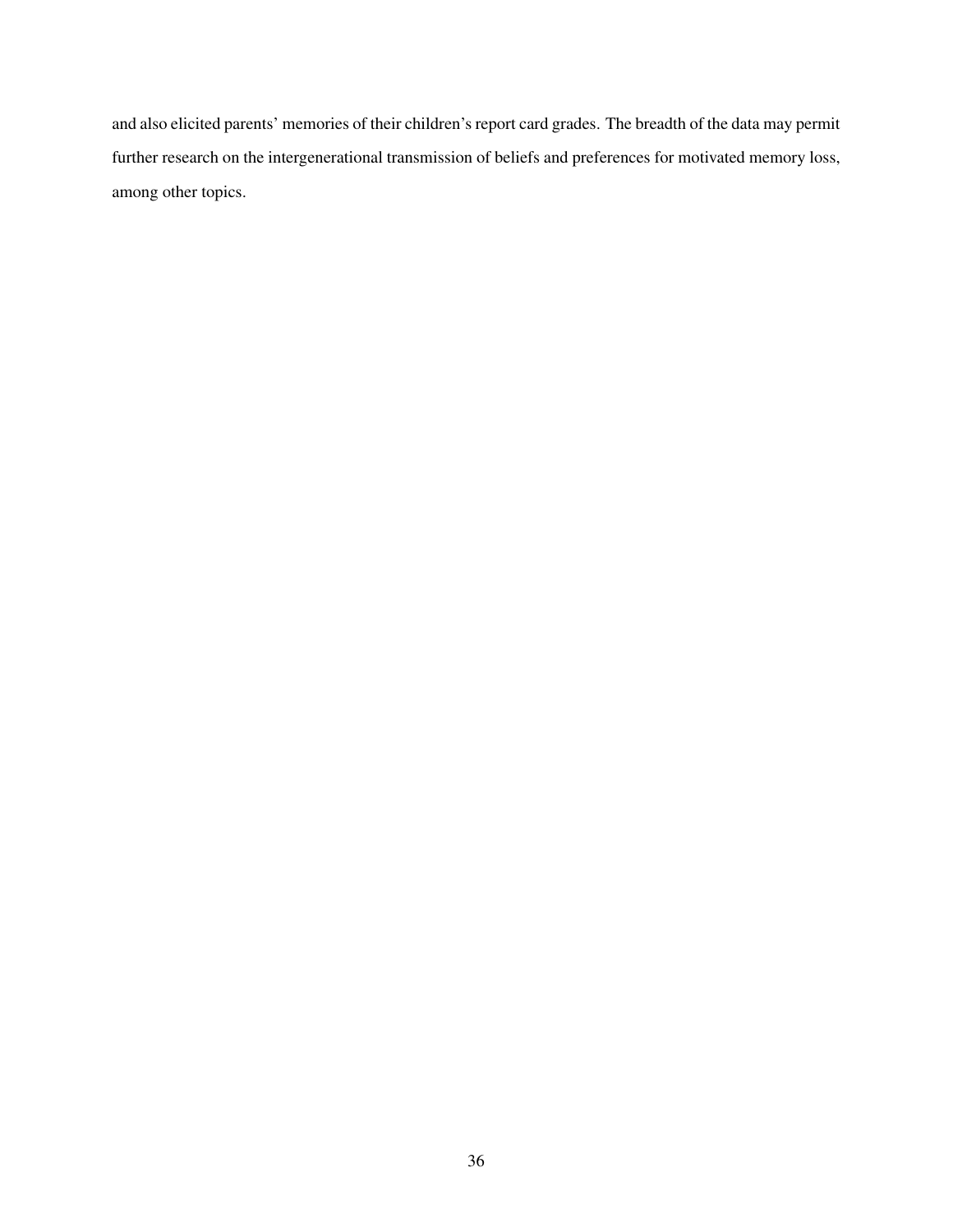### References

- <span id="page-37-7"></span>Alan, S., Boneva, T., & Ertac, S. (2019). Ever failed, try again, succeed better: Results from a randomized educational intervention on grit. *The Quarterly Journal of Economics*, *134*(3), 1121–1162.
- <span id="page-37-10"></span>Alexander, K., & Entwisle, D. (2003). *The Beginning School Study, 1982-2002*. [https://doi.org/10.7910/](https://doi.org/10.7910/DVN/NYYXIO) [DVN/NYYXIO](https://doi.org/10.7910/DVN/NYYXIO)
- <span id="page-37-9"></span>Alexander, K., Entwisle, D., & Olson, L. (2014). *The long shadow: Family background, disadvantaged urban youth, and the transition to adulthood*. Russell Sage Foundation. [http://www.jstor.org/stable/](http://www.jstor.org/stable/10.7758/9781610448239) [10.7758/9781610448239](http://www.jstor.org/stable/10.7758/9781610448239)
- <span id="page-37-12"></span><span id="page-37-3"></span>Aydogan, I., Baillon, A., Kemel, E., & Li, C. (2017). Signal perception and belief updating.
- Bartolucci, F., & Nigro, V. (2010). A dynamic model for binary panel data with unobserved heterogeneity admitting a <sup>√</sup> *n*-consistent conditional estimator. *Econometrica*, *78*(2), 719–733.
- <span id="page-37-0"></span>Bénabou, R., & Tirole, J. (2002). Self-confidence and personal motivation. *The Quarterly Journal of Economics*, *117*(3), 871–915.
- <span id="page-37-13"></span>Ben-Akiva, M., McFadden, D., Train, K., Walker, J., Bhat, C., Bierlaire, M., Bolduc, D., Boersch-Supan, A., Brownstone, D., Bunch, D. S. et al. (2002). Hybrid choice models: Progress and challenges. *Marketing Letters*, *13*(3), 163–175.
- <span id="page-37-2"></span><span id="page-37-1"></span>Benoˆıt, J.-P., & Dubra, J. (2011). Apparent overconfidence. *Econometrica*, *79*(5), 1591–1625.
- Brunnermeier, M. K., & Parker, J. A. (2005). Optimal expectations. *American Economic Review*, *95*(4), 1092–1118.
- <span id="page-37-8"></span>Bursztyn, L., Egorov, G., & Jensen, R. (2019). Cool to be smart or smart to be cool? Understanding peer pressure in education. *The Review of Economic Studies*, *86*(4), 1487–1526.
- <span id="page-37-11"></span>Cheng, H., & Furnham, A. (2002). Personality, peer relations, and self-confidence as predictors of happiness and loneliness. *Journal of adolescence*, *25*(3), 327–339.
- <span id="page-37-4"></span>Coutts, A. (2019). Good news and bad news are still news: Experimental evidence on belief updating. *Experimental Economics*, *22*(2), 369–395.
- <span id="page-37-5"></span>Cunha, F., & Heckman, J. (2007). The technology of skill formation. *American Economic Review*, *97*(2), 31–47.
- <span id="page-37-6"></span>Cunha, F., Heckman, J., & Schennach, S. M. (2010). Estimating the technology of cognitive and noncognitive skill formation. *Econometrica*, *78*(3), 883–931.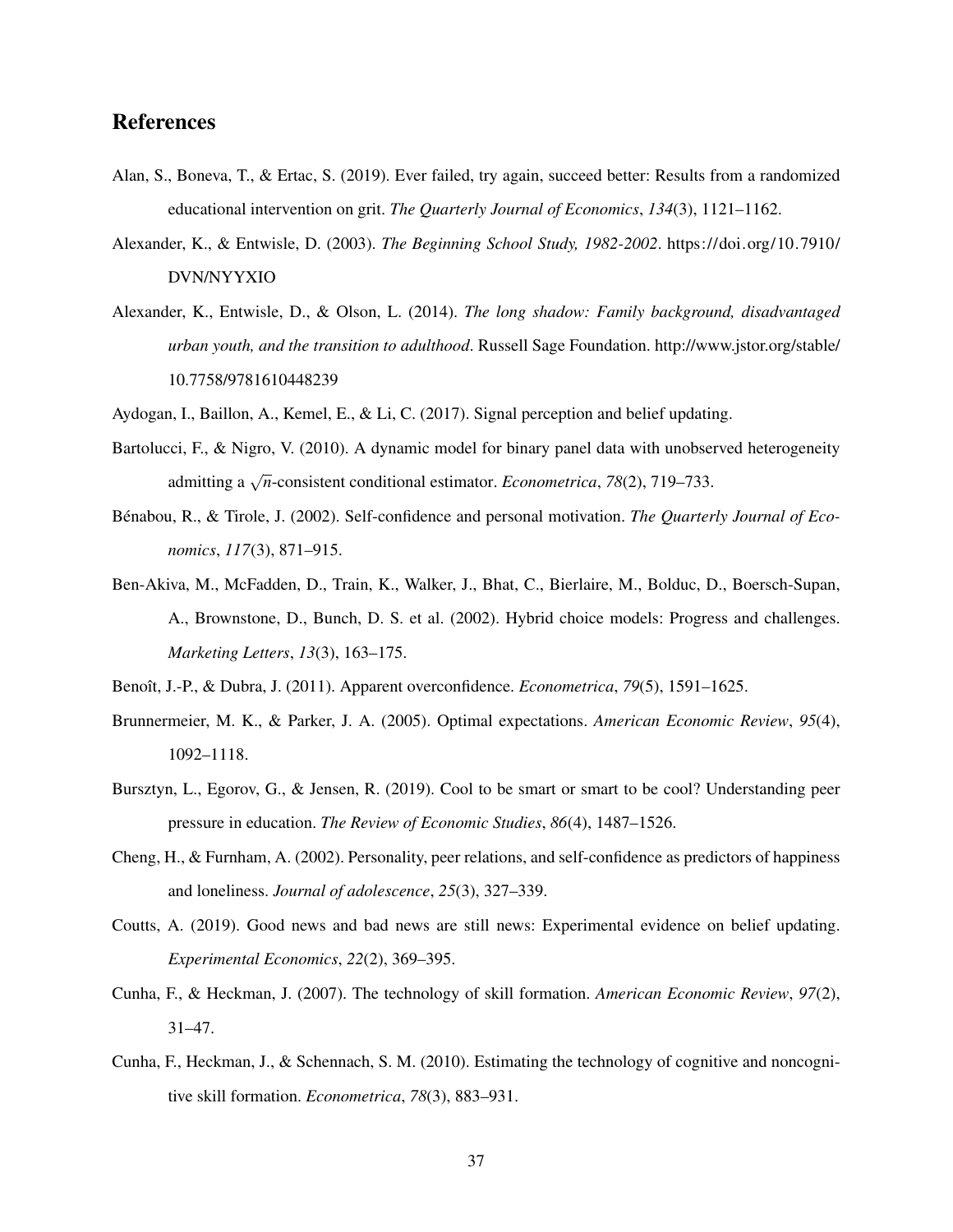- <span id="page-38-0"></span>De Bondt, W. F., & Thaler, R. H. (1995). Financial decision-making in markets and firms: A behavioral perspective. *Handbooks in Operations Research and Management Science*, *9*, 385–410.
- <span id="page-38-9"></span>Dizon-Ross, R. (2019). Parents' beliefs about their children's academic ability: Implications for educational investments. *American Economic Review*, *109*(8), 2728–65.
- <span id="page-38-8"></span>Dweck, C. S. (2002). The development of ability conceptions. *Development of Achievement Motivation* (57– 88). Elsevier.
- <span id="page-38-5"></span>Eil, D., & Rao, J. M. (2011). The good news-bad news effect: asymmetric processing of objective information about yourself. *American Economic Journal: Microeconomics*, *3*(2), 114–38.
- <span id="page-38-6"></span>Ertac, S. (2011). Does self-relevance affect information processing? Experimental evidence on the response to performance and non-performance feedback. *Journal of Economic Behavior & Organization*, *80*(3), 532–545.
- <span id="page-38-11"></span>Falk, A., Kosse, F., Schildberg-Hörisch, H., & Zimmermann, F. (2020). Self-assessment: The role of the social environment.
- <span id="page-38-3"></span>Gabaix, X., Laibson, D., Moloche, G., & Weinberg, S. (2006). Costly information acquisition: Experimental analysis of a boundedly rational model. *American Economic Review*, *96*(4), 1043–1068.
- <span id="page-38-4"></span>Golman, R., Hagmann, D., & Loewenstein, G. (2017). Information avoidance. *Journal of Economic Literature*, *55*(1), 96–135.
- <span id="page-38-7"></span>Heckman, J., Stixrud, J., & Urzua, S. (2006). The effects of cognitive and noncognitive abilities on labor market outcomes and social behavior. *Journal of Labor economics*, *24*(3), 411–482.
- <span id="page-38-12"></span>Hess, S., & Palma, D. (2019). Apollo: A flexible, powerful and customisable freeware package for choice model estimation and application. *Journal of Choice Modelling*, *32*, 100170.
- <span id="page-38-13"></span>Huber, P. J. et al. (1967). The behavior of maximum likelihood estimates under nonstandard conditions. *Proceedings of the fifth Berkeley symposium on mathematical statistics and probability*, *1*(1), 221– 233.
- <span id="page-38-2"></span>Huffman, D., Raymond, C., & Shvets, J. (2019). Persistent overconfidence and biased memory: Evidence from managers. *Pittsburgh: University of Pittsburgh*.
- <span id="page-38-10"></span>Kinsler, J., Pavan, R. et al. (2016). Parental beliefs and investment in children: The distortionary impact of schools. *University of Chicago, Human Capital and Economic Opportunity Working Group*.
- <span id="page-38-1"></span>Köszegi, B. (2006). Ego utility, overconfidence, and task choice. *Journal of the European Economic Association*, *4*(4), 673–707.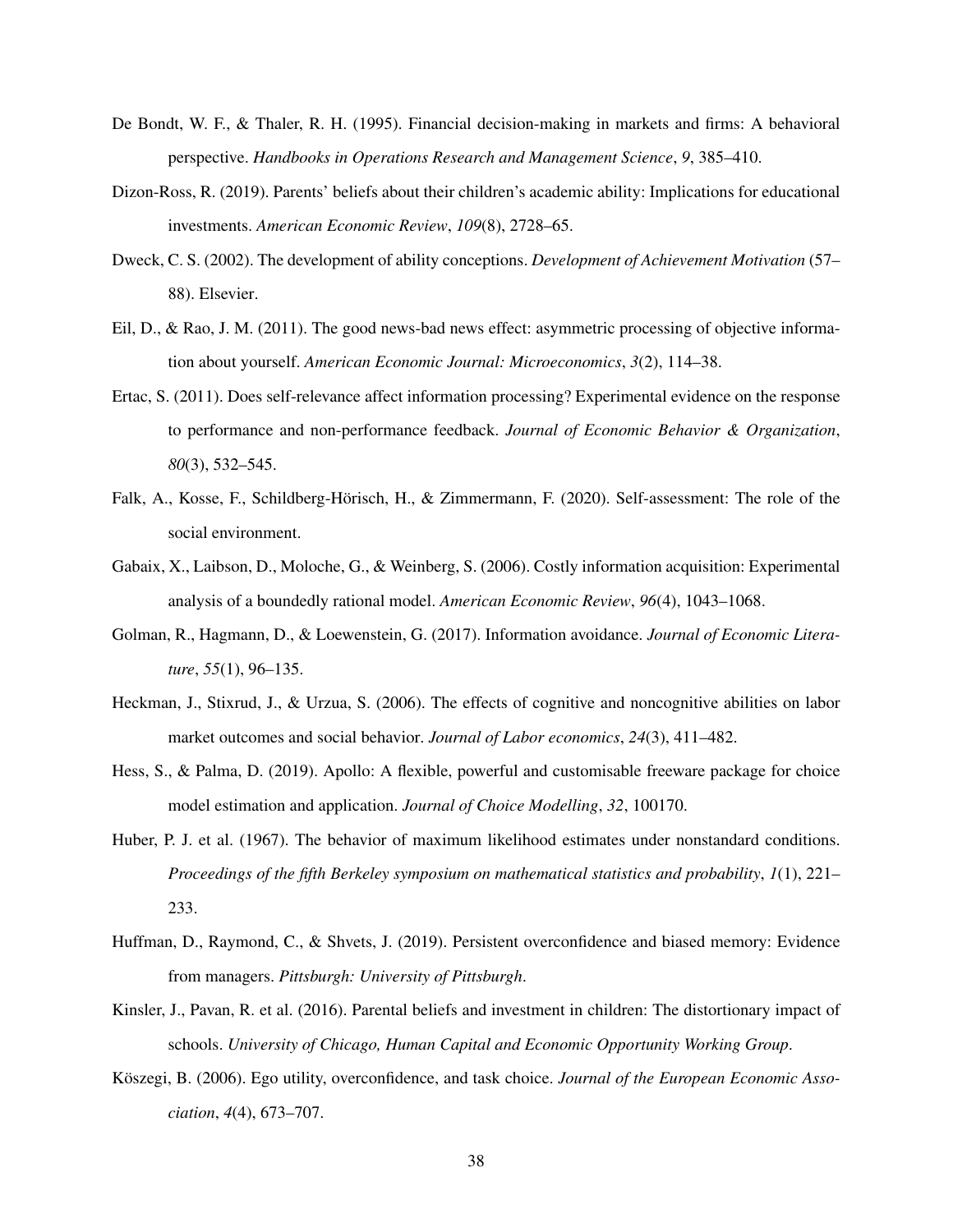- <span id="page-39-7"></span>Kwang, T., & Swann Jr, W. B. (2010). Do people embrace praise even when they feel unworthy? A review of critical tests of self-enhancement versus self-verification. *Personality and social psychology review*, *14*(3), 263–280.
- <span id="page-39-6"></span>Levitt, S. D., & List, J. A. (2007). What do laboratory experiments measuring social preferences reveal about the real world? *Journal of Economic Perspectives*, *21*(2), 153–174.
- <span id="page-39-1"></span>Malmendier, U., & Tate, G. (2005). CEO overconfidence and corporate investment. *The Journal of Finance*, *60*(6), 2661–2700.
- <span id="page-39-5"></span>Mobius, M. M., Niederle, M., Niehaus, P., & Rosenblat, T. S. (2014). Managing self-confidence.
- <span id="page-39-2"></span>Oster, E., Shoulson, I., & Dorsey, E. (2013). Optimal expectations and limited medical testing: Evidence from Huntington disease. *American Economic Review*, *103*(2), 804–30.
- <span id="page-39-3"></span>Rabin, M., & Schrag, J. L. (1999). First impressions matter: A model of confirmatory bias. *The Quarterly Journal of Economics*, *114*(1), 37–82.
- <span id="page-39-0"></span>Svenson, O. (1981). Are we all less risky and more skillful than our fellow drivers? *Acta psychologica*, *47*(2), 143–148.

<span id="page-39-4"></span>Zimmermann, F. (2020). The dynamics of motivated beliefs. *American Economic Review*, *110*(2), 337–61.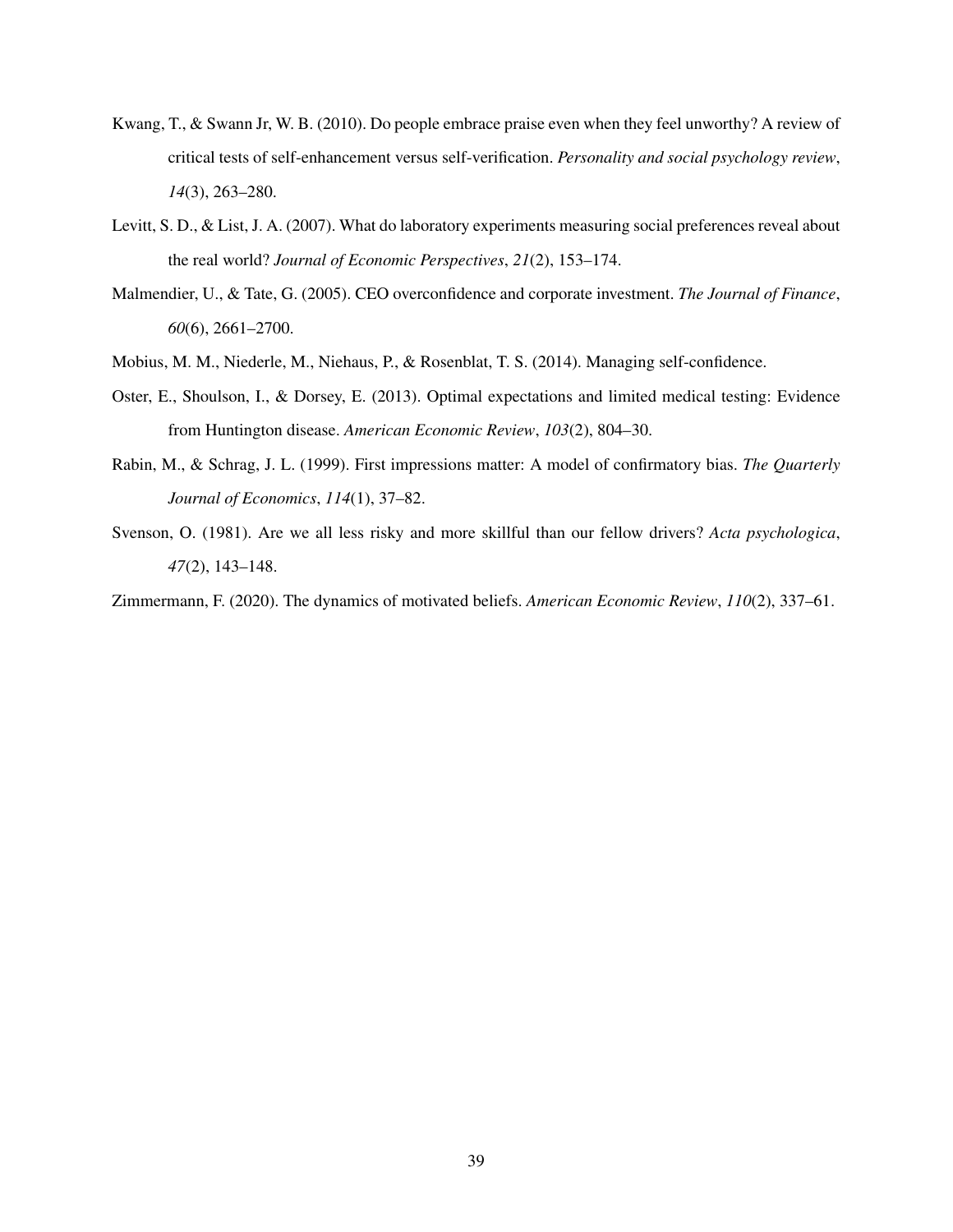# <span id="page-40-1"></span><span id="page-40-0"></span>A Additional Figures and Tables



Figure A4: Actual and remembered grades, split by survey edition

*Note:* Aggregated over survey sweeps. Percentages indicate shares of recalled maths grades by actual grade (row-wise).